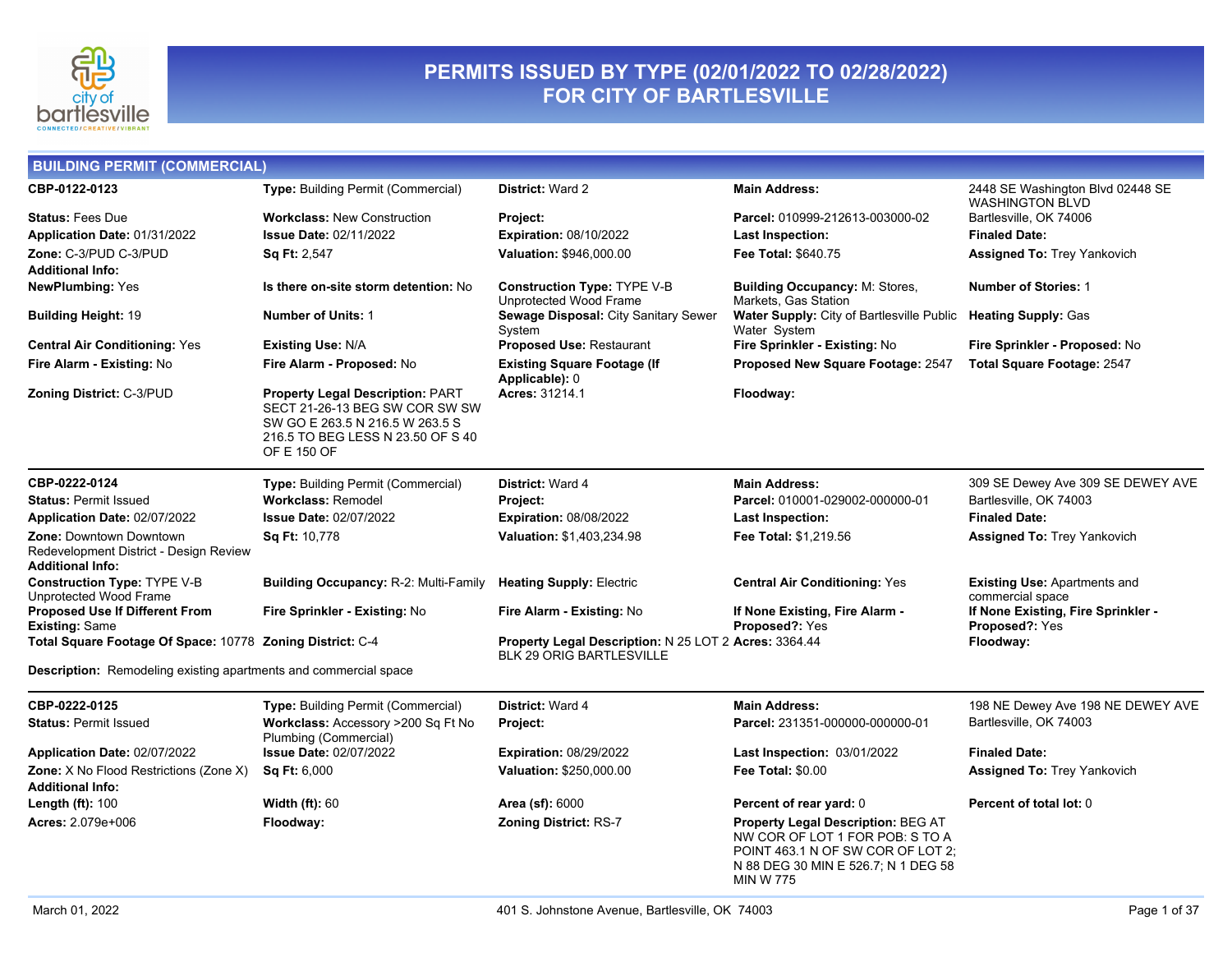### **Description:** High School Baseball Indoor Batting FINAL ELEVATION CERTIFICATE NEEDED BEFORE FINAL

| CBP-0222-0126                                                         | Type: Building Permit (Commercial)                                                       | District: Ward 5                                                                                                                                                        | <b>Main Address:</b>                                                                                                                                                | 5900 SE Baylor Dr 5900 SE BAYLOR DR                     |
|-----------------------------------------------------------------------|------------------------------------------------------------------------------------------|-------------------------------------------------------------------------------------------------------------------------------------------------------------------------|---------------------------------------------------------------------------------------------------------------------------------------------------------------------|---------------------------------------------------------|
| <b>Status: Permit Issued</b>                                          | Workclass: Accessory >200 Sq Ft No<br>Plumbing (Commercial)                              | Project:                                                                                                                                                                | Parcel: 010999-102613-005000-03                                                                                                                                     | Bartlesville, OK 74006                                  |
| Application Date: 02/07/2022                                          | <b>Issue Date: 02/07/2022</b>                                                            | <b>Expiration: 08/15/2022</b>                                                                                                                                           | Last Inspection: 02/15/2022                                                                                                                                         | <b>Finaled Date:</b>                                    |
| <b>Zone: C-6 C-6</b>                                                  | Sq Ft: 7,500                                                                             | Valuation: \$250,000.00                                                                                                                                                 | <b>Fee Total: \$0.00</b>                                                                                                                                            | <b>Assigned To: Trey Yankovich</b>                      |
| <b>Additional Info:</b>                                               |                                                                                          |                                                                                                                                                                         |                                                                                                                                                                     |                                                         |
| Length (ft): 125                                                      | <b>Width (ft): 60</b>                                                                    | Area (sf): 7500                                                                                                                                                         | Percent of rear yard: 0                                                                                                                                             | Percent of total lot: 0                                 |
| Acres: 2.9407e+006                                                    | Floodway:                                                                                | <b>Zoning District: RS-7</b>                                                                                                                                            | <b>Property Legal Description: PART</b><br>SECT 10-26-13 BEG SW COR NW 1/4<br>GO N 470.27 S 70 DEG 24 MIN E 1401.2<br>N 660 E 707.21 S 63 DEG 57 MIN 45<br>SEC E 68 |                                                         |
| <b>Description: School District SOFTBALL PRACTICE FACILITY</b>        |                                                                                          |                                                                                                                                                                         |                                                                                                                                                                     |                                                         |
| CBP-0222-0127                                                         | Type: Building Permit (Commercial)                                                       | District: Ward 4                                                                                                                                                        | <b>Main Address:</b>                                                                                                                                                | 318 SE Dewey Ave 00318 SE DEWEY<br><b>AVE</b>           |
| <b>Status: Permit Issued</b>                                          | <b>Workclass: Remodel</b>                                                                | <b>Project:</b>                                                                                                                                                         | Parcel: 010001-030007-000000-01                                                                                                                                     | Bartlesville, OK 74003                                  |
| Application Date: 02/09/2022                                          | <b>Issue Date: 02/09/2022</b>                                                            | <b>Expiration: 08/08/2022</b>                                                                                                                                           | <b>Last Inspection:</b>                                                                                                                                             | <b>Finaled Date:</b>                                    |
| <b>Zone: TIF 1 District TIF 1 District</b><br><b>Additional Info:</b> | Sq Ft: 1,500                                                                             | Valuation: \$200,000.00                                                                                                                                                 | <b>Fee Total: \$304.00</b>                                                                                                                                          | <b>Assigned To: Trey Yankovich</b>                      |
| <b>Construction Type: TYPE III-A</b><br><b>Protected Combustible</b>  | <b>Building Occupancy: M: Stores,</b><br>Markets, Gas Station                            | <b>Heating Supply: Gas</b>                                                                                                                                              | <b>Central Air Conditioning: Yes</b>                                                                                                                                | <b>Existing Use: FURNITURE STORE</b>                    |
| Proposed Use If Different From<br>Existing: FLOORING AND FURNITURE    | Fire Sprinkler - Existing: No                                                            | Fire Alarm - Existing: No                                                                                                                                               | If None Existing, Fire Alarm -<br>Proposed?: Yes                                                                                                                    | If None Existing, Fire Sprinkler -<br>Proposed?: Yes    |
| Total Square Footage Of Space: 17000 Zoning District: C-4             |                                                                                          | Property Legal Description: LOT 7 BLK Acres: 7178.48<br>30 ORIG BARTLESVILLE                                                                                            |                                                                                                                                                                     | Floodway:                                               |
|                                                                       | Description: REMODEL FOR FLOORING AND FURNITURE SALES. SPRINKLERS REQUIRED BEFORE C OF O |                                                                                                                                                                         |                                                                                                                                                                     |                                                         |
| CBP-0222-0128                                                         | Type: Building Permit (Commercial)                                                       | <b>District: Ward 1</b>                                                                                                                                                 | <b>Main Address:</b>                                                                                                                                                | 576 SE Washington Blvd 576 SE<br><b>WASHINGTON BLVD</b> |
| <b>Status: Permit Issued</b>                                          | <b>Workclass: Remodel</b>                                                                | Project:                                                                                                                                                                | Parcel: 010999-092613-003000-01                                                                                                                                     | Bartlesville, OK 74006                                  |
| Application Date: 02/11/2022                                          | <b>Issue Date: 02/11/2022</b>                                                            | <b>Expiration: 08/10/2022</b>                                                                                                                                           | <b>Last Inspection:</b>                                                                                                                                             | <b>Finaled Date:</b>                                    |
| <b>Zone: C-3 C-3</b>                                                  | <b>Sq Ft: 500</b>                                                                        | Valuation: \$13,000.00                                                                                                                                                  | Fee Total: \$134.00                                                                                                                                                 | <b>Assigned To: Trey Yankovich</b>                      |
| <b>Additional Info:</b>                                               |                                                                                          |                                                                                                                                                                         |                                                                                                                                                                     |                                                         |
| <b>Construction Type: TYPE V-B</b><br>Unprotected Wood Frame          | <b>Building Occupancy: M: Stores,</b><br>Markets, Gas Station                            | <b>Heating Supply: Gas</b>                                                                                                                                              | <b>Central Air Conditioning: Yes</b>                                                                                                                                | <b>Existing Use: RETAIL</b>                             |
| <b>Proposed Use If Different From</b><br><b>Existing: SAME</b>        | Fire Sprinkler - Existing: Yes                                                           | Fire Alarm - Existing: Yes                                                                                                                                              | If None Existing, Fire Alarm -<br>Proposed?: No                                                                                                                     | If None Existing, Fire Sprinkler -<br>Proposed?: No     |
| Total Square Footage Of Space: 500                                    | <b>Zoning District: RS-7</b>                                                             | <b>Property Legal Description: PART</b><br>SECT 9-26-13 27.25 AC LYING N OF<br>THE S BOUNDARY LINE OF TURKEY<br>CREEK IN THE NW SW LESS .87 AC:<br>"EASTLAND SHOPPING C | Acres: 1.08288e+006                                                                                                                                                 | Floodway: 100yr flood                                   |
| <b>Description: WHITE BOX BUILD OUT</b>                               |                                                                                          |                                                                                                                                                                         |                                                                                                                                                                     |                                                         |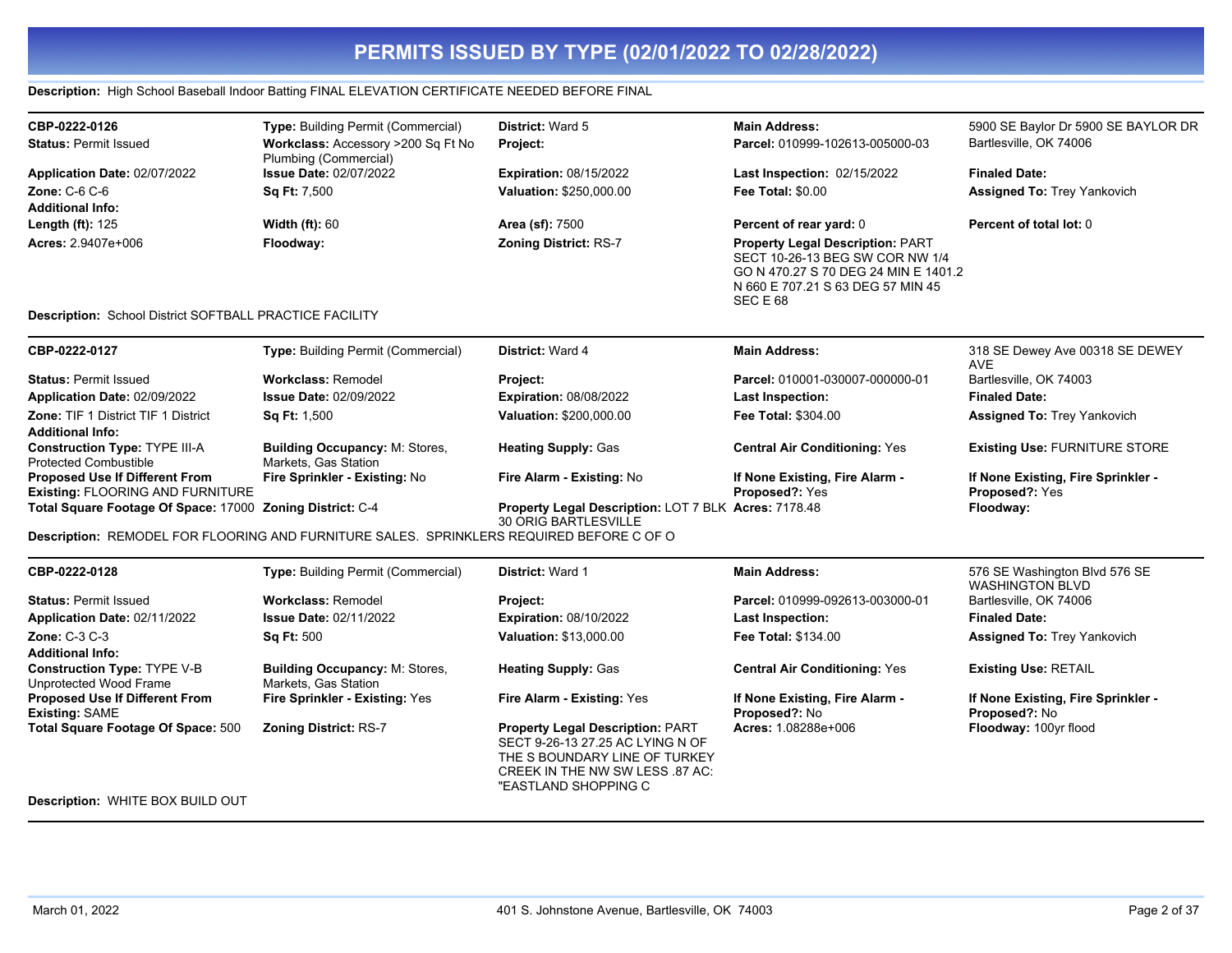| CBP-0222-0129                                                                                 | Type: Building Permit (Commercial)                                                                                                                                      | <b>District: Ward 1</b>                                                                                                                                       | <b>Main Address:</b>                                | 592 SE Washington Blvd 592 SE<br><b>WASHINGTON BLVD</b>          |
|-----------------------------------------------------------------------------------------------|-------------------------------------------------------------------------------------------------------------------------------------------------------------------------|---------------------------------------------------------------------------------------------------------------------------------------------------------------|-----------------------------------------------------|------------------------------------------------------------------|
| <b>Status: Permit Issued</b>                                                                  | <b>Workclass: Remodel</b>                                                                                                                                               | <b>Project:</b>                                                                                                                                               | Parcel: 010999-092613-003000-01                     | Bartlesville, OK 74006                                           |
| Application Date: 02/11/2022                                                                  | <b>Issue Date: 02/11/2022</b>                                                                                                                                           | <b>Expiration: 08/10/2022</b>                                                                                                                                 | <b>Last Inspection:</b>                             | <b>Finaled Date:</b>                                             |
| Zone: AE 100-Year Flood Hazard Area -<br><b>Restrictions Apply</b><br><b>Additional Info:</b> | <b>Sq Ft: 500</b>                                                                                                                                                       | <b>Valuation: \$10,000.00</b>                                                                                                                                 | <b>Fee Total: \$134.00</b>                          | <b>Assigned To: Trey Yankovich</b>                               |
| <b>Construction Type: TYPE V-B</b><br>Unprotected Wood Frame                                  | <b>Heating Supply: Gas</b>                                                                                                                                              | <b>Central Air Conditioning: Yes</b>                                                                                                                          | <b>Existing Use: RETAIL</b>                         | <b>Proposed Use If Different From</b><br><b>Existing: SAME</b>   |
| Fire Sprinkler - Existing: Yes                                                                | Fire Alarm - Existing: Yes                                                                                                                                              | If None Existing, Fire Alarm -<br>Proposed?: No                                                                                                               | If None Existing, Fire Sprinkler -<br>Proposed?: No | Total Square Footage Of Space: 500                               |
| <b>Zoning District: RS-7</b>                                                                  | <b>Property Legal Description: PART</b><br>SECT 9-26-13 27.25 AC LYING N OF<br>THE S BOUNDARY LINE OF TURKEY<br>CREEK IN THE NW SW LESS .87 AC:<br>"EASTLAND SHOPPING C | Acres: 1.08288e+006                                                                                                                                           | Floodway: 100yr flood                               |                                                                  |
| Description: WHITE BOX BUILD OUT                                                              |                                                                                                                                                                         |                                                                                                                                                               |                                                     |                                                                  |
| CBP-0222-0130                                                                                 | Type: Building Permit (Commercial)                                                                                                                                      | <b>District: Ward 4</b>                                                                                                                                       | <b>Main Address:</b>                                | 120 SE Frank Phillips Blvd 120 SE<br><b>FRANK PHILLIPS BLVD</b>  |
| <b>Status: Fees Due</b>                                                                       | <b>Workclass: Remodel</b>                                                                                                                                               | <b>Project:</b>                                                                                                                                               | Parcel: 010001-019012-000000-03                     | Bartlesville, OK 74003                                           |
| Application Date: 02/14/2022                                                                  | <b>Issue Date: 02/14/2022</b>                                                                                                                                           | <b>Expiration: 08/15/2022</b>                                                                                                                                 | <b>Last Inspection:</b>                             | <b>Finaled Date:</b>                                             |
| <b>Zone: TIF 1 District TIF 1 District</b><br><b>Additional Info:</b>                         | Sq Ft: 1,100                                                                                                                                                            | Valuation: \$140,000.00                                                                                                                                       | <b>Fee Total: \$224.00</b>                          | <b>Assigned To: Trey Yankovich</b>                               |
| Total Square Footage Of Space: 1100                                                           | <b>Zoning District: C-4</b>                                                                                                                                             | Property Legal Description: E 10 LOT<br>12 ALL LOTS 13, 14 15 BLK 19 ORIG<br><b>BARTLESVILLE</b>                                                              | <b>Acres: 9047.36</b>                               | Floodway:                                                        |
| <b>Construction Type: TYPE V-B</b><br>Unprotected Wood Frame                                  | <b>Heating Supply: Gas</b>                                                                                                                                              | <b>Central Air Conditioning: Yes</b>                                                                                                                          | <b>Existing Use: Shell</b>                          | <b>Proposed Use If Different From</b><br><b>Existing: Office</b> |
| Fire Sprinkler - Existing: No                                                                 | Fire Alarm - Existing: No                                                                                                                                               | If None Existing, Fire Alarm -<br>Proposed?: No                                                                                                               | If None Existing, Fire Sprinkler -<br>Proposed?: No |                                                                  |
| <b>Description:</b> Tenant space                                                              |                                                                                                                                                                         |                                                                                                                                                               |                                                     |                                                                  |
| CBP-0222-0131                                                                                 | <b>Type: Building Permit (Commercial)</b>                                                                                                                               | <b>District: Ward 1</b>                                                                                                                                       | <b>Main Address:</b>                                | 4000 SE Green Country Rd 04000 SE<br><b>GREEN COUNTRY RD</b>     |
| <b>Status: Permit Issued</b>                                                                  | <b>Workclass: Demolition</b>                                                                                                                                            | Project:                                                                                                                                                      | Parcel: 010576-000001-000000-01                     | Bartlesville, OK 74006                                           |
| Application Date: 02/18/2022                                                                  | <b>Issue Date: 02/18/2022</b>                                                                                                                                           | <b>Expiration: 08/17/2022</b>                                                                                                                                 | Last Inspection:                                    | <b>Finaled Date:</b>                                             |
| Zone: RS-7 RS-7                                                                               | <b>Sq Ft: 0</b>                                                                                                                                                         | Valuation: \$0.00                                                                                                                                             | <b>Fee Total: \$20.00</b>                           | <b>Assigned To: Trey Yankovich</b>                               |
| <b>Additional Info:</b>                                                                       |                                                                                                                                                                         |                                                                                                                                                               |                                                     |                                                                  |
| <b>Foundation Type: N/A</b>                                                                   | Type of Demolition: Interior Demolition                                                                                                                                 | Type of Building: Commercial                                                                                                                                  | Number of Dwellings: 0                              | <b>Number of Stories: 1</b>                                      |
| <b>Number of Buildings: 1</b>                                                                 | Zoning District: C-3/PUD                                                                                                                                                | Property Legal Description: LOT 1<br>LESS BEG AT NWLY COR FOR POB: N<br>80 DEG 21 MIN 30 SEC E 110.65 S 17<br>DEG 46 MIN 48 SEC E 182.40 S 12 DEG<br>13 MIN 1 | Acres (Sq. Ft.): 850305                             | Floodway:                                                        |
|                                                                                               | <b>Description: INTERIOR DEMO OF SUBWAY SIGNAGE, EQUIPMENT AND FURNITURE ONLY</b>                                                                                       |                                                                                                                                                               |                                                     |                                                                  |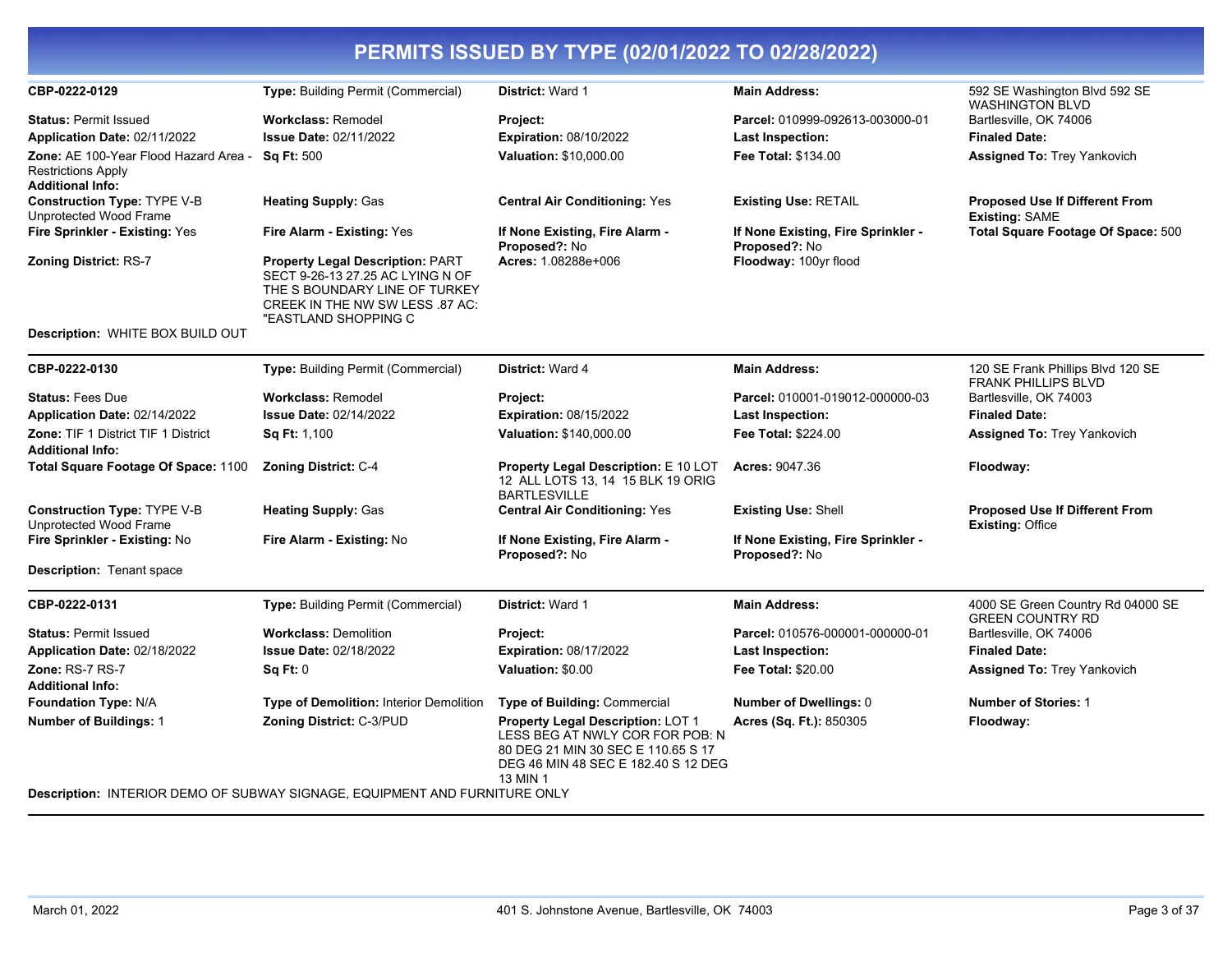| CBP-0222-0132                                                            | <b>Type: Building Permit (Commercial)</b>                                                                                      | <b>District: Ward 1</b>                         | <b>Main Address:</b>                                       | 3920 SE Nowata Rd 03920 SE NOWATA<br>RD.                              |
|--------------------------------------------------------------------------|--------------------------------------------------------------------------------------------------------------------------------|-------------------------------------------------|------------------------------------------------------------|-----------------------------------------------------------------------|
| <b>Status: Fees Due</b>                                                  | <b>Workclass: Remodel</b>                                                                                                      | Project:                                        | Parcel: 010999-162613-003000-15                            | Bartlesville, OK 74006                                                |
| Application Date: 02/24/2022                                             | <b>Issue Date: 02/24/2022</b>                                                                                                  | <b>Expiration: 08/23/2022</b>                   | Last Inspection:                                           | <b>Finaled Date:</b>                                                  |
| <b>Zone:</b> X No Flood Restrictions (Zone X)<br><b>Additional Info:</b> | <b>Sq Ft: 600</b>                                                                                                              | <b>Valuation: \$40,000.00</b>                   | <b>Fee Total: \$134.00</b>                                 | <b>Assigned To: Trey Yankovich</b>                                    |
| <b>Construction Type: TYPE V-B</b><br>Unprotected Wood Frame             | <b>Heating Supply: Gas</b>                                                                                                     | <b>Central Air Conditioning: Yes</b>            | <b>Existing Use: Salon</b>                                 | <b>Proposed Use If Different From</b><br><b>Existing: Coffee shop</b> |
| Fire Sprinkler - Existing: No                                            | Fire Alarm - Existing: No                                                                                                      | If None Existing, Fire Alarm -<br>Proposed?: No | If None Existing, Fire Sprinkler -<br><b>Proposed?: No</b> | Total Square Footage Of Space: 4500                                   |
| <b>Zoning District: C-5</b>                                              | <b>Property Legal Description: PART</b><br>SECT 16-26-13 N 194.5 OF S 259.5 OF<br>E 90 OF SW SW SW: BVILLE PART<br><b>SECT</b> | <b>Acres: 16228.7</b>                           | Floodway:                                                  |                                                                       |
| CBP-0222-0133                                                            | <b>Type:</b> Building Permit (Commercial)                                                                                      | District: Ward 1                                | <b>Main Address:</b>                                       | 1223 SE Swan Dr 01223 SE SWAN DR                                      |
| <b>Status: Fees Due</b>                                                  | Workclass: Accessory >200 Sq Ft No<br>Plumbing (Commercial)                                                                    | Project:                                        | Parcel:                                                    | Bartlesville, OK 74006                                                |
| Application Date: 02/25/2022                                             | <b>Issue Date: 02/25/2022</b>                                                                                                  | <b>Expiration: 08/24/2022</b>                   | Last Inspection:                                           | <b>Finaled Date:</b>                                                  |
| Zone:<br><b>Additional Info:</b>                                         | <b>Sq Ft: 3,000</b>                                                                                                            | Valuation: \$196,110.00                         | <b>Fee Total: \$124.00</b>                                 | <b>Assigned To: Trey Yankovich</b>                                    |
| Length $(ft)$ : 100<br>Acres: 0                                          | <b>Width (ft): 30</b>                                                                                                          | <b>Area (sf): 3000</b>                          | Percent of rear yard: 0                                    | Percent of total lot: 0                                               |

### **PERMITS ISSUED FOR BUILDING PERMIT (COMMERCIAL): 11**

| <b>BUILDING PERMIT (RESIDENTIAL)</b>                                     |                                                                      |                                                                                               |                                    |                                                    |
|--------------------------------------------------------------------------|----------------------------------------------------------------------|-----------------------------------------------------------------------------------------------|------------------------------------|----------------------------------------------------|
| RBP-0122-0530                                                            | <b>Type: Building Permit (Residential)</b>                           | <b>District: Ward 5</b>                                                                       | <b>Main Address:</b>               | 4020 NE Minnesota St 04020 NE<br>MINNESOTA ST      |
| <b>Status: Permit Issued</b>                                             | <b>Workclass: New Construction</b>                                   | Project:                                                                                      | Parcel: 010997-332713-003000-05    | Bartlesville, OK 74006                             |
| Application Date: 01/14/2022                                             | <b>Issue Date: 02/09/2022</b>                                        | <b>Expiration: 08/08/2022</b>                                                                 | Last Inspection:                   | <b>Finaled Date:</b>                               |
| <b>Zone:</b> X No Flood Restrictions (Zone X)<br><b>Additional Info:</b> | <b>Sq Ft: 2,299</b>                                                  | Valuation: \$340,000.00                                                                       | <b>Fee Total: \$187.92</b>         | <b>Assigned To: Trey Yankovich</b>                 |
| <b>Construction Type: V-B</b>                                            | <b>Building Occupancy: R-3: 1 &amp; 2</b><br><b>Family Dwellings</b> | <b>Number of Stories: 1</b>                                                                   | <b>Building Height: 18</b>         | Sewage Disposal: Private Sewage<br>Disposal System |
| <b>Water Supply:</b> City of Bartlesville Public<br>Water System         | <b>Heating Supply: Gas</b>                                           | <b>Central Air Conditioning: Yes</b>                                                          | <b>Total Bedroom Count: 3</b>      | <b>Total Bathroom Count: 3</b>                     |
| <b>Square Footage of Liveable Space</b><br><b>Only: 1750</b>             | <b>Total Square Footage: 2299</b>                                    | <b>Property Legal Description: PART</b><br>SECT 33-27-13 E 1/2 SW SW: 20 AC<br>$(INSIDE C-7)$ | Acres (Sq. Ft.): 868183            | Floodway:                                          |
| <b>Zoning District: M-1</b>                                              |                                                                      |                                                                                               |                                    |                                                    |
| RBP-0222-0533                                                            | <b>Type: Building Permit (Residential)</b>                           | <b>District: Ward 3</b>                                                                       | <b>Main Address:</b>               | 1625 SE Osage 1625 SE OSAGE                        |
| <b>Status: Permit Issued</b>                                             | <b>Workclass: Demolition</b>                                         | Project:                                                                                      | Parcel: 010999-132612-002000-06    | Bartlesville, OK 74003                             |
| Application Date: 02/10/2022                                             | <b>Issue Date: 02/10/2022</b>                                        | <b>Expiration: 08/15/2022</b>                                                                 | <b>Last Inspection: 02/14/2022</b> | <b>Finaled Date:</b>                               |
| <b>Zone: RS-5 RS-5</b><br><b>Additional Info:</b>                        | Sq Ft: 0                                                             | Valuation: \$0.00                                                                             | <b>Fee Total: \$20.00</b>          | <b>Assigned To: Trey Yankovich</b>                 |
| <b>Foundation Type: Pad</b>                                              | <b>Type of Demolition: Entire Structure</b>                          | <b>Type of Building: Accessory</b><br>Building/Garage                                         | <b>Number of Dwellings: 0</b>      | <b>Number of Stories: 1</b>                        |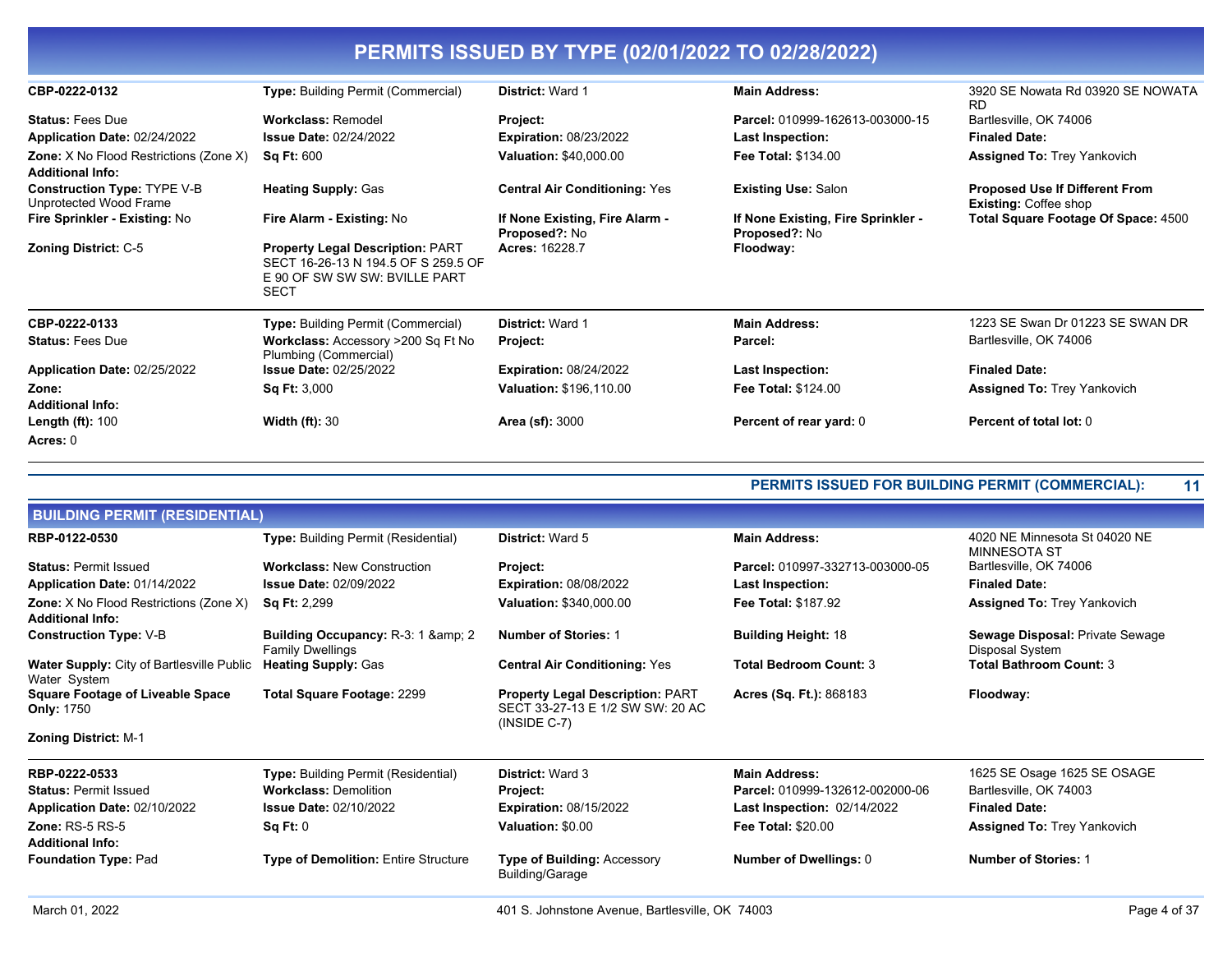| PERMITS ISSUED BY TYPE (02/01/2022 TO 02/28/2022)                 |                                                                |                                                                                                                                                                               |                                                                                    |                                                       |  |
|-------------------------------------------------------------------|----------------------------------------------------------------|-------------------------------------------------------------------------------------------------------------------------------------------------------------------------------|------------------------------------------------------------------------------------|-------------------------------------------------------|--|
| Number of Buildings: 0                                            | <b>Zoning District: RS-5</b>                                   | <b>Property Legal Description: PART</b><br>SECT 13-26-12 TR 19 A PT OF NE NW<br>SE DES AS BEG ON E LINE OF DEWEY<br>AVE EXT S A DIST 230 FROM SW COR<br><b>BLK 1MARTINS A</b> | Acres (Sq. Ft.): 9510.49                                                           | Floodway:                                             |  |
| Description: DEMOLITION OF DETACHED GARAGE IN REAR ONLY           |                                                                |                                                                                                                                                                               |                                                                                    |                                                       |  |
| RBP-0222-0534                                                     | <b>Type: Building Permit (Residential)</b>                     | <b>District: Ward 2</b>                                                                                                                                                       | <b>Main Address:</b>                                                               | 5603 SE Nottingham PI 5603 SE<br><b>NOTTINGHAM PL</b> |  |
| <b>Status: Permit Issued</b>                                      | <b>Workclass: In Ground Pool</b>                               | <b>Project:</b>                                                                                                                                                               | Parcel: 010616-009001-000000-01                                                    | Bartlesville, OK 74006                                |  |
| Application Date: 02/10/2022                                      | <b>Issue Date: 02/10/2022</b>                                  | <b>Expiration: 08/09/2022</b>                                                                                                                                                 | Last Inspection:                                                                   | <b>Finaled Date:</b>                                  |  |
| Zone: X No Flood Restrictions (Zone X)<br><b>Additional Info:</b> | Sq Ft: 0                                                       | Valuation: \$65,000.00                                                                                                                                                        | <b>Fee Total: \$24.00</b>                                                          | <b>Assigned To: Trey Yankovich</b>                    |  |
| <b>Number of Gallons: 23000</b>                                   | Pool Length: 40                                                | Pool Width: 20                                                                                                                                                                | Pool Height: 6                                                                     | Pool Diameter: 0                                      |  |
| Yes: Yes                                                          | No: No                                                         | Privacy Fence Height: 6'                                                                                                                                                      | Property Legal Description: LOT 1 BLK Acres (Sq. Ft.): 12002.9<br>9 COVINGTON PARK |                                                       |  |
| Floodway:                                                         | Zoning District: RS-10                                         |                                                                                                                                                                               |                                                                                    |                                                       |  |
| Description: 20' x 40' IN GROUND POOL                             |                                                                |                                                                                                                                                                               |                                                                                    |                                                       |  |
| RBP-0222-0535                                                     | Type: Building Permit (Residential)                            | District: Ward 2                                                                                                                                                              | <b>Main Address:</b>                                                               | 2637 SE Starview Cir 2637 SE<br><b>STARVIEW CIR</b>   |  |
| <b>Status: Permit Issued</b>                                      | <b>Workclass: Above Ground Pool</b>                            | <b>Project:</b>                                                                                                                                                               | Parcel: 010614-000009-000000-01                                                    | Bartlesville, OK 74006                                |  |
| Application Date: 02/10/2022                                      | <b>Issue Date: 02/10/2022</b>                                  | <b>Expiration: 08/09/2022</b>                                                                                                                                                 | Last Inspection:                                                                   | <b>Finaled Date:</b>                                  |  |
| Zone: RS-12/PUD RS-12/PUD                                         | Sq Ft: 0                                                       | Valuation: \$100,000.00                                                                                                                                                       | <b>Fee Total: \$24.00</b>                                                          | <b>Assigned To: Trey Yankovich</b>                    |  |
| <b>Additional Info:</b>                                           |                                                                |                                                                                                                                                                               |                                                                                    |                                                       |  |
| Number of Gallons: 22800                                          | Pool Length: 38                                                | Pool Width: 20                                                                                                                                                                | Pool Height: 5                                                                     | Pool Diameter: 0                                      |  |
| <b>Yes:</b> Yes                                                   | No: No                                                         | Privacy Fence Height: 6'                                                                                                                                                      | Property Legal Description: LOT 9<br><b>STARVIEW ESTATES</b>                       | Acres (Sq. Ft.): 92140.5                              |  |
| Floodway:                                                         | <b>Zoning District: RS-12/PUD</b>                              |                                                                                                                                                                               |                                                                                    |                                                       |  |
| Description: 20' x 38' IN GROUND POOL                             |                                                                |                                                                                                                                                                               |                                                                                    |                                                       |  |
| RBP-0222-0536                                                     | <b>Type: Building Permit (Residential)</b>                     | <b>District: Ward 2</b>                                                                                                                                                       | <b>Main Address:</b>                                                               | 2111 Turtle Creek Rd 2111 TURTLE<br><b>CREEK RD</b>   |  |
| <b>Status: Permit Issued</b>                                      | <b>Workclass: New Construction</b>                             | <b>Project:</b>                                                                                                                                                               | Parcel: 010650-000003-000000-00                                                    | Bartlesville, OK 74006                                |  |
| Application Date: 02/11/2022                                      | <b>Issue Date: 02/15/2022</b>                                  | <b>Expiration: 08/15/2022</b>                                                                                                                                                 | <b>Last Inspection:</b>                                                            | <b>Finaled Date:</b>                                  |  |
| Zone: RS-12 RS-12                                                 | <b>Sq Ft: 4,500</b>                                            | Valuation: \$500,000.00                                                                                                                                                       | Fee Total: \$364.00                                                                | <b>Assigned To: Trey Yankovich</b>                    |  |
| Additional Info:                                                  |                                                                |                                                                                                                                                                               |                                                                                    |                                                       |  |
| <b>Construction Type: V-A</b>                                     | Building Occupancy: R-3: 1 & amp; 2<br><b>Family Dwellings</b> | <b>Number of Stories: 2</b>                                                                                                                                                   | <b>Building Height: 22'</b>                                                        | Sewage Disposal: City Sanitary Sewer<br>System        |  |
| Water Supply: City of Bartlesville Public<br>Water System         | <b>Heating Supply: Gas</b>                                     | <b>Central Air Conditioning: Yes</b>                                                                                                                                          | <b>Total Bedroom Count: 5</b>                                                      | <b>Total Bathroom Count: 3</b>                        |  |
| <b>Square Footage of Liveable Space</b><br><b>Only: 4494</b>      | Total Square Footage: 6278                                     | <b>Property Legal Description: LOT 3</b><br><b>DEERFIELD 3RD</b>                                                                                                              | Digital Signature: Greg Taylor                                                     | Acres (Sq. Ft.): 17467.7                              |  |
| Floodway:                                                         | <b>Zoning District: RS-12</b>                                  |                                                                                                                                                                               |                                                                                    |                                                       |  |
| <b>Description: New residential</b>                               |                                                                |                                                                                                                                                                               |                                                                                    |                                                       |  |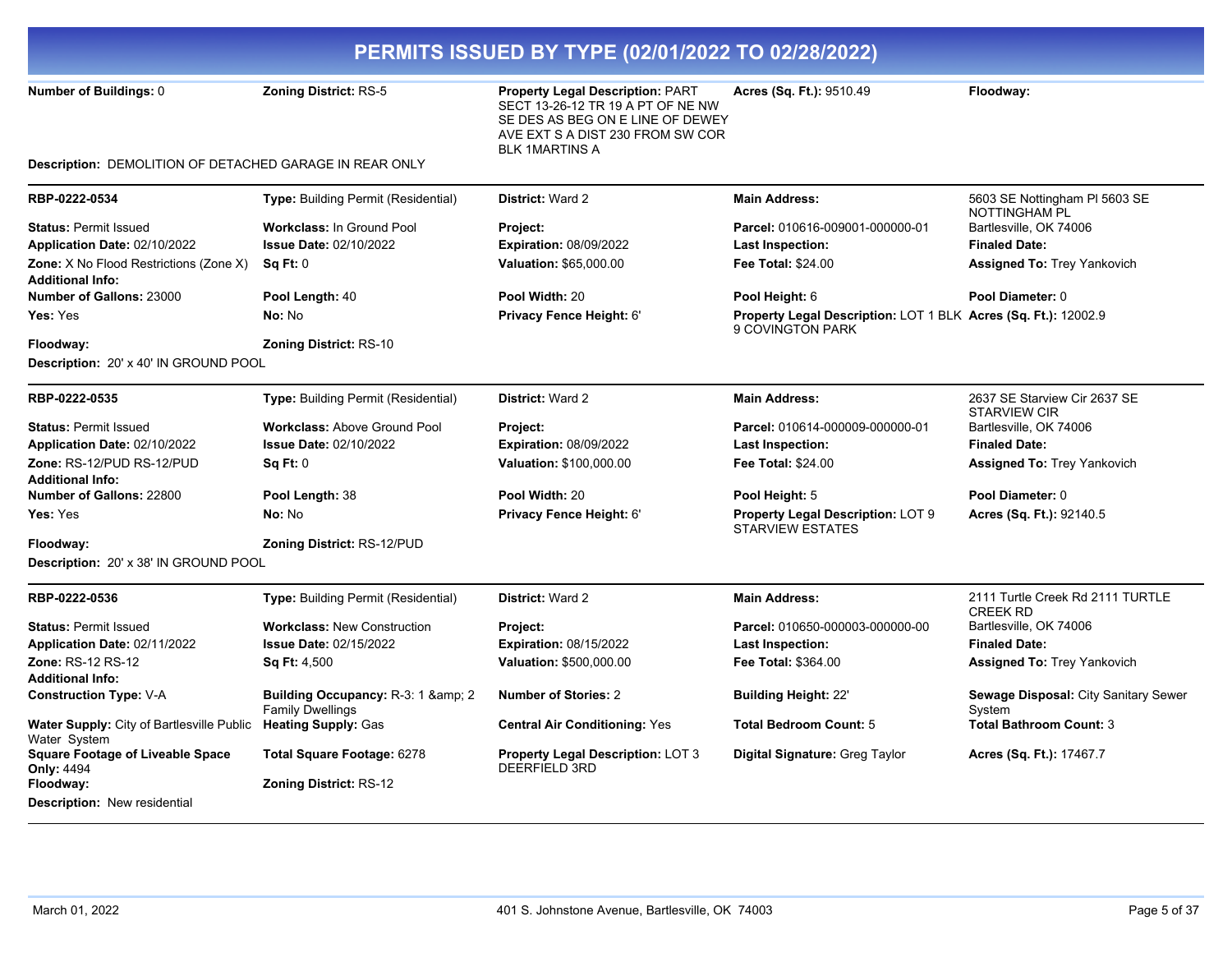| RBP-0222-0537                                                              | Type: Building Permit (Residential)                                                                                                                               | District: Ward 2                                                                                   | <b>Main Address:</b>                                                      | 4240 SE Southport Dr 4240 SE<br>SOUTHPORT DR                     |
|----------------------------------------------------------------------------|-------------------------------------------------------------------------------------------------------------------------------------------------------------------|----------------------------------------------------------------------------------------------------|---------------------------------------------------------------------------|------------------------------------------------------------------|
| <b>Status: Permit Issued</b><br>Application Date: 02/16/2022               | <b>Workclass: New Construction</b><br><b>Issue Date: 02/16/2022</b>                                                                                               | Project:<br><b>Expiration: 08/15/2022</b>                                                          | Parcel: 010999-282613-004000-33<br><b>Last Inspection:</b>                | Bartlesville, OK 74006<br><b>Finaled Date:</b>                   |
| <b>Zone:</b> X No Flood Restrictions (Zone X)<br><b>Additional Info:</b>   | <b>Sq Ft: 5,000</b>                                                                                                                                               | Valuation: \$300,000.00                                                                            | <b>Fee Total: \$404.00</b>                                                | <b>Assigned To: Trey Yankovich</b>                               |
| <b>Construction Type: V-B</b>                                              | <b>Number of Stories: 1</b>                                                                                                                                       | <b>Building Height: 23</b>                                                                         | Sewage Disposal: Private Sewage<br>Disposal System                        | <b>Water Supply: City of Bartlesville Public</b><br>Water System |
| <b>Heating Supply: Gas</b>                                                 | <b>Central Air Conditioning: Yes</b>                                                                                                                              | <b>Total Bedroom Count: 3</b>                                                                      | <b>Total Bathroom Count: 2.5</b>                                          | <b>Square Footage of Liveable Space</b><br><b>Only: 2000</b>     |
| Total Square Footage: 5000                                                 | <b>Property Legal Description: PART</b><br>SECT 28-26-13 SW NE NW LESS S 170<br>OF W 170 LESS BEG AT NW COR OF<br>SW NE NW; N 88 DEG 58 MIN 17 SEC E<br>312.95 TO | Acres (Sq. Ft.): 392601                                                                            | Floodway: 500yr flood                                                     | Zoning District: RS-10                                           |
| Description: New Single Family Dwelling                                    |                                                                                                                                                                   |                                                                                                    |                                                                           |                                                                  |
| RBP-0222-0538<br><b>Status: Permit Issued</b>                              | <b>Type:</b> Building Permit (Residential)<br><b>Workclass: Demolition</b>                                                                                        | <b>District: Ward 3</b><br>Project:                                                                | <b>Main Address:</b><br>Parcel: 010133-015020-000000-01                   | 1500 S Johnstone 1500 S JOHNSTONE<br>Bartlesville, OK 74003      |
| Application Date: 02/17/2022<br>Zone: RS-5 RS-5<br><b>Additional Info:</b> | <b>Issue Date: 02/17/2022</b><br>Sq Ft: 0                                                                                                                         | <b>Expiration: 08/16/2022</b><br>Valuation: \$0.00                                                 | Last Inspection:<br>Fee Total: \$20.00                                    | <b>Finaled Date:</b><br><b>Assigned To: Trey Yankovich</b>       |
| <b>Foundation Type: Pad</b>                                                | <b>Type of Demolition: Entire Structure</b>                                                                                                                       | <b>Type of Building: Accessory</b><br><b>Building/Garage</b>                                       | <b>Number of Dwellings: 0</b>                                             | <b>Number of Stories: 1</b>                                      |
| <b>Number of Buildings: 1</b>                                              | <b>Zoning District: RS-5</b>                                                                                                                                      | NZOD Location Code: Gv2015                                                                         | <b>Property Legal Description: LOT 20</b><br><b>BLK 15 GRANDVIEW ADDN</b> | Acres (Sq. Ft.): 7801.96                                         |
| Floodway:                                                                  |                                                                                                                                                                   |                                                                                                    |                                                                           |                                                                  |
| <b>Description: Garage only</b>                                            |                                                                                                                                                                   |                                                                                                    |                                                                           |                                                                  |
| RBP-0222-0539                                                              | Type: Building Permit (Residential)                                                                                                                               | District: Ward 3                                                                                   | <b>Main Address:</b>                                                      | 801 SE Osage 801 SE OSAGE                                        |
| <b>Status: Fees Due</b>                                                    | <b>Workclass: Remodel</b>                                                                                                                                         | Project:                                                                                           | Parcel: 010001-067001-000000-01                                           | Bartlesville, OK 74003                                           |
| Application Date: 02/22/2022                                               | <b>Issue Date: 02/22/2022</b>                                                                                                                                     | <b>Expiration: 08/22/2022</b>                                                                      | <b>Last Inspection:</b>                                                   | <b>Finaled Date:</b>                                             |
| <b>Zone: C-2 C-2</b>                                                       | <b>Sq Ft: 80</b>                                                                                                                                                  | <b>Valuation: \$7,500.00</b>                                                                       | <b>Fee Total: \$54.00</b>                                                 | <b>Assigned To: Trey Yankovich</b>                               |
| <b>Additional Info:</b><br><b>Square Ft of Construction Area: 80</b>       | Room Area(s) being remodeled:<br>Bathroom(s)                                                                                                                      | <b>Rem Total Bathroom Count: 2</b>                                                                 | <b>Number of Stories: 1</b>                                               | <b>Heating Supply: Gas</b>                                       |
| <b>Central Air Conditioning: Yes</b>                                       | NZOD Location Code: Or0167                                                                                                                                        | <b>Property Legal Description: N 50 LOT 1 Acres (Sq. Ft.): 6135.31</b><br>BLK 67 ORIG BARTLESVILLE |                                                                           | Floodway:                                                        |
| Zoning District: C-2                                                       |                                                                                                                                                                   |                                                                                                    |                                                                           |                                                                  |
| Description: REMODEL TO ADD 2ND BATHROOM                                   |                                                                                                                                                                   |                                                                                                    |                                                                           |                                                                  |
| RBP-0222-0540                                                              | <b>Type:</b> Building Permit (Residential)                                                                                                                        | <b>District: Ward 2</b>                                                                            | <b>Main Address:</b>                                                      | 2655 Southport Loop 2655 SOUTHPORT<br>LOOP                       |
| <b>Status: Permit Issued</b>                                               | <b>Workclass: In Ground Pool</b><br><b>Issue Date: 02/24/2022</b>                                                                                                 | Project:                                                                                           | Parcel: 010999-282613-004000-59                                           | Bartlesville, OK 7406                                            |
| Application Date: 02/24/2022<br>Zone: X No Flood Restrictions (Zone X)     | Sq Ft: 0                                                                                                                                                          | <b>Expiration: 08/23/2022</b><br>Valuation: \$55,000.00                                            | <b>Last Inspection:</b><br><b>Fee Total: \$24.00</b>                      | <b>Finaled Date:</b><br><b>Assigned To: Trey Yankovich</b>       |
| Additional Info:<br>Number of Gallons: 26500<br>Yes: No                    | Pool Length: 38<br>No: Yes                                                                                                                                        | Pool Width: 20                                                                                     | Pool Height: 0                                                            | Pool Diameter: 0                                                 |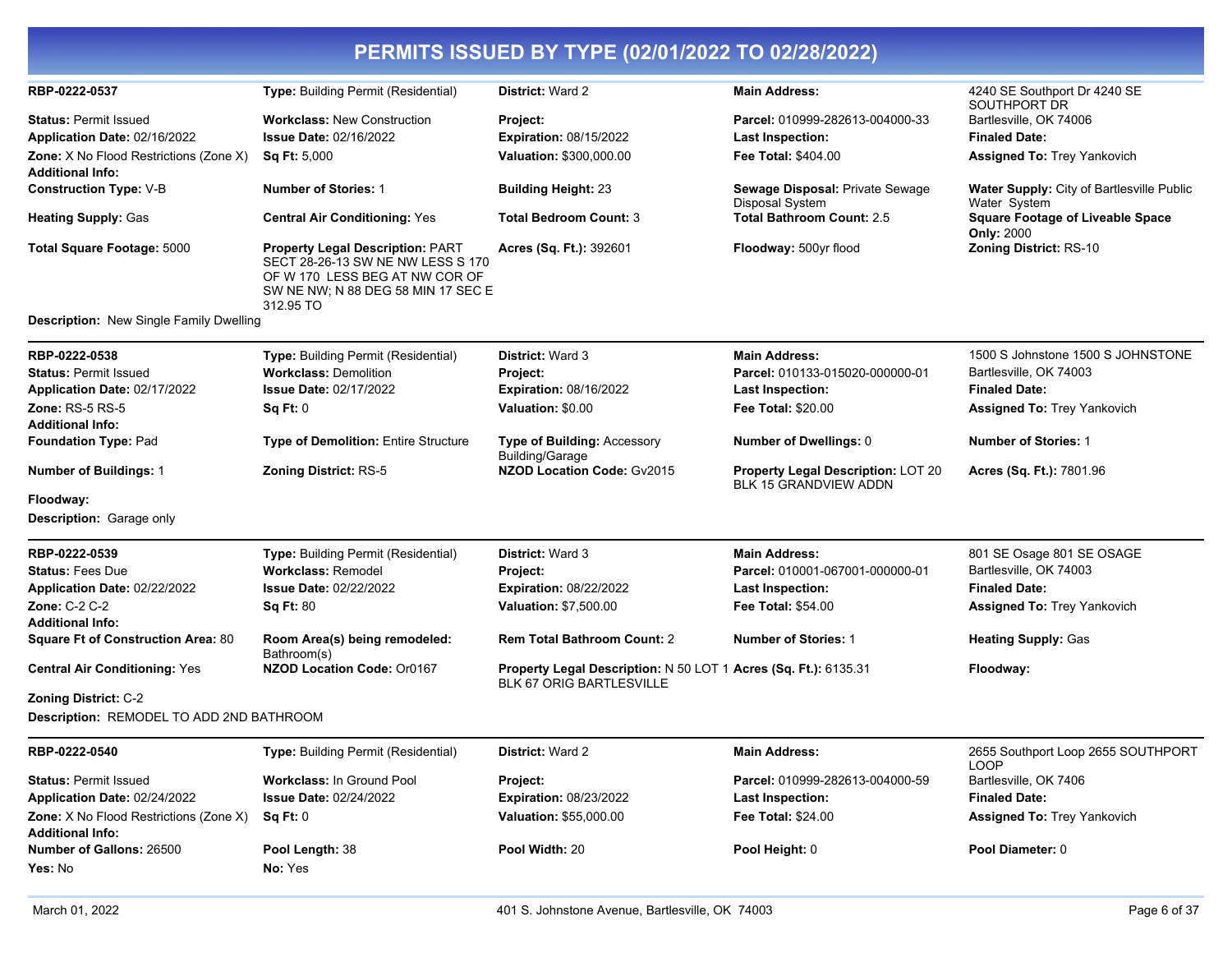| <b>Property Legal Description: PART</b><br>SECT 28-26-13 BEG AT NW COR OF<br>SE NW OF SECT 28; THENCE ALONG<br>N LINE OF SE S 89 DEG 56 MIN 15 SEC<br>E FOR 21.53 TO I<br><b>Description: 20' x 38' IN GROUND POOL, 3' TO 8' DEEP</b> | Acres (Sq. Ft.): 90683.5<br>FENCE AND AUTOMATIC CLOSING GATE IS REQUIRED AS PER SECTION 7.7.1.22 OF THE ZONING REGULATIONS.                                            | Floodway:                       | <b>Zoning District: RS-7/PUD</b>               |                                                                  |
|---------------------------------------------------------------------------------------------------------------------------------------------------------------------------------------------------------------------------------------|------------------------------------------------------------------------------------------------------------------------------------------------------------------------|---------------------------------|------------------------------------------------|------------------------------------------------------------------|
| RBP-0222-0541                                                                                                                                                                                                                         | <b>Type:</b> Building Permit (Residential)                                                                                                                             | <b>District: Ward 2</b>         | <b>Main Address:</b>                           | 2655 Southport Loop 2655 SOUTHPORT<br>LOOP                       |
| <b>Status: Fees Due</b>                                                                                                                                                                                                               | <b>Workclass: New Construction</b>                                                                                                                                     | Project:                        | Parcel: 010999-282613-004000-59                | Bartlesville, OK 74006                                           |
| Application Date: 02/24/2022                                                                                                                                                                                                          | <b>Issue Date: 02/24/2022</b>                                                                                                                                          | <b>Expiration: 08/23/2022</b>   | Last Inspection:                               | <b>Finaled Date:</b>                                             |
| <b>Zone:</b> X No Flood Restrictions (Zone X)<br><b>Additional Info:</b>                                                                                                                                                              | <b>Sq Ft: 1,020</b>                                                                                                                                                    | <b>Valuation: \$133,191.60</b>  | <b>Fee Total: \$104.00</b>                     | <b>Assigned To: Trey Yankovich</b>                               |
| <b>Construction Type: V-B</b>                                                                                                                                                                                                         | <b>Number of Stories: 1</b>                                                                                                                                            | <b>Building Height: 16</b>      | Sewage Disposal: City Sanitary Sewer<br>System | <b>Water Supply: City of Bartlesville Public</b><br>Water System |
| <b>Heating Supply: Electric</b>                                                                                                                                                                                                       | <b>Central Air Conditioning: Yes</b>                                                                                                                                   | <b>Total Bedroom Count: 1</b>   | <b>Total Bathroom Count: 2</b>                 | <b>Square Footage of Liveable Space</b><br><b>Only: 900</b>      |
| <b>Total Square Footage: 900</b>                                                                                                                                                                                                      | <b>Property Legal Description: PART</b><br>SECT 28-26-13 BEG AT NW COR OF<br>SE NW OF SECT 28: THENCE ALONG<br>N LINE OF SE S 89 DEG 56 MIN 15 SEC<br>E FOR 21.53 TO I | <b>Acres (Sq. Ft.): 90683.5</b> | Floodway:                                      | <b>Zoning District: RS-7/PUD</b>                                 |

### **PERMITS ISSUED FOR BUILDING PERMIT (RESIDENTIAL): 10**

| <b>BUILDING TRADE PERMIT (COMMERCIAL)</b>                                                                                                                                      |                                                      |                               |                                 |                                                           |
|--------------------------------------------------------------------------------------------------------------------------------------------------------------------------------|------------------------------------------------------|-------------------------------|---------------------------------|-----------------------------------------------------------|
| CTP-0222-0622                                                                                                                                                                  | <b>Type: Building Trade Permit</b><br>(Commercial)   | <b>District: Ward 5</b>       | <b>Main Address:</b>            | 1200 NE Washington Blvd 1200 NE<br><b>WASHINGTON BLVD</b> |
| <b>Status: Permit Issued</b>                                                                                                                                                   | <b>Workclass: Electrical for New</b><br>Construction | Project:                      | Parcel: 010997-332713-003000-10 | Bartlesville, OK 74006                                    |
| Application Date: 02/09/2022                                                                                                                                                   | <b>Issue Date: 02/09/2022</b>                        | <b>Expiration: 08/08/2022</b> | <b>Last Inspection:</b>         | <b>Finaled Date:</b>                                      |
| <b>Zone: M-1 M-1</b>                                                                                                                                                           | <b>Sq Ft: 5,000</b>                                  | Valuation: \$0.00             | <b>Fee Total: \$104.00</b>      | <b>Assigned To: Trey Yankovich</b>                        |
| <b>Additional Info:</b>                                                                                                                                                        |                                                      |                               |                                 |                                                           |
| <b>Total Square Footage of New</b><br>Construction: 5000<br><b>Description:</b> new electrical                                                                                 |                                                      |                               |                                 |                                                           |
| CTP-0222-0623                                                                                                                                                                  | <b>Type: Building Trade Permit</b><br>(Commercial)   | <b>District: Ward 5</b>       | <b>Main Address:</b>            | Sooner Pool                                               |
| <b>Status: Permit Issued</b>                                                                                                                                                   | <b>Workclass: Electrical for New</b><br>Construction | Project:                      | Parcel: 010999-102613-005000-05 |                                                           |
| Application Date: 02/09/2022                                                                                                                                                   | <b>Issue Date: 02/09/2022</b>                        | <b>Expiration: 08/08/2022</b> | <b>Last Inspection:</b>         | <b>Finaled Date:</b>                                      |
| <b>Zone: RS-7 RS-7</b><br><b>Additional Info:</b><br><b>Total Square Footage of New</b><br><b>Construction: 1000</b><br><b>Description: ELECTRIC FOR SOONER POOL EXPANSION</b> | <b>Sq Ft: 1,000</b>                                  | Valuation: \$0.00             | <b>Fee Total: \$0.00</b>        | <b>Assigned To: Trey Yankovich</b>                        |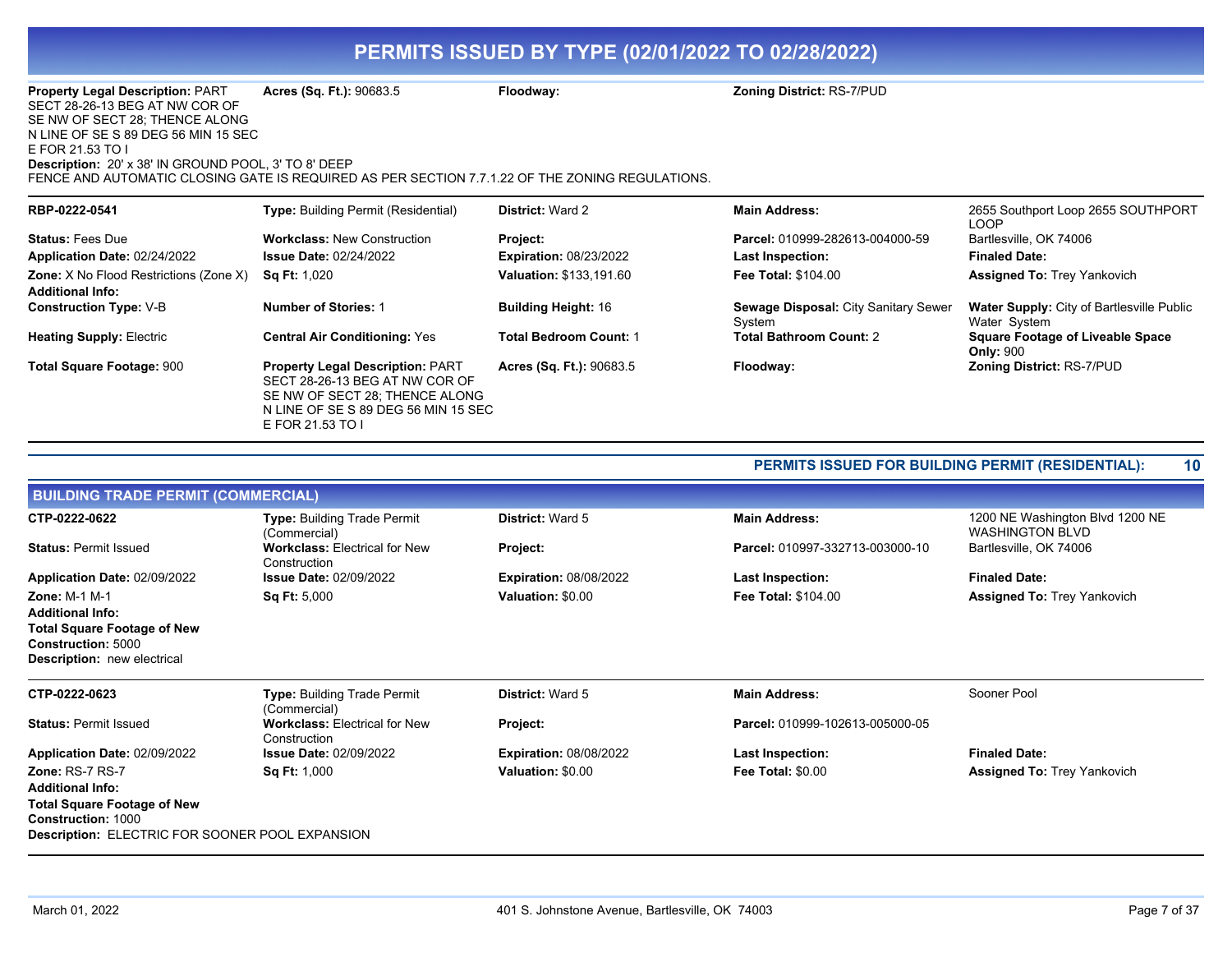| CTP-0222-0625                                                                                                                                                                                                                                                  | Type: Building Trade Permit                                                      | District: Ward 3                                                                  | <b>Main Address:</b>                                                        | 900 SE Dewey 900 SE DEWEY                                                |
|----------------------------------------------------------------------------------------------------------------------------------------------------------------------------------------------------------------------------------------------------------------|----------------------------------------------------------------------------------|-----------------------------------------------------------------------------------|-----------------------------------------------------------------------------|--------------------------------------------------------------------------|
| <b>Status: Fees Due</b>                                                                                                                                                                                                                                        | (Commercial)<br><b>Workclass: Mechanical</b>                                     | Project:                                                                          | Parcel: 010001-078004-000000-01                                             | Bartlesville, OK 74003                                                   |
| Application Date: 02/09/2022<br>Zone: RM-1.5 RM-1.5                                                                                                                                                                                                            | New/Repair/Replace (Contractors)<br><b>Issue Date: 02/09/2022</b><br>Sq Ft: 0    | <b>Expiration: 08/15/2022</b><br>Valuation: \$0.00                                | <b>Last Inspection: 02/14/2022</b><br><b>Fee Total: \$44.00</b>             | <b>Finaled Date: 02/23/2022</b><br><b>Assigned To: Trey Yankovich</b>    |
| <b>Additional Info:</b><br>Acres (Sq. Ft.): 45966                                                                                                                                                                                                              | Zoning District: RM-1.5                                                          | Floodway:                                                                         | <b>NZOD Location Code: Or0678</b>                                           | Property Legal Description: LOTS 4 TO<br>6 BLK 78 10 VAC ALLEY ADJ ON E  |
| <b>CommercialHoodCheck: No</b><br>HeatPumpFurnaceCheck: No<br>SplitSystemChangeOutCheck: Yes<br><b>Description:</b> 2 split system change outs                                                                                                                 | Fireplace / Stove: No<br>MiniSplitCheck: No<br>SplitSystemChangeOutQuantity: 2   | GasLineCheck: No<br>NewSplitSystemCheck: No<br>RefrigerationOrCompressorCheck: No | CoilOnlyCheck: No<br>PackageUnitCheck: No<br><b>WaterHeaterOrBoiler: No</b> | <b>ORIG BARTLESVILLE</b><br>DuctsVentsCheck: No<br><b>RTUCheck: No</b>   |
| CTP-0222-0626                                                                                                                                                                                                                                                  | Type: Building Trade Permit                                                      | <b>District: Ward 5</b>                                                           | <b>Main Address:</b>                                                        | 5900 SE Baylor Dr 5900 SE BAYLOR DR                                      |
| <b>Status: Fees Due</b>                                                                                                                                                                                                                                        | (Commercial)<br><b>Workclass: Electrical for New</b><br>Construction             | Project:                                                                          | Parcel: 010999-102613-005000-03                                             | Bartlesville, OK 74006                                                   |
| Application Date: 02/14/2022<br>Zone: X No Flood Restrictions (Zone X)<br><b>Additional Info:</b><br><b>Total Square Footage of New</b><br><b>Construction: 7500</b><br>Description: Bartlesville Public School<br>Permit and inspection for new construction. | <b>Issue Date: 02/14/2022</b><br><b>Sq Ft: 7,500</b>                             | <b>Expiration: 08/15/2022</b><br>Valuation: \$0.00                                | <b>Last Inspection: 02/14/2022</b><br><b>Fee Total: \$129.00</b>            | <b>Finaled Date:</b><br>Assigned To: Trey Yankovich                      |
| CTP-0222-0627                                                                                                                                                                                                                                                  | <b>Type: Building Trade Permit</b>                                               | <b>District: Ward 3</b>                                                           | <b>Main Address:</b>                                                        | 715 S Johnstone 715 S JOHNSTONE                                          |
| <b>Status: Complete</b>                                                                                                                                                                                                                                        | (Commercial)<br><b>Workclass: Mechanical</b><br>New/Repair/Replace (Contractors) | Project:                                                                          | Parcel: 010001-064002-000000-02                                             | Bartlesville, OK 74003                                                   |
| Application Date: 02/14/2022                                                                                                                                                                                                                                   | <b>Issue Date: 02/14/2022</b>                                                    | <b>Expiration: 08/29/2022</b>                                                     | <b>Last Inspection: 02/28/2022</b>                                          | <b>Finaled Date: 03/01/2022</b>                                          |
| Zone: X No Flood Restrictions (Zone X)<br>Additional Info:                                                                                                                                                                                                     | Sq Ft: 0                                                                         | Valuation: \$0.00                                                                 | Fee Total: \$44.00                                                          | <b>Assigned To: Trey Yankovich</b>                                       |
| Acres (Sq. Ft.): 21978.7                                                                                                                                                                                                                                       | <b>Zoning District: C-2</b>                                                      | Floodway:                                                                         | <b>NZOD Location Code: Or0264</b>                                           | Property Legal Description: S 50 LOT 2<br>LOT 3 BLK 64 ORIG BARTLESVILLE |
| <b>CommercialHoodCheck: No</b><br>HeatPumpFurnaceCheck: No                                                                                                                                                                                                     | Fireplace / Stove: No<br>MiniSplitCheck: No                                      | GasLineCheck: No<br>NewSplitSystemCheck: No                                       | CoilOnlyCheck: No<br>PackageUnitCheck: No                                   | <b>DuctsVentsCheck: No</b><br><b>RTUCheck: Yes</b>                       |
| <b>RTUQuantity: 2</b><br>Description: replacement of 2 package units                                                                                                                                                                                           | SplitSystemChangeOutCheck: No                                                    | RefrigerationOrCompressorCheck: No                                                | WaterHeaterOrBoiler: No                                                     |                                                                          |
| CTP-0222-0628                                                                                                                                                                                                                                                  |                                                                                  |                                                                                   | <b>Main Address:</b>                                                        | 208 E 2Nd St 00208 E 2ND ST                                              |
| <b>Status: Fees Due</b>                                                                                                                                                                                                                                        | Type: Building Trade Permit<br>(Commercial)<br><b>Workclass: Electrical</b>      | District: Ward 4<br>Project:                                                      | Parcel: 010001-011009-000000-01                                             | Bartlesville, OK 74003                                                   |
| Application Date: 02/21/2022                                                                                                                                                                                                                                   | New/Repair/Replace (Contractors)<br><b>Issue Date: 02/21/2022</b>                | <b>Expiration: 08/22/2022</b>                                                     | Last Inspection: 02/22/2022                                                 | <b>Finaled Date: 02/23/2022</b>                                          |
| Zone: Downtown Downtown<br>Redevelopment District - Design Review<br>Additional Info:                                                                                                                                                                          | Sq Ft: 0                                                                         | Valuation: \$0.00                                                                 | Fee Total: \$44.00                                                          | <b>Assigned To: Trey Yankovich</b>                                       |
| Acres (Sq. Ft.): 4240.87                                                                                                                                                                                                                                       | Zoning District: C-4                                                             | Floodway:                                                                         |                                                                             |                                                                          |
|                                                                                                                                                                                                                                                                |                                                                                  |                                                                                   |                                                                             |                                                                          |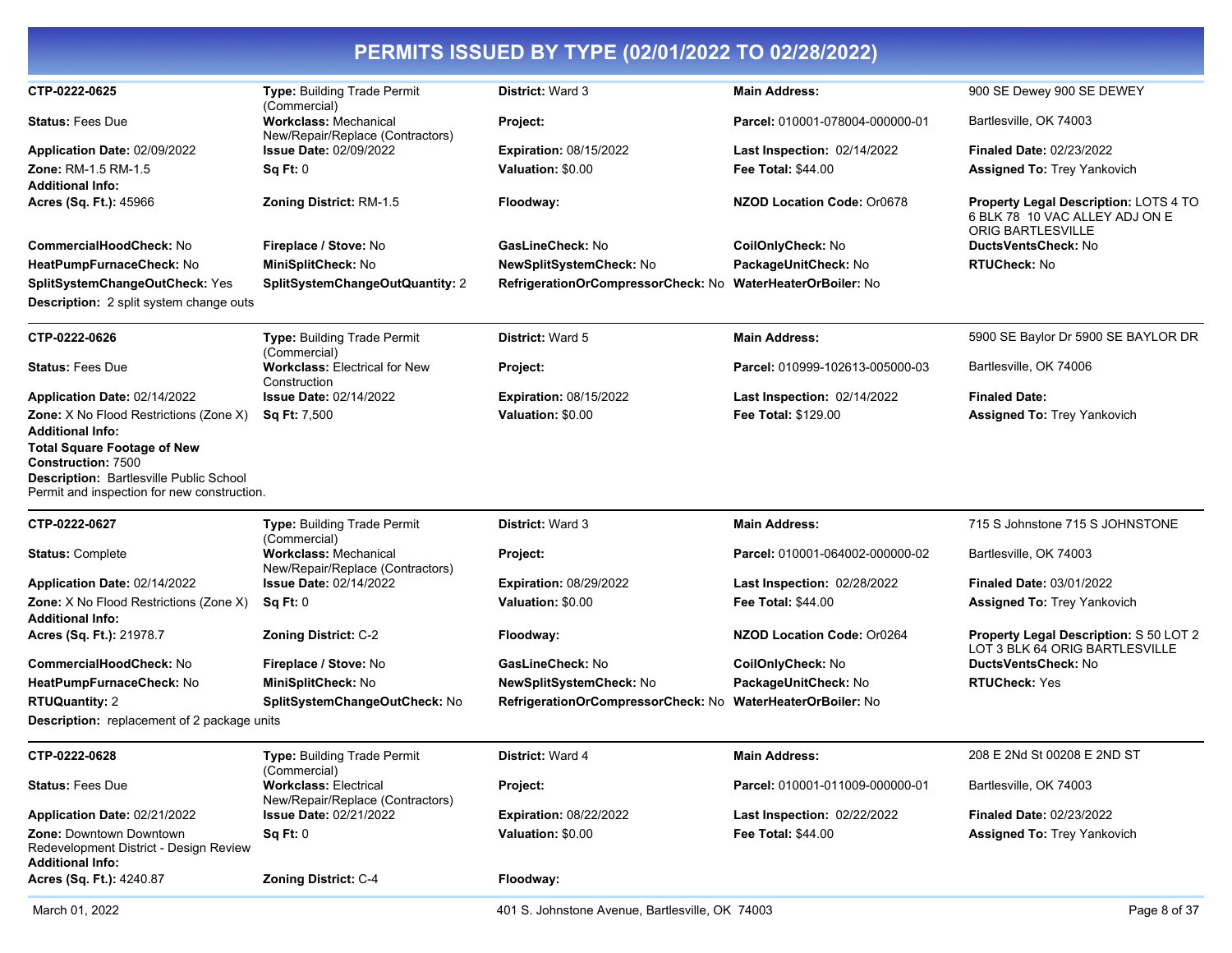| Property Legal Description: LOT 9 BLK Digital Signature: Betsie Holtz<br><b>11 ORIG BARTLESVILLE</b> |                                                                  | <b>NewMeterCheck: Yes</b>                                  | ServiceRiserReplace: Yes              | ReplacementMeterCheck: No                               |
|------------------------------------------------------------------------------------------------------|------------------------------------------------------------------|------------------------------------------------------------|---------------------------------------|---------------------------------------------------------|
| New BreakerQuantity: 0                                                                               | NewBreakerCheck: No                                              | ReplacementBreakerCheck: No                                | <b>TransferSwitchInstallation: No</b> | <b>NewExtensionCheck: No</b>                            |
| GeneratorCheck: No                                                                                   | Generator Quantity: 0                                            | PoolCheck: No                                              | SolarPanelCheckBox: No                | TemporaryServiceCheck: No                               |
| CTP-0222-0629                                                                                        | <b>Type: Building Trade Permit</b><br>(Commercial)               | District: Ward 4                                           | <b>Main Address:</b>                  | 129 NW Jennings Ave 00129 NW<br><b>JENNINGS AVE</b>     |
| <b>Status: Permit Issued</b>                                                                         | <b>Workclass: Electrical for New</b><br>Construction             | Project:                                                   | Parcel: 010189-004003-000000-01       | Bartlesville, OK 74003                                  |
| Application Date: 02/22/2022                                                                         | <b>Issue Date: 02/22/2022</b>                                    | <b>Expiration: 08/22/2022</b>                              | <b>Last Inspection: 02/22/2022</b>    | <b>Finaled Date:</b>                                    |
| Zone: TIF 1 District TIF 1 District<br>Additional Info:                                              | Sq Ft: 1,000                                                     | Valuation: \$21,000.00                                     | <b>Fee Total: \$24.00</b>             | <b>Assigned To: Trey Yankovich</b>                      |
| Description: meter loop                                                                              |                                                                  |                                                            |                                       |                                                         |
| CTP-0222-0630                                                                                        | <b>Type: Building Trade Permit</b><br>(Commercial)               | District: Ward 4                                           | <b>Main Address:</b>                  | 1612 SW 6Th St 1612 SW 6TH ST                           |
| <b>Status: Fees Due</b>                                                                              | <b>Workclass: Mechanical</b><br>New/Repair/Replace (Contractors) | Project:                                                   | Parcel: 010105-002006-000000-01       | Bartlesville, OK 74003                                  |
| Application Date: 02/22/2022                                                                         | <b>Issue Date: 02/22/2022</b>                                    | <b>Expiration: 08/22/2022</b>                              | Last Inspection: 02/23/2022           | <b>Finaled Date:</b>                                    |
| Zone: X No Flood Restrictions (Zone X)<br><b>Additional Info:</b>                                    | Sq Ft: 0                                                         | Valuation: \$0.00                                          | <b>Fee Total: \$44.00</b>             | <b>Assigned To: Trey Yankovich</b>                      |
| <b>CommercialHoodCheck: No</b>                                                                       | Fireplace / Stove: No                                            | GasLineCheck: No                                           | CoilOnlyCheck: No                     | <b>DuctsVentsCheck: No</b>                              |
| HeatPumpFurnaceCheck: Yes                                                                            | HeatPumpFurnaceQuantity: 2                                       | MiniSplitCheck: No                                         | NewSplitSystemCheck: No               | PackageUnitCheck: No                                    |
| RTUCheck: No                                                                                         | SplitSystemChangeOutCheck: No                                    | RefrigerationOrCompressorCheck: No WaterHeaterOrBoiler: No |                                       |                                                         |
| Description: 2 FURNACE CHANGEOUTS                                                                    |                                                                  |                                                            |                                       |                                                         |
| CTP-0222-0633                                                                                        | <b>Type: Building Trade Permit</b><br>(Commercial)               | <b>District: Ward 1</b>                                    | <b>Main Address:</b>                  | 592 SE Washington Blvd 592 SE<br><b>WASHINGTON BLVD</b> |
| <b>Status: Fees Due</b>                                                                              | <b>Workclass: Plumbing for New</b><br>Construction               | Project:                                                   | Parcel: 010999-092613-003000-01       | Bartlesville, OK 74006                                  |
| Application Date: 02/24/2022                                                                         | <b>Issue Date: 02/24/2022</b>                                    | <b>Expiration: 08/23/2022</b>                              | <b>Last Inspection: 02/24/2022</b>    | <b>Finaled Date:</b>                                    |
| Zone: RM-3 RM-3<br><b>Additional Info:</b>                                                           | <b>Sq Ft: 500</b>                                                | Valuation: \$10,000.00                                     | <b>Fee Total: \$24.00</b>             | <b>Assigned To: Trey Yankovich</b>                      |
| <b>Total Square Footage of New</b><br><b>Construction: 500</b><br>Description: WHITE BOX BUILD OUT   | UtilityOrderRelated: No                                          | Is this permit accompanied by a<br>building permit?: Yes   |                                       |                                                         |

### **PERMITS ISSUED FOR BUILDING TRADE PERMIT (COMMERCIAL): 9**

| <b>BUILDING TRADE PERMIT (RESIDENTIAL)</b> |                                                                          |                               |                                    |                                                 |  |
|--------------------------------------------|--------------------------------------------------------------------------|-------------------------------|------------------------------------|-------------------------------------------------|--|
| RTP-0222-2856                              | <b>Type:</b> Building Trade Permit (Residential) <b>District:</b> Ward 2 |                               | <b>Main Address:</b>               | 2501 SE Rice Creek Rd 02501 SE RICE<br>CREEK RD |  |
| <b>Status: Complete</b>                    | <b>Workclass: Plumbing</b><br>New/Repair/Replace (Contractors)           | Project:                      | Parcel: 211324-000000-000000-01    | Bartlesville, OK 74006                          |  |
| Application Date: 02/01/2022               | <b>Issue Date: 02/01/2022</b>                                            | <b>Expiration: 08/01/2022</b> | <b>Last Inspection: 02/01/2022</b> | <b>Finaled Date: 02/23/2022</b>                 |  |
| <b>Zone: RS-10 RS-10</b>                   | <b>Sq Ft: 1</b>                                                          | Valuation: \$0.00             | <b>Fee Total: \$24.00</b>          | <b>Assigned To: Trey Yankovich</b>              |  |
| <b>Additional Info:</b>                    |                                                                          |                               |                                    |                                                 |  |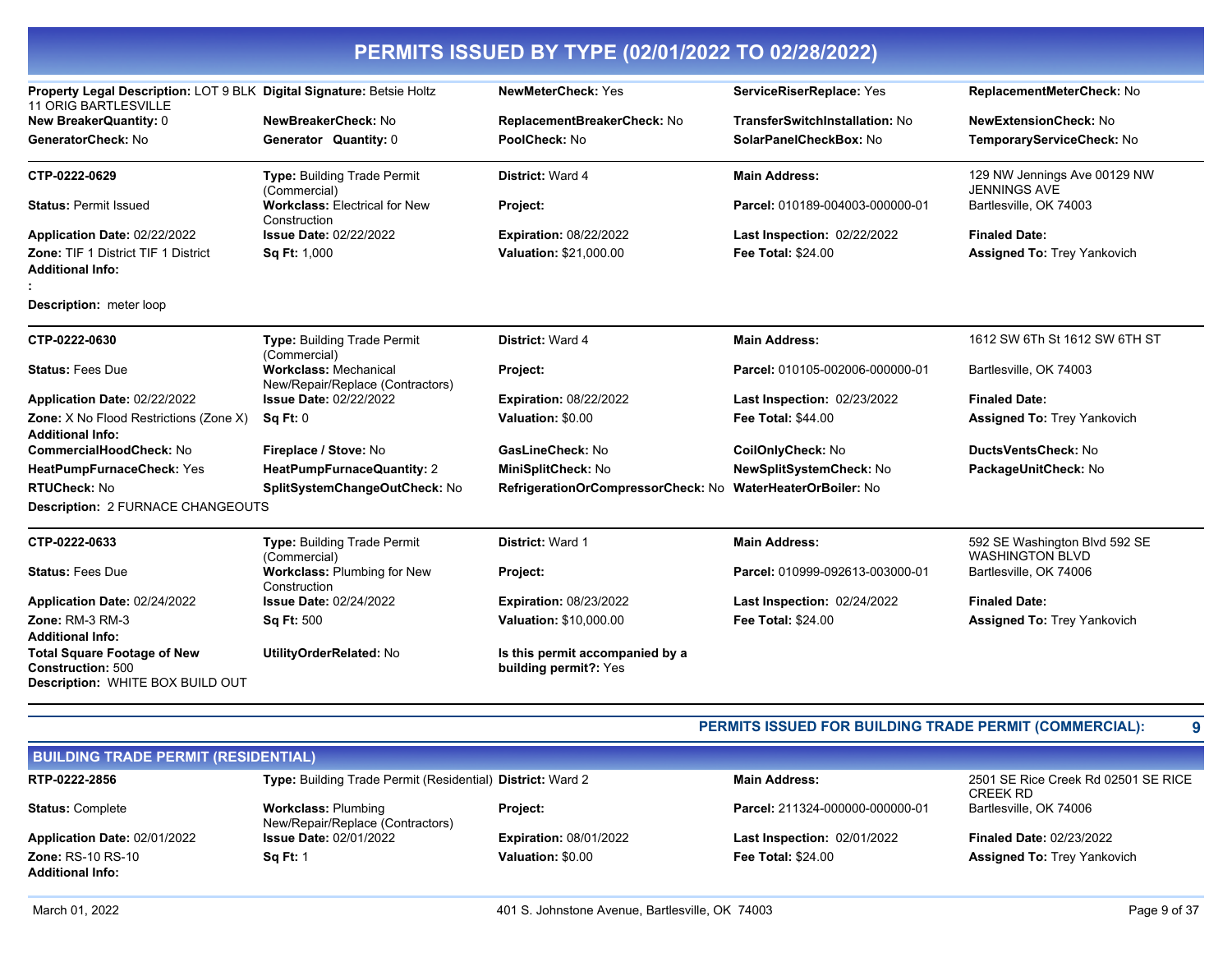| PERMITS ISSUED BY TYPE (02/01/2022 TO 02/28/2022)                                                                            |                                                                  |                                                 |                                                                                                               |                                                     |
|------------------------------------------------------------------------------------------------------------------------------|------------------------------------------------------------------|-------------------------------------------------|---------------------------------------------------------------------------------------------------------------|-----------------------------------------------------|
| Acres (Sq. Ft.): 435121                                                                                                      | Floodway: 500yr flood                                            | Zoning District: RS-10                          | Property Legal Description: E 1/2 W 1/2 Digital Signature: JDM<br>NE NW: 10 AC SEC:32 TWNSHP:26N<br>RANGE:13E |                                                     |
| BackflowCheck: No                                                                                                            | GasLineCheck: No                                                 | GreaseQuanity: 0                                | GreaseCheck: No                                                                                               | <b>ReconfigureCheck: No</b>                         |
| SewerCheck: No                                                                                                               | SewerRepairCheck: No                                             | <b>BoilerQuantity: 1</b>                        | <b>BoilerCheck: Yes</b>                                                                                       | <b>WaterLineCheck: No</b>                           |
| <b>Description:</b> Replaced water heater                                                                                    |                                                                  |                                                 |                                                                                                               |                                                     |
| RTP-0222-2857                                                                                                                | Type: Building Trade Permit (Residential) District: Ward 3       |                                                 | <b>Main Address:</b>                                                                                          | 1539 SW Maple Ave 1539 SW MAPLE<br><b>AVE</b>       |
| <b>Status: Permit Issued</b>                                                                                                 | <b>Workclass: Electrical for New</b><br>Construction             | Project:                                        | Parcel: 010030-004010-000000-01                                                                               | Bartlesville, OK 74003                              |
| Application Date: 02/01/2022                                                                                                 | <b>Issue Date: 02/01/2022</b>                                    | <b>Expiration: 08/01/2022</b>                   | Last Inspection: 02/01/2022                                                                                   | <b>Finaled Date:</b>                                |
| <b>Zone: RS-5 RS-5</b>                                                                                                       | Sq Ft: 1,200                                                     | Valuation: \$0.00                               | <b>Fee Total: \$0.00</b>                                                                                      | <b>Assigned To: Trey Yankovich</b>                  |
| <b>Additional Info:</b>                                                                                                      |                                                                  |                                                 |                                                                                                               |                                                     |
| <b>Total Square Footage of New</b><br><b>Construction: 1200</b>                                                              |                                                                  |                                                 |                                                                                                               |                                                     |
| Description: New construction for habit for humanity                                                                         |                                                                  |                                                 |                                                                                                               |                                                     |
| RTP-0222-2858                                                                                                                | Type: Building Trade Permit (Residential) District: Ward 2       |                                                 | <b>Main Address:</b>                                                                                          | 1996 SE Jefferson Rd 1996 SE<br><b>JEFFERSON RD</b> |
| <b>Status: Fees Due</b>                                                                                                      | <b>Workclass:</b> Mechanical for New<br>Construction             | Project:                                        | Parcel: 010325-003037-000000-01                                                                               | Bartlesville, OK 74006                              |
| Application Date: 02/01/2022                                                                                                 | <b>Issue Date: 02/01/2022</b>                                    | <b>Expiration: 08/01/2022</b>                   | <b>Last Inspection:</b>                                                                                       | <b>Finaled Date:</b>                                |
| Zone: RS-7 RS-7                                                                                                              | Sq Ft: 2,145                                                     | Valuation: \$280.094.10                         | <b>Fee Total: \$46.90</b>                                                                                     | <b>Assigned To: Trey Yankovich</b>                  |
| <b>Additional Info:</b><br><b>Total Square Footage of New</b><br>Construction: 2145<br><b>Description: New Single Family</b> |                                                                  |                                                 |                                                                                                               |                                                     |
| RTP-0222-2859                                                                                                                | Type: Building Trade Permit (Residential) District: Ward 1       |                                                 | <b>Main Address:</b>                                                                                          | 201 NE Wilshire Ave 201 NE WILSHIRE<br><b>AVE</b>   |
| <b>Status: Permit Issued</b>                                                                                                 | <b>Workclass: Electrical</b><br>New/Repair/Replace (Contractors) | Project:                                        | Parcel: 010187-001016-000000-01                                                                               | Bartlesville, OK 74006                              |
| Application Date: 02/01/2022                                                                                                 | <b>Issue Date: 02/01/2022</b>                                    | <b>Expiration: 08/01/2022</b>                   | <b>Last Inspection:</b>                                                                                       | <b>Finaled Date:</b>                                |
| <b>Zone:</b> X No Flood Restrictions (Zone X)<br><b>Additional Info:</b>                                                     | Sq Ft: 0                                                         | Valuation: \$0.00                               | <b>Fee Total: \$24.00</b>                                                                                     | <b>Assigned To: Trey Yankovich</b>                  |
| Acres (Sq. Ft.): 10735.3                                                                                                     | <b>Zoning District: RS-7</b>                                     | Floodway:                                       | Property Legal Description: LOT 16<br><b>BLK 1 HUTCHINSON SUB-DIV</b>                                         | <b>NewMeterCheck: No</b>                            |
| ServiceRiserReplace: No                                                                                                      | ReplacementMeterCheck: No                                        | NewBreakerCheck: No                             | ReplacementBreakerCheck: No                                                                                   | <b>TransferSwitchInstallation: No</b>               |
| <b>NewExtensionCheck: No</b>                                                                                                 | GeneratorCheck: No                                               | <b>PoolCheck:</b> No                            | SolarPanelCheckBox: Yes                                                                                       | TemporaryServiceCheck: No                           |
| <b>Description: ROOF MOUNTED SOLAR PANEL INSTALLATION</b>                                                                    |                                                                  |                                                 |                                                                                                               |                                                     |
| RTP-0222-2863                                                                                                                | Type: Building Trade Permit (Residential) District: Ward 2       |                                                 | <b>Main Address:</b>                                                                                          | 2532 SE Chapel Hill Rd 2532 SE<br>CHAPEL HILL RD    |
| <b>Status: Complete</b>                                                                                                      | <b>Workclass: Plumbing</b><br>New/Repair/Replace (Contractors)   | Project:                                        | Parcel: 010082-002021-000000-01                                                                               | Bartlesville, OK 74006                              |
| Application Date: 02/07/2022                                                                                                 | <b>Issue Date: 02/07/2022</b>                                    | <b>Expiration: 08/08/2022</b>                   | Last Inspection: 02/07/2022                                                                                   | <b>Finaled Date: 02/23/2022</b>                     |
| Zone: X No Flood Restrictions (Zone X)<br><b>Additional Info:</b>                                                            | Sq Ft: 0                                                         | Valuation: \$0.00                               | <b>Fee Total: \$24.00</b>                                                                                     | Assigned To: Trey Yankovich                         |
| Acres (Sq. Ft.): 12779.7                                                                                                     | Floodway:                                                        | <b>Zoning District: RS-10</b>                   |                                                                                                               |                                                     |
| March 01, 2022                                                                                                               |                                                                  | 401 S. Johnstone Avenue, Bartlesville, OK 74003 |                                                                                                               | Page 10 of 37                                       |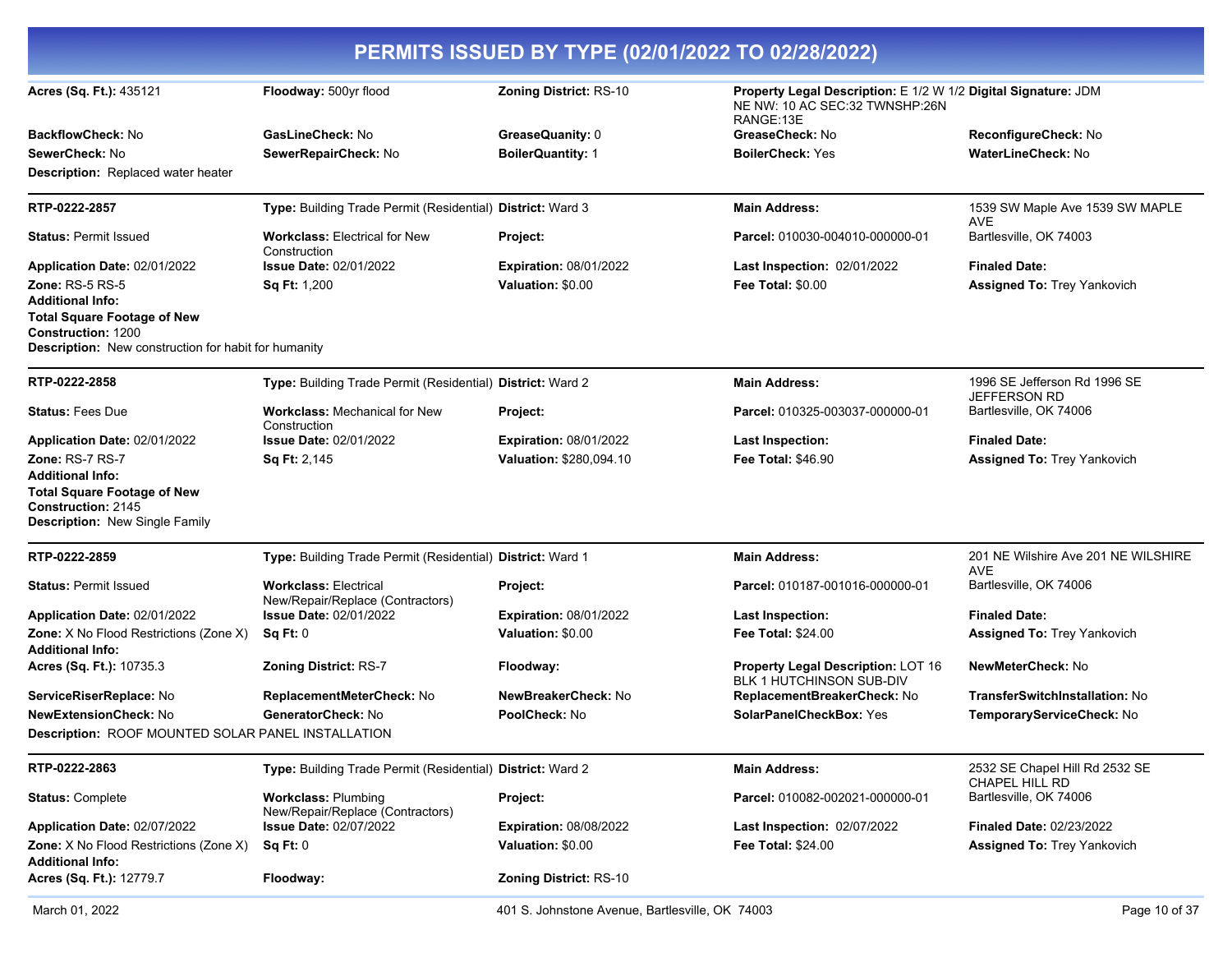| PERMITS ISSUED BY TYPE (02/01/2022 TO 02/28/2022)                                          |                                                                |                               |                                                                                          |                                                             |
|--------------------------------------------------------------------------------------------|----------------------------------------------------------------|-------------------------------|------------------------------------------------------------------------------------------|-------------------------------------------------------------|
| Property Legal Description: LOT 21<br>BLK 2 COLONIAL EST 5TH                               | <b>BackflowCheck: No</b>                                       | GasLineCheck: No              | GreaseCheck: No                                                                          | ReconfigureCheck: No                                        |
| SewerCheck: No                                                                             | SewerRepairCheck: No                                           | <b>BoilerCheck: No</b>        | <b>WaterLineCheck: Yes</b>                                                               |                                                             |
| <b>Description: WATER LINE</b>                                                             |                                                                |                               |                                                                                          |                                                             |
| RTP-0222-2864                                                                              | Type: Building Trade Permit (Residential) District: Ward 2     |                               | <b>Main Address:</b>                                                                     | 1905 SE Lester Ave 1905 SE LESTER<br><b>AVE</b>             |
| <b>Status: Fees Due</b>                                                                    | <b>Workclass: Electrical for New</b><br>Construction           | Project:                      | Parcel: 010450-001010-000000-01                                                          | Bartlesville, OK 74006                                      |
| Application Date: 02/07/2022                                                               | <b>Issue Date: 02/07/2022</b>                                  | <b>Expiration: 08/08/2022</b> | <b>Last Inspection:</b>                                                                  | <b>Finaled Date:</b>                                        |
| Zone: RS-10/PUD RS-10/PUD                                                                  | Sq Ft: 2,850                                                   | Valuation: \$372,153.00       | Fee Total: \$61.00                                                                       | <b>Assigned To: Trey Yankovich</b>                          |
| <b>Additional Info:</b><br><b>Total Square Footage of New</b><br><b>Construction: 2850</b> |                                                                |                               |                                                                                          |                                                             |
| RTP-0222-2865                                                                              | Type: Building Trade Permit (Residential) District: Ward 4     |                               | <b>Main Address:</b>                                                                     | 119 SW Kaw Ave 119 SW KAW AVE                               |
| <b>Status: Complete</b>                                                                    | <b>Workclass: Plumbing</b><br>New/Repair/Replace (Contractors) | Project:                      | Parcel: 010199-004007-000000-01                                                          | Bartlesville, OK 74003                                      |
| Application Date: 02/08/2022                                                               | <b>Issue Date: 02/08/2022</b>                                  | <b>Expiration: 08/08/2022</b> | <b>Last Inspection: 02/08/2022</b>                                                       | <b>Finaled Date: 02/23/2022</b>                             |
| Zone: RS-5 RS-5                                                                            | Sq Ft: 0                                                       | Valuation: \$0.00             | <b>Fee Total: \$24.00</b>                                                                | <b>Assigned To: Trey Yankovich</b>                          |
| <b>Additional Info:</b>                                                                    |                                                                |                               |                                                                                          |                                                             |
| Acres (Sq. Ft.): 6332.4                                                                    | Floodway:                                                      | <b>Zoning District: RS-5</b>  | <b>NZOD Location Code: Kr0704</b>                                                        | Property Legal Description: LOT 7 BLK<br>4 GEO B KEELER 1ST |
| <b>BackflowCheck: No</b>                                                                   | <b>GasLineCheck:</b> No                                        | GreaseCheck: No               | ReconfigureCheck: No                                                                     | SewerCheck: No                                              |
| SewerRepairCheck: Yes                                                                      | <b>BoilerCheck:</b> No                                         | <b>WaterLineCheck: No</b>     |                                                                                          |                                                             |
| <b>Description:</b> sewer line replacement                                                 |                                                                |                               |                                                                                          |                                                             |
| RTP-0222-2866                                                                              | Type: Building Trade Permit (Residential) District: Ward 4     |                               | <b>Main Address:</b>                                                                     | 309 SE Wyandotte 309 SE WYANDOTTE                           |
| <b>Status: Fees Due</b>                                                                    | <b>Workclass: Plumbing</b><br>New/Repair/Replace (Contractors) | Project:                      | Parcel: 010006-004003-000000-01                                                          | Bartlesville, OK 74003                                      |
| Application Date: 02/08/2022                                                               | <b>Issue Date: 02/08/2022</b>                                  | <b>Expiration: 08/08/2022</b> | Last Inspection: 02/08/2022                                                              | <b>Finaled Date: 02/23/2022</b>                             |
| <b>Zone: TIF 2 District TIF 2 District</b><br><b>Additional Info:</b>                      | <b>Sq Ft: 3,000</b>                                            | Valuation: \$0.00             | <b>Fee Total: \$24.00</b>                                                                | <b>Assigned To: Trey Yankovich</b>                          |
| Acres (Sq. Ft.): 7313.28                                                                   | Floodway:                                                      | Zoning District: C-5          | Property Legal Description: LOT 3 BLK Digital Signature: Mike Bouvier<br>4 ARMSTRONG 1ST |                                                             |
| BackflowCheck: No                                                                          | GasLineCheck: No                                               | GreaseQuanity: 0              | GreaseCheck: No                                                                          | <b>ReconfigureCheck: No</b>                                 |
| SewerCheck: No                                                                             | SewerRepairCheck: No                                           | <b>BoilerQuantity: 1</b>      | <b>BoilerCheck: Yes</b>                                                                  | <b>WaterLineCheck: No</b>                                   |
| <b>Description:</b> Replace hot water heater                                               |                                                                |                               |                                                                                          |                                                             |
| RTP-0222-2867                                                                              | Type: Building Trade Permit (Residential) District: Ward 5     |                               | <b>Main Address:</b>                                                                     | 348 SE Turkey Creek Rd 348 SE<br><b>TURKEY CREEK RD</b>     |
| <b>Status: Fees Due</b>                                                                    | <b>Workclass: Plumbing</b><br>New/Repair/Replace (Contractors) | Project:                      | Parcel: 010369-000053-000000-01                                                          | Bartlesville, OK 74006                                      |
| Application Date: 02/08/2022                                                               | <b>Issue Date: 02/08/2022</b>                                  | <b>Expiration: 08/08/2022</b> | <b>Last Inspection: 02/08/2022</b>                                                       | Finaled Date: 02/23/2022                                    |
| <b>Zone: RS-7 RS-7</b>                                                                     | <b>Sq Ft: 2,000</b>                                            | Valuation: \$0.00             | <b>Fee Total: \$24.00</b>                                                                | Assigned To: Trey Yankovich                                 |
| <b>Additional Info:</b>                                                                    |                                                                |                               |                                                                                          |                                                             |
| Acres (Sq. Ft.): 16835.6                                                                   | Floodway:                                                      | <b>Zoning District: RS-7</b>  | <b>Property Legal Description: LOT 53</b><br><b>QUAIL RIDGE 4TH</b>                      | Digital Signature: Mike Bouvier                             |
| <b>BackflowCheck: No</b>                                                                   | GasLineCheck: No                                               | GreaseQuanity: 0              | GreaseCheck: No                                                                          | ReconfigureCheck: No                                        |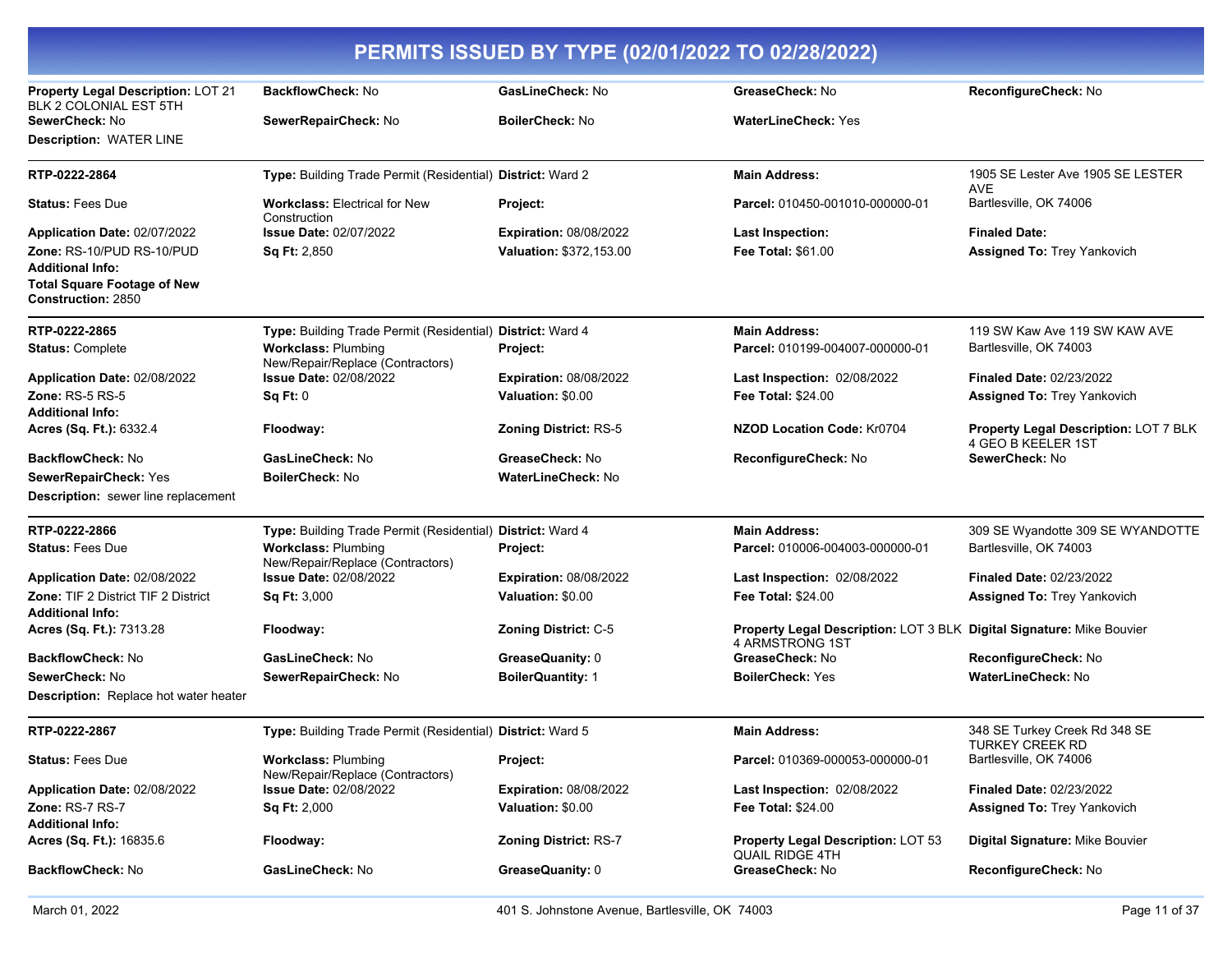#### **PERMITS ISSUED BY TYPE (02/01/2022 TO 02/28/2022) SewerCheck:** No **SewerRepairCheck:** No **BoilerQuantity:** 1 **BoilerCheck:** Yes **WaterLineCheck:** No **Description:** Replace hot water heater. **RTP-0222-2868 Type:** Building Trade Permit (Residential) **District:** Ward 2 **Main Address:** 2509 SE Georgetown Dr 2509 SE GEORGETOWN DR **Status:** Complete **Workclass:** Plumbing New/Repair/Replace (Contractors) **Project: Parcel:** 010081-004005-000000-01 Bartlesville, OK 74006 **Application Date:** 02/08/2022 **Zone:** RS-10 RS-10 **Issue Date:** 02/08/2022 **Sq Ft:** 1 **Expiration:** 08/08/2022 **Valuation:** \$0.00 **Last Inspection:** 02/08/2022 **Fee Total:** \$24.00 **Finaled Date:** 02/23/2022 **Assigned To:** Trey Yankovich **Additional Info: Acres (Sq. Ft.):** 15314.6 **Floodway: Zoning District:** RS-10 **Property Legal Description:** LOT 5 BLK **Digital Signature:** JDM 4 COLONIAL EST 4TH **BackflowCheck:** No **GasLineCheck:** No **GreaseQuanity:** 0 **GreaseCheck:** No **ReconfigureCheck:** No **SewerCheck:** No **SewerRepairCheck:** No **BoilerQuantity:** 1 **BoilerCheck:** Yes **WaterLineCheck:** No **Description:** Replaced water heater **RTP-0222-2869 Type:** Building Trade Permit (Residential) **District:** Ward 2 **Main Address:** 1995 SE Jefferson Rd 1995 SE JEFFERSON RD **Status:** Fees Due **Workclass:** Plumbing for New Construction **Project: Parcel:** 010325-003038-000000-01 Bartlesville, OK 74006 **Application Date:** 02/08/2022 **Zone:** RS-7 RS-7 **Issue Date:** 02/08/2022 **Sq Ft:** 2,240 **Expiration:** 08/10/2022 **Valuation:** \$292,499.20 **Last Inspection:** 02/11/2022 **Fee Total:** \$48.80 **Finaled Date: Assigned To:** Trey Yankovich **Additional Info: Total Square Footage of New Construction:** 2240 **UtilityOrderRelated:** Yes **Is this permit accompanied by a building permit?:** Yes **Description:** New Single Family **RTP-0222-2870 Type:** Building Trade Permit (Residential) **District:** Ward 5 **Main Address:** 501 SE Chisholm Cir 501 SE CHISHOLM CIR **Status: Permit Issued <b>Workclass: Roofing Repair/Replacement Project:** (Contractor) **Parcel: 010568-000007-000000-01 Bartlesville, OK 74006 Application Date:** 02/09/2022 **Zone:** RS-7 RS-7 **Issue Date:** 02/09/2022 **Sq Ft:** 2,400 **Expiration:** 08/08/2022 **Valuation:** \$0.00 **Last Inspection: Fee Total:** \$24.00 **Finaled Date: Assigned To:** Trey Yankovich **Additional Info: Acres (sq. Ft.):** 11383.8 **Floodway: Zoning District:** RS-7 **Property Legal Description:** LOT 7 QUAIL RIDGE 7 SEC 1 **Digital Signature:** Addam L Orsburn **CompositeCheck: Yes <b>MetalCheck: No OtherCheck: No OtherCheck: No Material Type:** Number of SEPARATE structures to be **Roofed:** 1 **Description:** Tear off and replace old roof and gutters. Partially covered by insurance. **RTP-0222-2871 Type:** Building Trade Permit (Residential) **District:** Ward 1 **Main Address:** 812 W 6Th St 812 W 6TH ST **Status:** Permit Issued **Workclass:** Electrical for New Construction Project: **Parcel:** Parcel: **Parcel:** Bartlesville, OK 74003 **Application Date:** 02/09/2022 **Zone: Issue Date:** 02/09/2022 **Sq Ft:** 740 **Expiration:** 08/24/2022 **Valuation:** \$0.00 **Last Inspection:** 02/25/2022 **Fee Total:** \$24.00 **Finaled Date: Assigned To:** Trey Yankovich **Additional Info: Total Square Footage of New Construction:** 740 **Description:** Permit for tiny home 812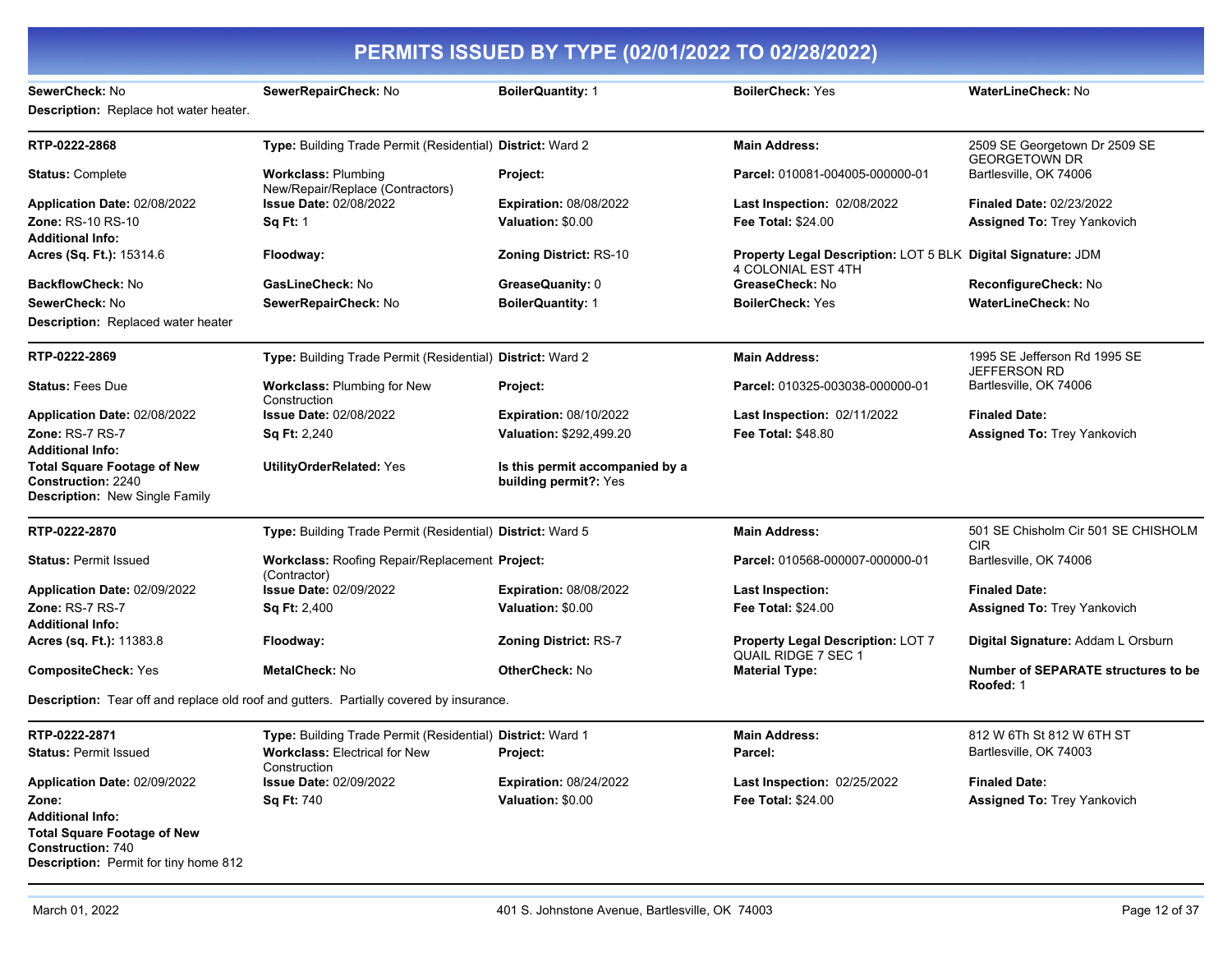| PERMITS ISSUED BY TYPE (02/01/2022 TO 02/28/2022)                                                                                                                                   |                                                                                                                    |                                                    |                                                                 |                                                            |
|-------------------------------------------------------------------------------------------------------------------------------------------------------------------------------------|--------------------------------------------------------------------------------------------------------------------|----------------------------------------------------|-----------------------------------------------------------------|------------------------------------------------------------|
| RTP-0222-2872<br><b>Status: Permit Issued</b>                                                                                                                                       | Type: Building Trade Permit (Residential) District: Ward 1<br><b>Workclass: Electrical for New</b><br>Construction | <b>Project:</b>                                    | <b>Main Address:</b><br>Parcel:                                 | 816 W 6Th St 816 W 6TH ST<br>Bartlesville, OK 74003        |
| Application Date: 02/09/2022<br>Zone:<br><b>Additional Info:</b><br><b>Total Square Footage of New</b><br><b>Construction: 740</b>                                                  | <b>Issue Date: 02/09/2022</b><br><b>Sq Ft: 740</b>                                                                 | <b>Expiration: 08/16/2022</b><br>Valuation: \$0.00 | Last Inspection: 02/17/2022<br><b>Fee Total: \$24.00</b>        | <b>Finaled Date:</b><br><b>Assigned To: Trey Yankovich</b> |
| <b>Description:</b> Permit for tiny home 816                                                                                                                                        |                                                                                                                    |                                                    |                                                                 |                                                            |
| RTP-0222-2873<br><b>Status: Permit Issued</b>                                                                                                                                       | Type: Building Trade Permit (Residential) District: Ward 1<br><b>Workclass: Electrical for New</b><br>Construction | Project:                                           | <b>Main Address:</b><br>Parcel:                                 | 822 W 6Th St 822 W 6TH ST<br>Bartlesville, OK 74003        |
| Application Date: 02/09/2022<br>Zone:<br><b>Additional Info:</b><br><b>Total Square Footage of New</b><br><b>Construction: 1224</b><br><b>Description:</b> Permit for tiny home 822 | <b>Issue Date: 02/09/2022</b><br>Sq Ft: 1,224                                                                      | <b>Expiration: 08/08/2022</b><br>Valuation: \$0.00 | <b>Last Inspection:</b><br><b>Fee Total: \$28.48</b>            | <b>Finaled Date:</b><br><b>Assigned To: Trey Yankovich</b> |
| RTP-0222-2874<br><b>Status: Permit Issued</b>                                                                                                                                       | Type: Building Trade Permit (Residential)<br><b>Workclass: Electrical for New</b><br>Construction                  | <b>District: Ward 1</b><br>Project:                | <b>Main Address:</b><br>Parcel:                                 | 824 W 6Th St 824 W 6TH ST<br>Bartlesville, OK 74003        |
| Application Date: 02/09/2022<br>Zone:<br><b>Additional Info:</b><br><b>Total Square Footage of New</b><br><b>Construction: 1224</b><br><b>Description:</b> Permit for tiny home 824 | <b>Issue Date: 02/09/2022</b><br><b>Sq Ft: 1,224</b>                                                               | <b>Expiration: 08/08/2022</b><br>Valuation: \$0.00 | <b>Last Inspection:</b><br><b>Fee Total: \$28.48</b>            | <b>Finaled Date:</b><br><b>Assigned To: Trey Yankovich</b> |
| RTP-0222-2875<br><b>Status: Permit Issued</b>                                                                                                                                       | Type: Building Trade Permit (Residential) District: Ward 1<br><b>Workclass: Electrical for New</b><br>Construction | Project:                                           | <b>Main Address:</b><br>Parcel:                                 | 826 W 6Th St 826 W 6TH ST<br>Bartlesville, OK 74003        |
| Application Date: 02/09/2022<br>Zone:<br><b>Additional Info:</b><br><b>Total Square Footage of New</b><br><b>Construction: 740</b><br><b>Description:</b> Permit for tiny home 826  | <b>Issue Date: 02/09/2022</b><br><b>Sq Ft: 740</b>                                                                 | <b>Expiration: 08/15/2022</b><br>Valuation: \$0.00 | <b>Last Inspection: 02/16/2022</b><br><b>Fee Total: \$24.00</b> | <b>Finaled Date:</b><br>Assigned To: Trey Yankovich        |
| RTP-0222-2876<br><b>Status: Permit Issued</b>                                                                                                                                       | Type: Building Trade Permit (Residential) District: Ward 1<br><b>Workclass: Electrical for New</b><br>Construction | Project:                                           | <b>Main Address:</b><br>Parcel:                                 | 828 W 6Th St 812 W 6TH ST<br>Bartlesville, OK 74003        |
| Application Date: 02/09/2022<br>Zone:<br><b>Additional Info:</b><br><b>Total Square Footage of New</b><br><b>Construction: 740</b>                                                  | <b>Issue Date: 02/09/2022</b><br><b>Sq Ft: 740</b>                                                                 | <b>Expiration: 08/09/2022</b><br>Valuation: \$0.00 | Last Inspection: 02/10/2022<br><b>Fee Total: \$24.00</b>        | <b>Finaled Date:</b><br><b>Assigned To: Trey Yankovich</b> |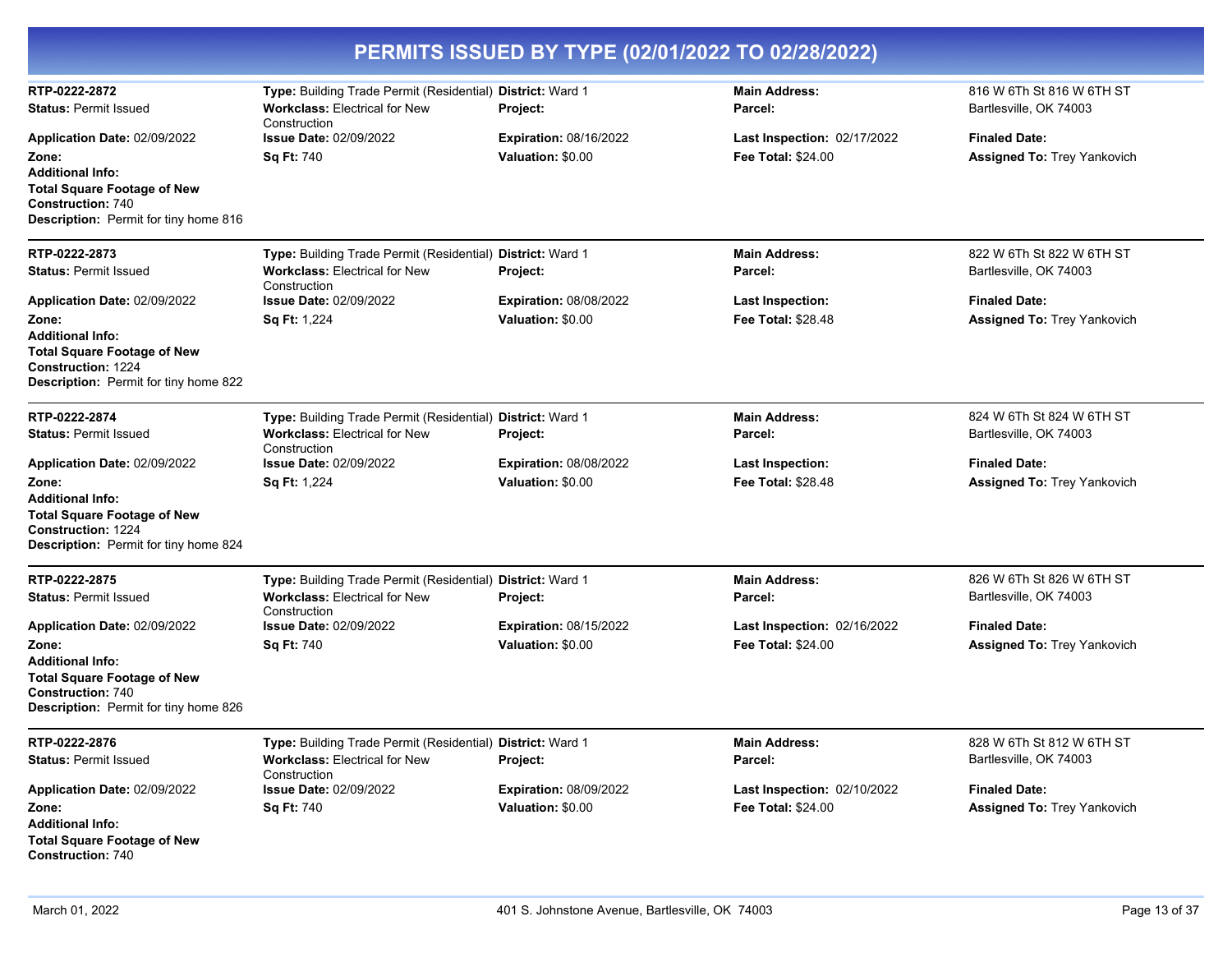### **Description:** Permit for tiny home 828

| RTP-0222-2878                                                                                                                                            | Type: Building Trade Permit (Residential) District: Ward 3     |                                                         | <b>Main Address:</b>                                                                                                                                                    | 2106 SE Skyline Dr 2106 SE SKYLINE            |
|----------------------------------------------------------------------------------------------------------------------------------------------------------|----------------------------------------------------------------|---------------------------------------------------------|-------------------------------------------------------------------------------------------------------------------------------------------------------------------------|-----------------------------------------------|
| <b>Status: Complete</b>                                                                                                                                  | <b>Workclass: Electrical</b><br>New/Repair/Replace (Homeowner) | Project:                                                | Parcel: 010166-000111-000000-01                                                                                                                                         | DR<br>Bartlesville, OK 74006                  |
| Application Date: 02/09/2022                                                                                                                             | <b>Issue Date: 02/09/2022</b>                                  | <b>Expiration: 08/10/2022</b>                           | Last Inspection: 02/11/2022                                                                                                                                             | <b>Finaled Date: 02/11/2022</b>               |
| Zone: X No Flood Restrictions (Zone X)<br><b>Additional Info:</b>                                                                                        | Sq Ft: 0                                                       | Valuation: \$0.00                                       | Fee Total: \$24.00                                                                                                                                                      | <b>Assigned To: Trey Yankovich</b>            |
| Acres (Sq. Ft.): 17487.3                                                                                                                                 | <b>Zoning District: RS-12</b>                                  | Floodway:                                               | Property Legal Description: LOT 111<br>LESS BEG SWLY COR GO N 45 DEG<br>36 MIN E 19.11 S 44 DEG 24 MIN E<br>32.67 N 74 DEG 44 MIN W 37.85 TO<br><b>BEG HILLCRES</b>     | NewMeterCheck: No                             |
| ServiceRiserReplace: No                                                                                                                                  | ReplacementMeterCheck: No                                      | NewBreakerCheck: No                                     | ReplacementBreakerCheck: Yes                                                                                                                                            | <b>ReplBreakerQuantity: 1</b>                 |
| TransferSwitchInstallation: No                                                                                                                           | NewExtensionCheck: No                                          | GeneratorCheck: No                                      | PoolCheck: No                                                                                                                                                           | SolarPanelCheckBox: No                        |
| TemporaryServiceCheck: No                                                                                                                                |                                                                |                                                         |                                                                                                                                                                         |                                               |
| Description: UPGRADE ELECTRICAL PANEL TO 200 AMP                                                                                                         |                                                                |                                                         |                                                                                                                                                                         |                                               |
| RTP-0222-2879                                                                                                                                            | Type: Building Trade Permit (Residential) District: Ward 4     |                                                         | <b>Main Address:</b>                                                                                                                                                    | 501 SE Wyandotte 501 SE WYANDOTTE             |
| <b>Status: Permit Issued</b>                                                                                                                             | <b>Workclass: Electrical for New</b><br>Construction           | Project:                                                | Parcel: 010006-012001-000000-01                                                                                                                                         | Bartlesville, OK 74003                        |
| Application Date: 02/09/2022                                                                                                                             | <b>Issue Date: 02/09/2022</b>                                  | <b>Expiration: 08/16/2022</b>                           | Last Inspection: 02/17/2022                                                                                                                                             | <b>Finaled Date:</b>                          |
| Zone: RM-.75 RM-.75                                                                                                                                      | Sq Ft: 1,248                                                   | Valuation: \$0.00                                       | <b>Fee Total: \$28.96</b>                                                                                                                                               | <b>Assigned To: Trey Yankovich</b>            |
| <b>Additional Info:</b>                                                                                                                                  |                                                                |                                                         |                                                                                                                                                                         |                                               |
| <b>Total Square Footage of New</b><br><b>Construction: 1248</b><br>Description: INTERIOR REMODEL & GARAGE REMODEL<br>EGRESS WINDOWS REQUIRED IN BEDROOMS |                                                                |                                                         |                                                                                                                                                                         |                                               |
| RTP-0222-2880                                                                                                                                            | Type: Building Trade Permit (Residential) District: Ward 1     |                                                         | <b>Main Address:</b>                                                                                                                                                    | 131 NE Elmhurst Ave 131 NE                    |
| <b>Status: Complete</b>                                                                                                                                  | Workclass: Roofing Repair/Replacement Project:<br>(Contractor) |                                                         | Parcel: 010999-042613-003000-099                                                                                                                                        | <b>ELMHURST AVE</b><br>Bartlesville, OK 74006 |
| Application Date: 02/09/2022                                                                                                                             | <b>Issue Date: 02/09/2022</b>                                  | <b>Expiration: 08/10/2022</b>                           | Last Inspection: 02/11/2022                                                                                                                                             | Finaled Date: 02/23/2022                      |
| Zone: X No Flood Restrictions (Zone X)<br><b>Additional Info:</b>                                                                                        | <b>Sq Ft: 0</b>                                                | Valuation: \$0.00                                       | <b>Fee Total: \$24.00</b>                                                                                                                                               | <b>Assigned To: Trey Yankovich</b>            |
| Acres (sq. Ft.): 20527.8                                                                                                                                 | Floodway:                                                      | <b>Zoning District: RS-7</b>                            | <b>Property Legal Description: PART</b><br>SECT 4-26-13 TR 30-8 BEG 30 W 360 N<br>OF SE CORNER OF THE E 1/2 SE SE<br>SW; N 75; W 299.75; S 75; E 299.75 TO<br><b>TH</b> | <b>CompositeCheck: Yes</b>                    |
| <b>MetalCheck: No</b>                                                                                                                                    | <b>OtherCheck: No</b>                                          | <b>Number of SEPARATE structures to be</b><br>Roofed: 1 |                                                                                                                                                                         |                                               |
| Description: REPLACE ROOF                                                                                                                                |                                                                |                                                         |                                                                                                                                                                         |                                               |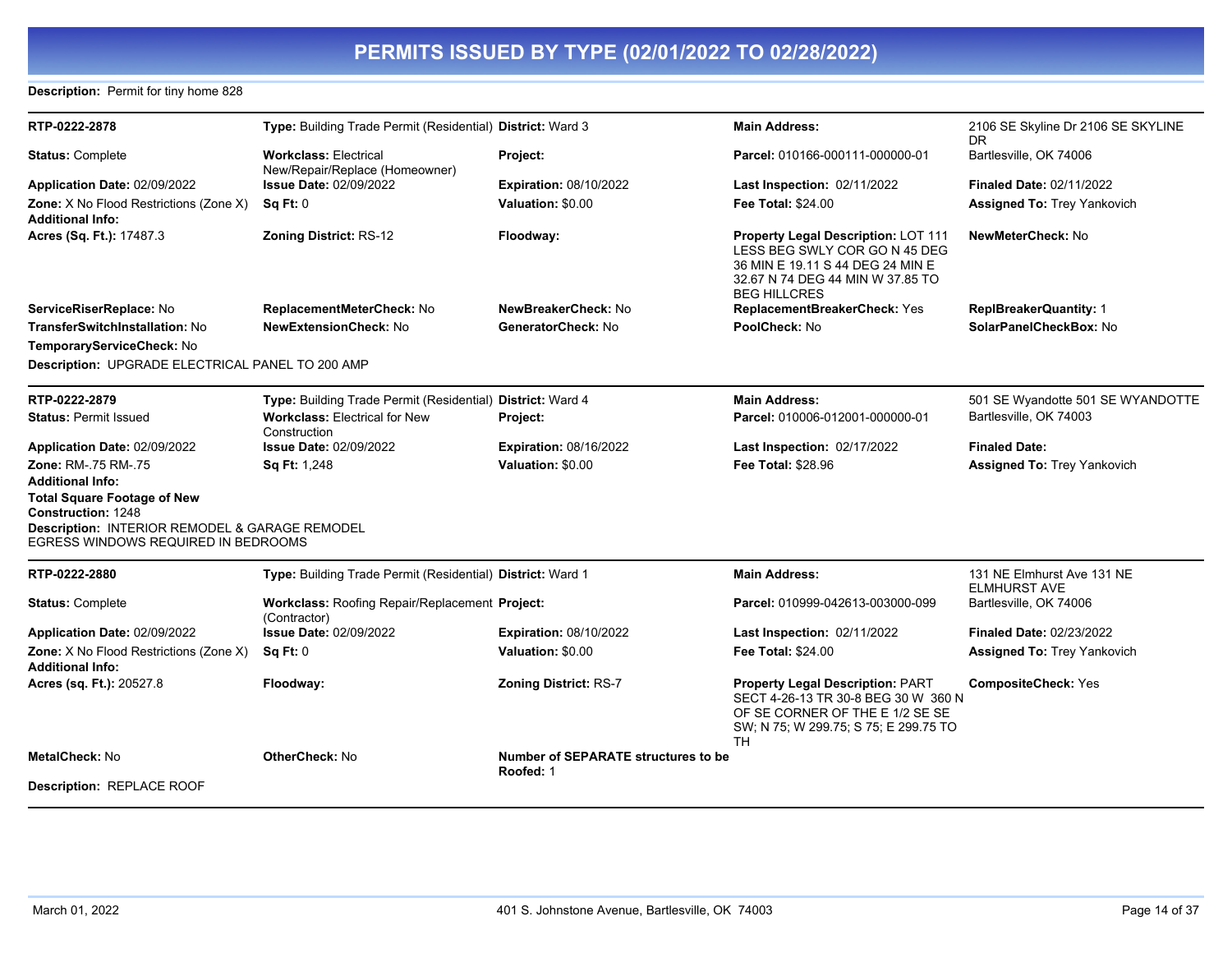| PERMITS ISSUED BY TYPE (02/01/2022 TO 02/28/2022)                                        |                                                                  |                                |                                                                                         |                                                   |
|------------------------------------------------------------------------------------------|------------------------------------------------------------------|--------------------------------|-----------------------------------------------------------------------------------------|---------------------------------------------------|
| RTP-0222-2882                                                                            | Type: Building Trade Permit (Residential) District: Ward 3       |                                | <b>Main Address:</b>                                                                    | 2505 SW Mountain Rd 2505 SW<br><b>MOUNTAIN RD</b> |
| <b>Status: Complete</b>                                                                  | <b>Workclass: Mechanical</b><br>New/Repair/Replace (Contractors) | Project:                       | Parcel: 010069-000099-000000-01                                                         | Bartlesville, OK 74003                            |
| Application Date: 02/10/2022                                                             | <b>Issue Date: 02/10/2022</b>                                    | <b>Expiration: 08/10/2022</b>  | Last Inspection: 02/11/2022                                                             | <b>Finaled Date: 02/25/2022</b>                   |
| <b>Zone: RS-10 RS-10</b>                                                                 | Sq Ft: 0                                                         | Valuation: \$0.00              | <b>Fee Total: \$24.00</b>                                                               | <b>Assigned To: Trey Yankovich</b>                |
| <b>Additional Info:</b>                                                                  |                                                                  |                                |                                                                                         |                                                   |
| Acres (Sq. Ft.): 17954.3                                                                 | Zoning District: RS-10                                           | Floodway:                      | <b>Property Legal Description: LOT 99</b><br><b>CIRCLE MOUNT EST 2ND</b>                | <b>CommercialHoodCheck: No</b>                    |
| Fireplace / Stove: No                                                                    | GasLineCheck: No                                                 | CoilOnlyCheck: No              | DuctsVentsCheck: No                                                                     | HeatPumpFurnaceCheck: No                          |
| MiniSplitCheck: No                                                                       | <b>NewSplitSystemCheck: No</b>                                   | PackageUnitCheck: No           | <b>RTUCheck: No</b>                                                                     | SplitSystemChangeOutCheck: Yes                    |
| SplitSystemChangeOutQuantity: 1<br>Description: HVAC CHANGEOUT                           | RefrigerationOrCompressorCheck: No                               | <b>WaterHeaterOrBoiler: No</b> |                                                                                         |                                                   |
| RTP-0222-2883                                                                            | Type: Building Trade Permit (Residential) District: Ward 3       |                                | <b>Main Address:</b>                                                                    | 2133 SE Osage Ave 2133 SE OSAGE                   |
|                                                                                          |                                                                  |                                |                                                                                         | AVE                                               |
| <b>Status: Fees Due</b>                                                                  | <b>Workclass: Electrical</b><br>New/Repair/Replace (Contractors) | Project:                       | Parcel: 010457-001008-000000-01                                                         | Bartlesville, OK 74003                            |
| Application Date: 02/11/2022                                                             | <b>Issue Date: 02/11/2022</b>                                    | <b>Expiration: 08/10/2022</b>  | <b>Last Inspection: 02/11/2022</b>                                                      | <b>Finaled Date: 02/23/2022</b>                   |
| <b>Zone: RS-5 RS-5</b><br><b>Additional Info:</b>                                        | Sq Ft: 0                                                         | Valuation: \$0.00              | <b>Fee Total: \$24.00</b>                                                               | <b>Assigned To: Trey Yankovich</b>                |
| <b>TransferSwitchInstallation: Yes</b>                                                   | <b>NewExtensionCheck: No</b>                                     | GeneratorCheck: No             | Generator Quantity: 0                                                                   | PoolCheck: No                                     |
| SolarPanelCheckBox: No                                                                   | TemporaryServiceCheck: No                                        | Acres (Sq. Ft.): 9213.33       | <b>Zoning District: RS-5</b>                                                            | Floodway:                                         |
| Property Legal Description: LOT 8 BLK Digital Signature: jw<br><b>1 SOUTH VIEW ANNEX</b> |                                                                  | <b>NewMeterCheck: No</b>       | ServiceRiserReplace: No                                                                 | ReplacementMeterCheck: No                         |
| <b>New BreakerQuantity: 0</b>                                                            | NewBreakerCheck: No                                              | ReplacementBreakerCheck: No    |                                                                                         |                                                   |
| <b>Description:</b> Install transfer switch for generator                                |                                                                  |                                |                                                                                         |                                                   |
| RTP-0222-2884                                                                            | Type: Building Trade Permit (Residential) District: Ward 2       |                                | <b>Main Address:</b>                                                                    | 3121 SE Wayside Dr 3121 SE WAYSIDE<br>DR          |
| <b>Status: Fees Due</b>                                                                  | <b>Workclass: Plumbing</b><br>New/Repair/Replace (Contractors)   | Project:                       | Parcel: 010505-003001-000000-01                                                         | Bartlesville, OK 74006                            |
| Application Date: 02/11/2022                                                             | <b>Issue Date: 02/11/2022</b>                                    | <b>Expiration: 08/22/2022</b>  | Last Inspection: 02/22/2022                                                             | <b>Finaled Date: 02/23/2022</b>                   |
| Zone: RS-10 RS-10<br><b>Additional Info:</b>                                             | <b>Sq Ft: 1</b>                                                  | Valuation: \$0.00              | <b>Fee Total: \$24.00</b>                                                               | <b>Assigned To: Trey Yankovich</b>                |
| Acres (Sq. Ft.): 10029.7                                                                 | Floodway:                                                        | <b>Zoning District: RS-10</b>  | Property Legal Description: LOT 1 BLK Digital Signature: JDM<br>3 WAYSIDE HEIGHTS       |                                                   |
| <b>BackflowCheck: No</b>                                                                 | GasLineCheck: No                                                 | GreaseQuanity: 0               | GreaseCheck: No                                                                         | ReconfigureCheck: No                              |
| SewerCheck: No                                                                           | SewerRepairCheck: No                                             | <b>BoilerQuantity: 1</b>       | <b>BoilerCheck: Yes</b>                                                                 | <b>WaterLineCheck: No</b>                         |
| <b>Description: Water heater</b>                                                         |                                                                  |                                |                                                                                         |                                                   |
| RTP-0222-2885                                                                            | Type: Building Trade Permit (Residential) District: Ward 5       |                                | <b>Main Address:</b>                                                                    | 850 Belmont 850 BELMONT RD                        |
| <b>Status: Permit Issued</b>                                                             | <b>Workclass: Mechanical</b><br>New/Repair/Replace (Contractors) | Project:                       | Parcel: 010252-033001-000000-01                                                         | Bartlesville, OK 74006                            |
| Application Date: 02/11/2022                                                             | <b>Issue Date: 02/11/2022</b>                                    | Expiration: 08/10/2022         | <b>Last Inspection:</b>                                                                 | <b>Finaled Date:</b>                              |
| Zone: RS-7 RS-7<br><b>Additional Info:</b>                                               | Sq Ft: 0                                                         | Valuation: \$0.00              | Fee Total: \$24.00                                                                      | <b>Assigned To: Trey Yankovich</b>                |
| Acres (Sq. Ft.): 16478.9                                                                 | Zoning District: RS-7                                            | Floodway:                      | Property Legal Description: LOT 1 BLK CommercialHoodCheck: No<br>33 MADISON HEIGHTS 8TH |                                                   |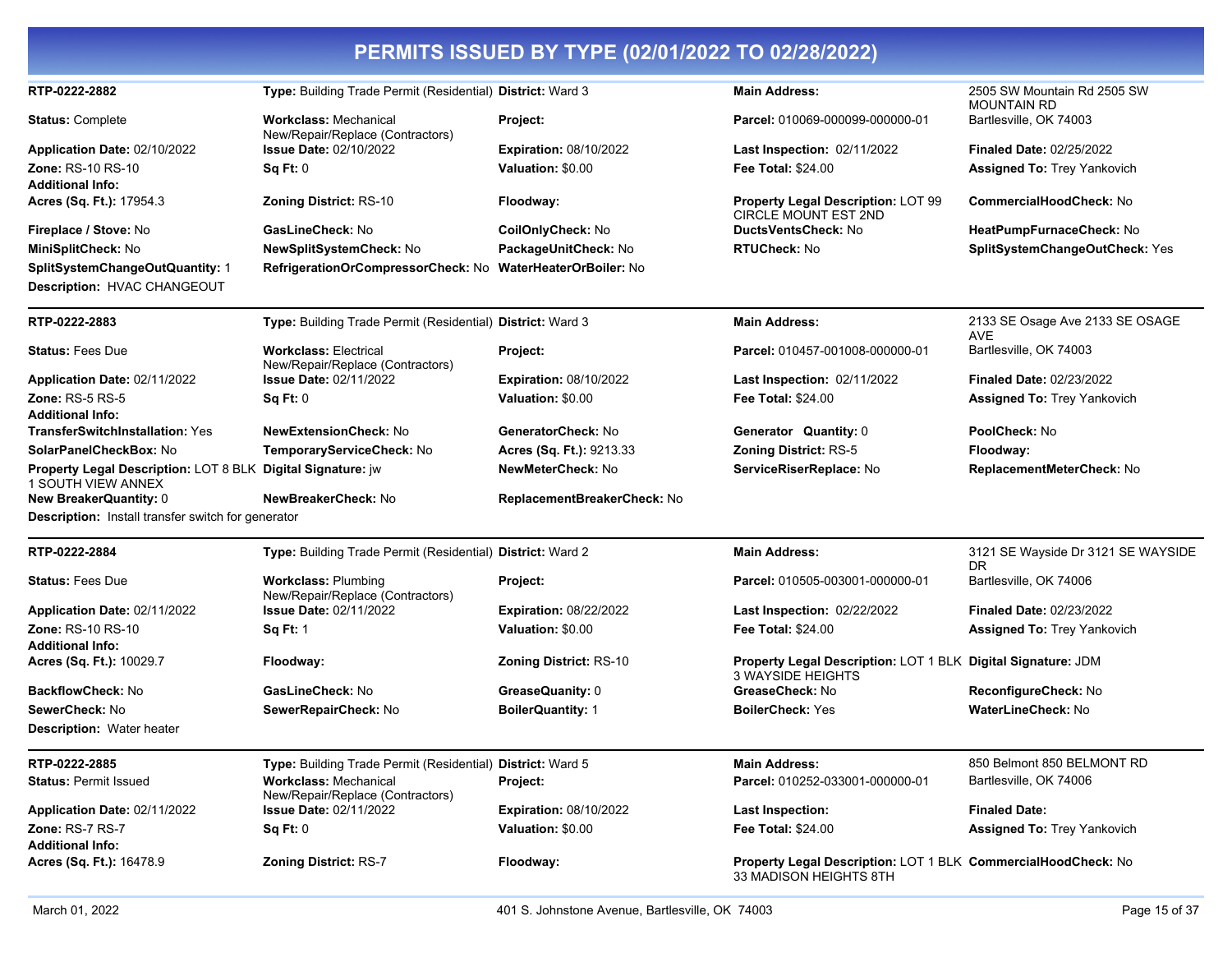| PERMITS ISSUED BY TYPE (02/01/2022 TO 02/28/2022)                                          |                                                                  |                                           |                                                                                  |                                                            |
|--------------------------------------------------------------------------------------------|------------------------------------------------------------------|-------------------------------------------|----------------------------------------------------------------------------------|------------------------------------------------------------|
| Fireplace / Stove: No<br>MiniSplitCheck: No                                                | GasLineCheck: No<br>NewSplitSystemCheck: No                      | CoilOnlyCheck: No<br>PackageUnitCheck: No | <b>DuctsVentsCheck: No</b><br><b>RTUCheck: No</b>                                | HeatPumpFurnaceCheck: No<br>SplitSystemChangeOutCheck: Yes |
| SplitSystemChangeOutQuantity: 1                                                            | RefrigerationOrCompressorCheck: No                               | <b>WaterHeaterOrBoiler: No</b>            |                                                                                  |                                                            |
| Description: system replacement/change-out                                                 |                                                                  |                                           |                                                                                  |                                                            |
| RTP-0222-2886                                                                              | Type: Building Trade Permit (Residential) District: Ward 5       |                                           | <b>Main Address:</b>                                                             | 5812 SE Woodland Rd 5812 SE<br><b>WOODLAND RD</b>          |
| <b>Status:</b> Fees Due                                                                    | <b>Workclass: Electrical</b><br>New/Repair/Replace (Contractors) | Project:                                  | Parcel: 010132-004014-000000-01                                                  | Bartlesville, OK 74006                                     |
| Application Date: 02/11/2022                                                               | <b>Issue Date: 02/11/2022</b>                                    | <b>Expiration: 08/10/2022</b>             | <b>Last Inspection:</b>                                                          | <b>Finaled Date:</b>                                       |
| Zone: RS-10/PUD RS-10/PUD<br><b>Additional Info:</b>                                       | Sq Ft: 0                                                         | Valuation: \$0.00                         | <b>Fee Total: \$24.00</b>                                                        | Assigned To: Trey Yankovich                                |
| <b>Acres (Sq. Ft.):</b> 11400                                                              | <b>Zoning District: RS-10/PUD</b>                                | Floodway:                                 | <b>Property Legal Description: LOT 14</b><br><b>BLK 4 GRAND PRAIRIE</b>          | NewMeterCheck: No                                          |
| ServiceRiserReplace: No                                                                    | ReplacementMeterCheck: No                                        | NewBreakerCheck: No                       | ReplacementBreakerCheck: No                                                      | <b>TransferSwitchInstallation: No</b>                      |
| <b>NewExtensionCheck: Yes</b>                                                              | GeneratorCheck: No                                               | PoolCheck: No                             | SolarPanelCheckBox: No                                                           | TemporaryServiceCheck: No                                  |
| Description: Circuit for a new exterior light                                              |                                                                  |                                           |                                                                                  |                                                            |
| RTP-0222-2887                                                                              | Type: Building Trade Permit (Residential) District: Ward 3       |                                           | <b>Main Address:</b>                                                             | 1532 SW Penn 1532 SW PENN                                  |
| <b>Status: Permit Issued</b>                                                               | <b>Workclass: Mechanical for New</b><br>Construction             | Project:                                  | Parcel: 010479-004008-000000-01                                                  | Bartlesville, OK 74003                                     |
| Application Date: 02/14/2022                                                               | <b>Issue Date: 02/14/2022</b>                                    | <b>Expiration: 08/15/2022</b>             | <b>Last Inspection:</b>                                                          | <b>Finaled Date:</b>                                       |
| Zone: RS-5 RS-5                                                                            | Sq Ft: 1,300                                                     | Valuation: \$40,000.00                    | <b>Fee Total: \$30.00</b>                                                        | <b>Assigned To: Trey Yankovich</b>                         |
| <b>Additional Info:</b><br><b>Total Square Footage of New</b><br><b>Construction: 1300</b> |                                                                  |                                           |                                                                                  |                                                            |
| Description: Permit originally in Black Bear system. Transferred over to Energov.          |                                                                  |                                           |                                                                                  |                                                            |
| RTP-0222-2888                                                                              | Type: Building Trade Permit (Residential) District: Ward 5       |                                           | <b>Main Address:</b>                                                             | 5816 SE Cornell Dr 5816 SE CORNELL<br>DR.                  |
| <b>Status: Complete</b>                                                                    | <b>Workclass: Electrical</b><br>New/Repair/Replace (Contractors) | Project:                                  | Parcel: 010245-002001-000000-01                                                  | Bartlesville, OK 74006                                     |
| Application Date: 02/14/2022                                                               | <b>Issue Date: 02/14/2022</b>                                    | <b>Expiration: 08/15/2022</b>             | Last Inspection: 02/16/2022                                                      | <b>Finaled Date: 02/16/2022</b>                            |
| Zone: RS-7 RS-7<br>Additional Info:                                                        | Sq Ft: 0                                                         | Valuation: \$0.00                         | <b>Fee Total: \$24.00</b>                                                        | <b>Assigned To: Trey Yankovich</b>                         |
| <b>Acres (Sq. Ft.):</b> 11167.9                                                            | <b>Zoning District: RS-7</b>                                     | Floodway:                                 | Property Legal Description: LOT 1 BLK NewMeterCheck: No<br>2 MADISON HEIGHTS 2ND |                                                            |
| <b>ServiceRiserReplace:</b> No                                                             | ReplacementMeterCheck: No                                        | NewBreakerCheck: No                       | ReplacementBreakerCheck: Yes                                                     | <b>ReplBreakerQuantity: 1</b>                              |
| TransferSwitchInstallation: No                                                             | <b>NewExtensionCheck: No</b>                                     | GeneratorCheck: No                        | PoolCheck: No                                                                    | SolarPanelCheckBox: No                                     |
| TemporaryServiceCheck: No                                                                  |                                                                  |                                           |                                                                                  |                                                            |
| Description: PANEL CHANGEOUT                                                               |                                                                  |                                           |                                                                                  |                                                            |
| RTP-0222-2890                                                                              | Type: Building Trade Permit (Residential) District: Ward 2       |                                           | <b>Main Address:</b>                                                             | 3150 SE Lincoln Rd 3150 SE LINCOLN<br>RD.                  |
| <b>Status: Permit Issued</b>                                                               | <b>Workclass: Electrical</b><br>New/Repair/Replace (Contractors) | Project:                                  | Parcel: 010173-004005-000000-01                                                  | Bartlesville, OK 74006                                     |
| <b>Application Date: 02/14/2022</b>                                                        | <b>Issue Date: 02/14/2022</b>                                    | <b>Expiration: 08/15/2022</b>             | <b>Last Inspection:</b>                                                          | <b>Finaled Date:</b>                                       |
| <b>Zone:</b> X No Flood Restrictions (Zone X)<br><b>Additional Info:</b>                   | Sq Ft: 0                                                         | Valuation: \$0.00                         | Fee Total: \$24.00                                                               | <b>Assigned To: Trey Yankovich</b>                         |
|                                                                                            |                                                                  |                                           |                                                                                  |                                                            |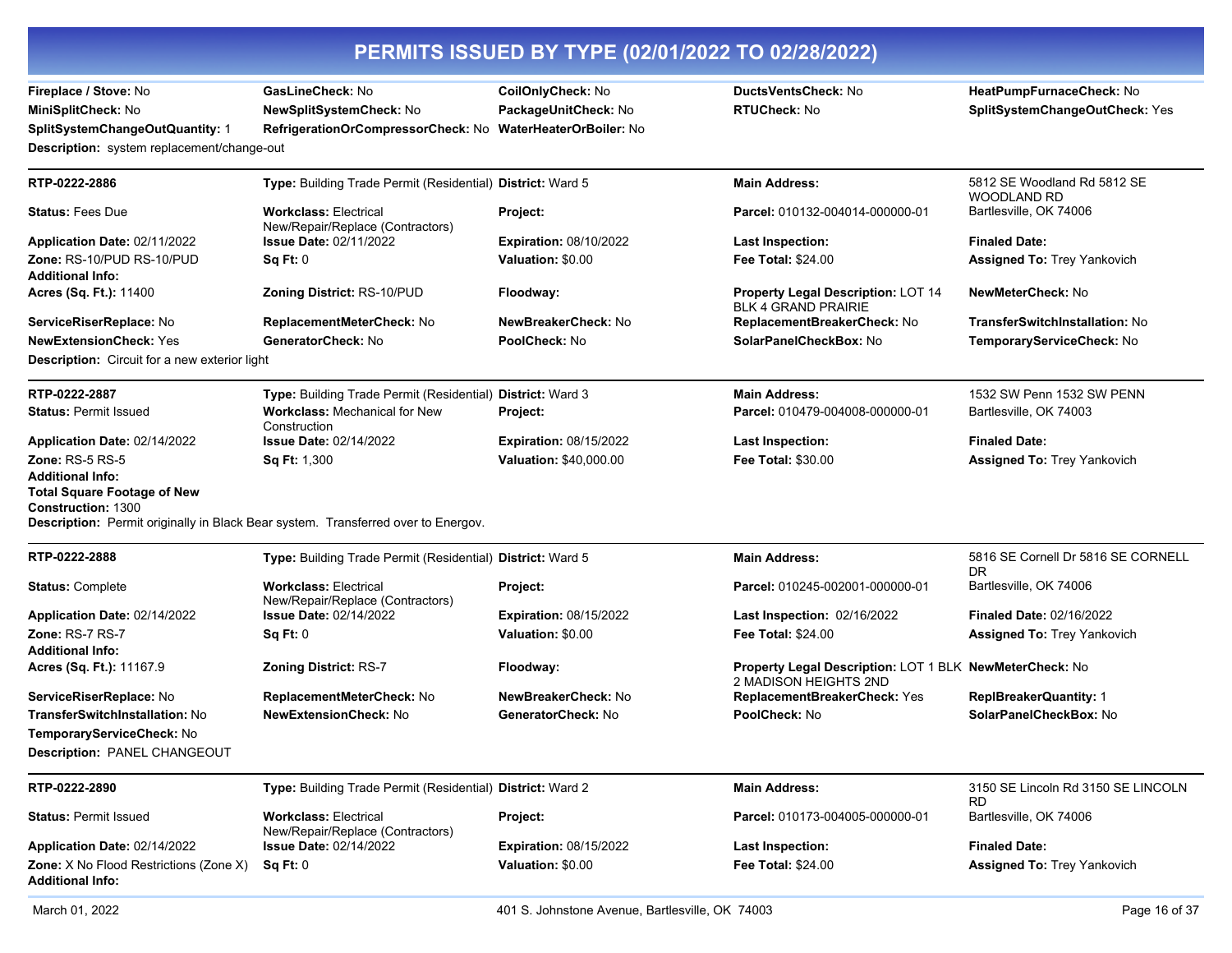| PERMITS ISSUED BY TYPE (02/01/2022 TO 02/28/2022)                        |                                                                  |                               |                                                                                                                                                                          |                                                         |
|--------------------------------------------------------------------------|------------------------------------------------------------------|-------------------------------|--------------------------------------------------------------------------------------------------------------------------------------------------------------------------|---------------------------------------------------------|
| Acres (Sq. Ft.): 22211.6                                                 | <b>Zoning District: RS-10</b>                                    | Floodway:                     | Property Legal Description: LOT 5 BLK NewMeterCheck: No<br><b>4 HOLLIMANS REPLAT</b>                                                                                     |                                                         |
| ServiceRiserReplace: No                                                  | ReplacementMeterCheck: No                                        | NewBreakerCheck: No           | ReplacementBreakerCheck: No                                                                                                                                              | <b>TransferSwitchInstallation: No</b>                   |
| <b>NewExtensionCheck: Yes</b>                                            | GeneratorCheck: No                                               | PoolCheck: No                 | SolarPanelCheckBox: No                                                                                                                                                   | TemporaryServiceCheck: No                               |
| Description: CHANGEOUT OF ALL DEVICES                                    |                                                                  |                               |                                                                                                                                                                          |                                                         |
| RTP-0222-2891                                                            | Type: Building Trade Permit (Residential) District: Ward 3       |                               | <b>Main Address:</b>                                                                                                                                                     | 1819 SE Collegeview Dr 1819 SE<br><b>COLLEGEVIEW DR</b> |
| <b>Status: Fees Due</b>                                                  | <b>Workclass: Plumbing</b><br>New/Repair/Replace (Contractors)   | Project:                      | Parcel: 010076-001020-000000-01                                                                                                                                          | Bartlesville, OK 74003                                  |
| Application Date: 02/14/2022                                             | <b>Issue Date: 02/14/2022</b>                                    | <b>Expiration: 08/15/2022</b> | <b>Last Inspection: 02/14/2022</b>                                                                                                                                       | <b>Finaled Date:</b>                                    |
| <b>Zone: RS-5 RS-5</b><br><b>Additional Info:</b>                        | <b>Sq Ft: 1</b>                                                  | Valuation: \$0.00             | <b>Fee Total: \$24.00</b>                                                                                                                                                | <b>Assigned To: Trey Yankovich</b>                      |
| Acres (Sq. Ft.): 6864.51                                                 | Floodway:                                                        | <b>Zoning District: RS-5</b>  | Property Legal Description: LOT 20<br><b>BLK 1 COLLEGE HEIGHTS</b>                                                                                                       | Digital Signature: JDM                                  |
| <b>BackflowCheck: No</b>                                                 | GasLineCheck: No                                                 | GreaseQuanity: 0              | GreaseCheck: No                                                                                                                                                          | ReconfigureCheck: No                                    |
| SewerCheck: No                                                           | SewerRepairCheck: No                                             | <b>BoilerQuantity: 1</b>      | <b>BoilerCheck: Yes</b>                                                                                                                                                  | <b>WaterLineCheck: No</b>                               |
| Description: Water Heater                                                |                                                                  |                               |                                                                                                                                                                          |                                                         |
| RTP-0222-2893                                                            | Type: Building Trade Permit (Residential) District: Ward 3       |                               | <b>Main Address:</b>                                                                                                                                                     | 1601 SE Osage 1601 SE OSAGE                             |
| <b>Status: Complete</b>                                                  | <b>Workclass: Electrical</b><br>New/Repair/Replace (Contractors) | Project:                      | Parcel: 010999-132612-002000-01                                                                                                                                          | Bartlesville, OK 74003                                  |
| Application Date: 02/14/2022                                             | <b>Issue Date: 02/14/2022</b>                                    | <b>Expiration: 08/17/2022</b> | <b>Last Inspection: 02/18/2022</b>                                                                                                                                       | <b>Finaled Date: 02/18/2022</b>                         |
| Zone: X No Flood Restrictions (Zone X)<br><b>Additional Info:</b>        | Sq Ft: 0                                                         | Valuation: \$0.00             | <b>Fee Total: \$24.00</b>                                                                                                                                                | Assigned To: Trey Yankovich                             |
| Acres (Sq. Ft.): 7860.51                                                 | Zoning District: RS-5                                            | Floodway:                     | <b>Property Legal Description: PART</b><br>SECT 13-26-12 TR 1 BEG 60 S OF SE<br>COR BLK 1 MARTINS ADDN GO W 145<br>S 50 E 145 N 50 TO BEG: 16 AC<br><b>BVILLE PART S</b> | <b>NewMeterCheck: No</b>                                |
| ServiceRiserReplace: No                                                  | ReplacementMeterCheck: No                                        | <b>New BreakerQuantity: 1</b> | <b>NewBreakerCheck: Yes</b>                                                                                                                                              | ReplacementBreakerCheck: No                             |
| <b>TransferSwitchInstallation: No</b>                                    | <b>NewExtensionCheck: No</b>                                     | GeneratorCheck: No            | PoolCheck: No                                                                                                                                                            | SolarPanelCheckBox: No                                  |
| TemporaryServiceCheck: No<br>Description: Panel change out               |                                                                  |                               |                                                                                                                                                                          |                                                         |
| RTP-0222-2894                                                            | Type: Building Trade Permit (Residential) District: Ward 5       |                               | <b>Main Address:</b>                                                                                                                                                     | 736 SE Crestland Dr 736 SE<br><b>CRESTLAND DR</b>       |
| <b>Status: Fees Due</b>                                                  | <b>Workclass: Plumbing</b><br>New/Repair/Replace (Contractors)   | <b>Project:</b>               | Parcel: 010249-020020-000000-01                                                                                                                                          | Bartlesville, OK 74006                                  |
| Application Date: 02/14/2022                                             | <b>Issue Date: 02/14/2022</b>                                    | <b>Expiration: 08/15/2022</b> | Last Inspection: 02/14/2022                                                                                                                                              | <b>Finaled Date:</b>                                    |
| <b>Zone:</b> X No Flood Restrictions (Zone X)<br><b>Additional Info:</b> | <b>Sq Ft: 1</b>                                                  | Valuation: \$0.00             | <b>Fee Total: \$24.00</b>                                                                                                                                                | Assigned To: Trey Yankovich                             |
| Acres (Sq. Ft.): 9408.95                                                 | Floodway:                                                        | <b>Zoning District: RS-7</b>  | <b>Property Legal Description: LOT 20</b><br>BLK 20 MADISON HEIGHTS 6TH                                                                                                  | Digital Signature: JDM                                  |
| <b>BackflowCheck: No</b>                                                 | GasLineCheck: Yes                                                | GreaseQuanity: 0              | GreaseCheck: No                                                                                                                                                          | ReconfigureCheck: No                                    |
| SewerCheck: No<br><b>Description: gas line</b>                           | SewerRepairCheck: No                                             | <b>BoilerQuantity: 0</b>      | <b>BoilerCheck: No</b>                                                                                                                                                   | WaterLineCheck: No                                      |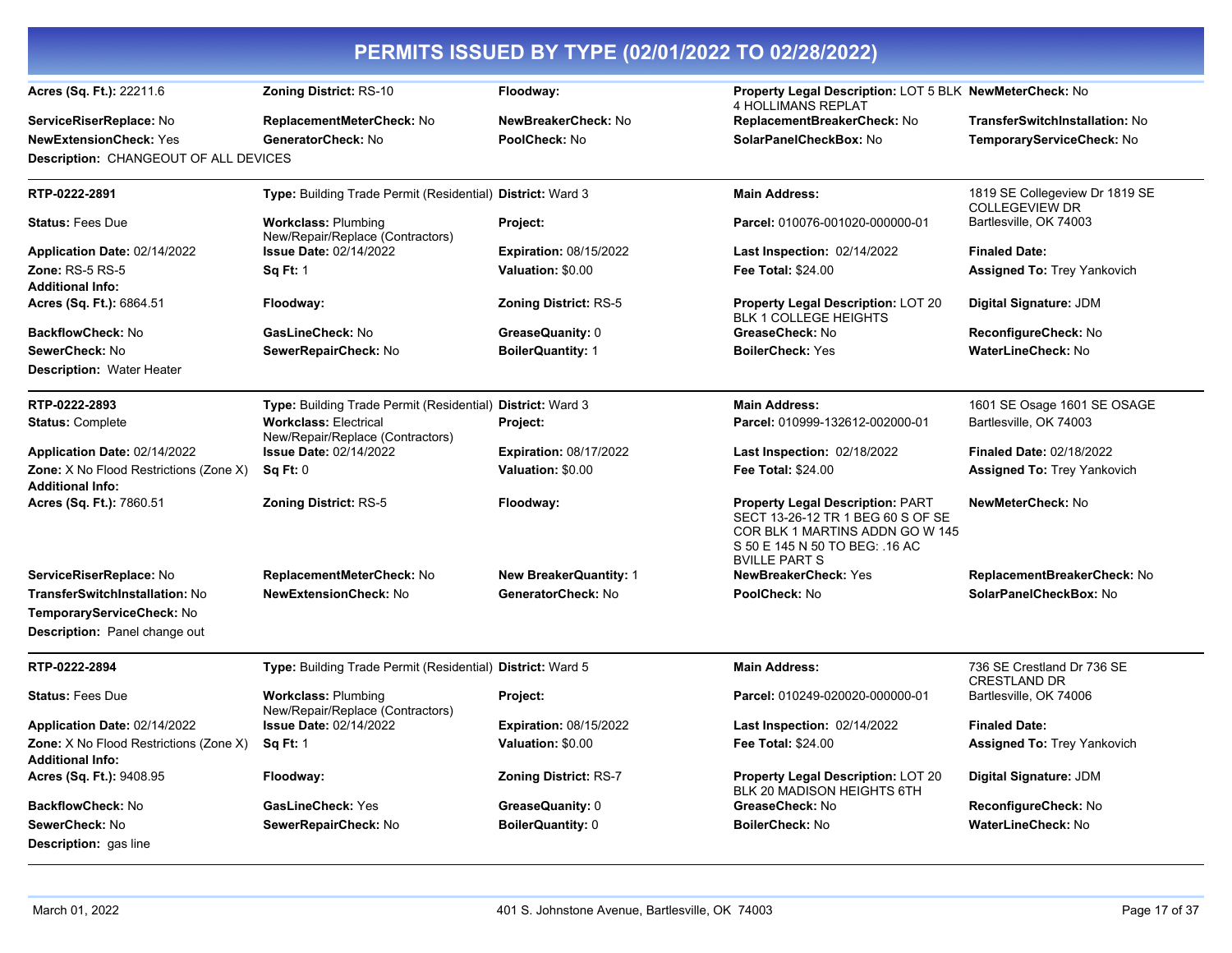|                                                                                                                        |                                                                                                                                                 | PERMITS ISSUED BY TYPE (02/01/2022 TO 02/28/2022)       |                                                                               |                                                                      |
|------------------------------------------------------------------------------------------------------------------------|-------------------------------------------------------------------------------------------------------------------------------------------------|---------------------------------------------------------|-------------------------------------------------------------------------------|----------------------------------------------------------------------|
| RTP-0222-2895                                                                                                          | Type: Building Trade Permit (Residential) District: Ward 1                                                                                      |                                                         | <b>Main Address:</b>                                                          | 335 SE Waverly Ave 335 SE WAVERLY<br><b>AVE</b>                      |
| <b>Status: Fees Due</b>                                                                                                | <b>Workclass: Mechanical</b><br>New/Repair/Replace (Contractors)                                                                                | Project:                                                | Parcel: 010334-003010-000000-01                                               | Bartlesville, OK 74006                                               |
| Application Date: 02/14/2022                                                                                           | <b>Issue Date: 02/14/2022</b>                                                                                                                   | <b>Expiration: 08/17/2022</b>                           | Last Inspection: 02/18/2022                                                   | <b>Finaled Date: 02/23/2022</b>                                      |
| Zone: RS-7 RS-7                                                                                                        | Sq Ft: 0                                                                                                                                        | Valuation: \$0.00                                       | Fee Total: \$24.00                                                            | <b>Assigned To: Trey Yankovich</b>                                   |
| <b>Additional Info:</b>                                                                                                |                                                                                                                                                 |                                                         |                                                                               |                                                                      |
| Acres (Sq. Ft.): 7740.4                                                                                                | Zoning District: RS-7                                                                                                                           | Floodway:                                               | <b>Property Legal Description: LOT 10</b><br><b>BLK 3 PENNINGTON HILLS</b>    | <b>CommercialHoodCheck: No</b>                                       |
| Fireplace / Stove: No                                                                                                  | GasLineCheck: No                                                                                                                                | CoilOnlyCheck: No                                       | DuctsVentsCheck: No                                                           | HeatPumpFurnaceCheck: Yes                                            |
| HeatPumpFurnaceQuantity: 1                                                                                             | MiniSplitCheck: No                                                                                                                              | NewSplitSystemCheck: No                                 | PackageUnitCheck: No                                                          | <b>RTUCheck: No</b>                                                  |
| SplitSystemChangeOutCheck: No<br>Description: FURNACE CHANGEOUT                                                        | RefrigerationOrCompressorCheck: No WaterHeaterOrBoiler: No                                                                                      |                                                         |                                                                               |                                                                      |
| RTP-0222-2896                                                                                                          | Type: Building Trade Permit (Residential) District: Ward 1                                                                                      |                                                         | <b>Main Address:</b>                                                          | 4940 Amherst Dr 4940 AMHERST DR                                      |
| <b>Status: Permit Issued</b>                                                                                           | Workclass: Roofing for New Construction Project:                                                                                                |                                                         | Parcel: 010338-037029-000000-01                                               | Bartlesville, OK 74006                                               |
| Application Date: 02/14/2022                                                                                           | <b>Issue Date: 02/14/2022</b>                                                                                                                   | <b>Expiration: 08/15/2022</b>                           | <b>Last Inspection:</b>                                                       | <b>Finaled Date:</b>                                                 |
| Zone: RS-7 RS-7<br><b>Additional Info:</b>                                                                             | Sq Ft: 2,000                                                                                                                                    | Valuation: \$0.00                                       | <b>Fee Total: \$24.00</b>                                                     | <b>Assigned To: Trey Yankovich</b>                                   |
| Acres (sq. Ft.): 8525.51                                                                                               | Floodway:                                                                                                                                       | <b>Zoning District: RS-7</b>                            | <b>Property Legal Description: LOT 29</b><br>BLK 37 PENNINGTON HILLS 5TH      | Digital Signature: HARRISON MENDEZ                                   |
| <b>CompositeCheck: Yes</b>                                                                                             | MetalCheck: No                                                                                                                                  | <b>OtherCheck: No</b>                                   | <b>Material Type:</b>                                                         | <b>Number of SEPARATE structures to be</b><br>Roofed: 1              |
|                                                                                                                        | Description: COMPLETE TEAR OFF OF EXISTING ROOF, REMOVE AND REPLACE WITH GAF NATURAL SHADOW LAMINATED COMP SHINGLE - ARCH. SHINGLE. (ASPHALTIC) |                                                         |                                                                               |                                                                      |
| RTP-0222-2897                                                                                                          | Type: Building Trade Permit (Residential) District: Ward 4                                                                                      |                                                         | <b>Main Address:</b>                                                          | 408 SE Quapaw 408 SE QUAPAW                                          |
| <b>Status: Permit Issued</b>                                                                                           | Workclass: Roofing Repair/Replacement Project:<br>(Contractor)                                                                                  |                                                         | Parcel: 010007-019008-000000-01                                               | Bartlesville, OK 74003                                               |
| Application Date: 02/14/2022                                                                                           | <b>Issue Date: 02/14/2022</b>                                                                                                                   | <b>Expiration: 08/15/2022</b>                           | <b>Last Inspection:</b>                                                       | <b>Finaled Date:</b>                                                 |
| Zone: C-5 C-5                                                                                                          | Sq Ft: 0                                                                                                                                        | Valuation: \$0.00                                       | <b>Fee Total: \$24.00</b>                                                     | Assigned To: Trey Yankovich                                          |
| <b>Additional Info:</b>                                                                                                |                                                                                                                                                 |                                                         |                                                                               |                                                                      |
| Acres (sq. Ft.): 6930.12                                                                                               | Floodway:                                                                                                                                       | Zoning District: C-5                                    | Property Legal Description: LOT 8 BLK CompositeCheck: Yes<br>19 ARMSTRONG 2ND |                                                                      |
| <b>MetalCheck: No</b>                                                                                                  | <b>OtherCheck: No</b>                                                                                                                           | <b>Number of SEPARATE structures to be</b><br>Roofed: 1 |                                                                               |                                                                      |
| <b>Description:</b> roof replacement                                                                                   |                                                                                                                                                 |                                                         |                                                                               |                                                                      |
| RTP-0222-2899                                                                                                          | Type: Building Trade Permit (Residential) District: Ward 3                                                                                      |                                                         | <b>Main Address:</b>                                                          | 1808 SW Hickory Ave 1808 SW<br><b>HICKORY AVE</b>                    |
| <b>Status: Permit Issued</b>                                                                                           | <b>Workclass: Mechanical</b><br>New/Repair/Replace (Contractors)                                                                                | Project:                                                | Parcel: 010477-008010-000000-01                                               | Bartlesville, OK 74003                                               |
| Application Date: 02/15/2022                                                                                           | <b>Issue Date: 02/15/2022</b>                                                                                                                   | Expiration: 08/15/2022                                  | <b>Last Inspection:</b>                                                       | <b>Finaled Date:</b>                                                 |
| Zone: 0.2 PCT ANNUAL CHANCE<br>FLOOD HAZARD 500-Year Flood Hazard<br>Area - No Restrictions<br><b>Additional Info:</b> | Sq Ft: 0                                                                                                                                        | Valuation: \$0.00                                       | Fee Total: \$24.00                                                            | <b>Assigned To: Trey Yankovich</b>                                   |
| Acres (Sq. Ft.): 8099.15                                                                                               | <b>Zoning District: RS-5</b>                                                                                                                    | Floodway: 100yr flood                                   | <b>NZOD Location Code: V1008</b>                                              | <b>Property Legal Description: LOT 10</b><br>BLK 8 SOUTH SUNSET ADDN |
| CommercialHoodCheck: No                                                                                                | Fireplace / Stove: No                                                                                                                           | GasLineCheck: No                                        | CoilOnlyCheck: No                                                             | DuctsVentsCheck: No                                                  |
| HeatPumpFurnaceCheck: No                                                                                               | MiniSplitCheck: No                                                                                                                              | NewSplitSystemCheck: No                                 | PackageUnitCheck: No                                                          | RTUCheck: No                                                         |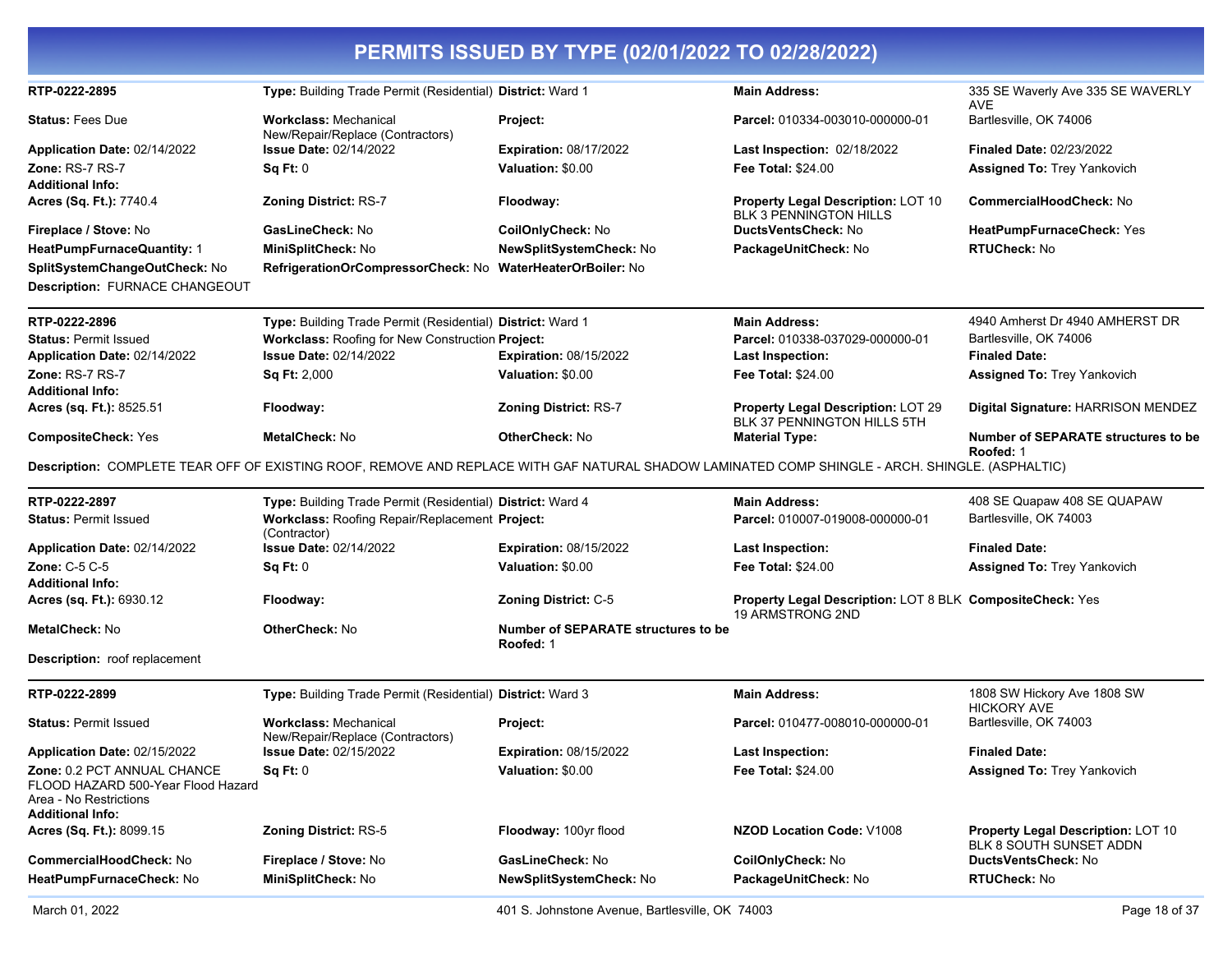**Description:** AC, COIL & FURNACE

**SplitSystemChangeOutCheck:** Yes **SplitSystemChangeOutQuantity:** 1 **RefrigerationOrCompressorCheck:** No **WaterHeaterOrBoiler:** No

| RTP-0222-2900                                                     | Type: Building Trade Permit (Residential) District: Ward 4       |                                | <b>Main Address:</b>                                                      | 500 SE Shawnee Ave, UNIT 4 00500 SE<br><b>SHAWNEE AVE</b> |
|-------------------------------------------------------------------|------------------------------------------------------------------|--------------------------------|---------------------------------------------------------------------------|-----------------------------------------------------------|
| <b>Status: Fees Due</b>                                           | <b>Workclass: Plumbing</b><br>New/Repair/Replace (Contractors)   | Project:                       | Parcel: 010006-012014-000000-01                                           | Bartlesville, OK 74003                                    |
| <b>Application Date: 02/15/2022</b>                               | <b>Issue Date: 02/15/2022</b>                                    | <b>Expiration: 08/15/2022</b>  | <b>Last Inspection: 02/15/2022</b>                                        | <b>Finaled Date:</b>                                      |
| Zone: TIF 2 District TIF 2 District                               | <b>Sq Ft: 1</b>                                                  | Valuation: \$0.00              | Fee Total: \$24.00                                                        | <b>Assigned To: Trey Yankovich</b>                        |
| <b>Additional Info:</b>                                           |                                                                  |                                |                                                                           |                                                           |
| Acres (Sq. Ft.): 21054.2                                          | Floodway:                                                        | <b>Zoning District: RM-.75</b> | <b>Property Legal Description: LOTS 14,</b><br>15 16 BLK 12 ARMSTRONG 1ST | Digital Signature: JDM                                    |
| <b>BackflowCheck: No</b>                                          | GasLineCheck: No                                                 | GreaseQuanity: 0               | GreaseCheck: No                                                           | ReconfigureCheck: No                                      |
| SewerCheck: No                                                    | SewerRepairCheck: No                                             | <b>BoilerQuantity: 1</b>       | <b>BoilerCheck: Yes</b>                                                   | <b>WaterLineCheck: No</b>                                 |
| Description: Water Heater                                         |                                                                  |                                |                                                                           |                                                           |
| RTP-0222-2901                                                     | Type: Building Trade Permit (Residential) District: Ward 2       |                                | <b>Main Address:</b>                                                      | 2004 SE Sheffield Ln 2004 SE<br>SHEFFIELD LN              |
| <b>Status: Fees Due</b>                                           | <b>Workclass: Plumbing</b><br>New/Repair/Replace (Contractors)   | Project:                       | Parcel: 010640-000006-000000-01                                           | Bartlesville, OK 74006                                    |
| Application Date: 02/15/2022                                      | Issue Date: 02/15/2022                                           | <b>Expiration: 08/15/2022</b>  | <b>Last Inspection:</b>                                                   | <b>Finaled Date:</b>                                      |
| Zone: RS-12/PUD RS-12/PUD<br>Additional Info:                     | Sq Ft: 0                                                         | Valuation: \$0.00              | <b>Fee Total: \$24.00</b>                                                 | <b>Assigned To: Trey Yankovich</b>                        |
| <b>Acres (Sq. Ft.):</b> 12874.4                                   | Floodway:                                                        | Zoning District: RS-12/PUD     | Property Legal Description: LOT 6<br><b>COTTAGES AT STONEBRIDGE</b>       | Digital Signature: NL                                     |
| <b>BackflowCheck: Yes</b>                                         | GasLineCheck: No                                                 | GreaseQuanity: 0               | GreaseCheck: No                                                           | ReconfigureCheck: No                                      |
| SewerCheck: No                                                    | SewerRepairCheck: No                                             | BoilerQuantity: 0              | <b>BoilerCheck: No</b>                                                    | WaterLineCheck: No                                        |
| Description: Install backflow preventer for lawn irrigation       |                                                                  |                                |                                                                           |                                                           |
| RTP-0222-2902                                                     | Type: Building Trade Permit (Residential) District: Ward 3       |                                | <b>Main Address:</b>                                                      | 1918 SE Glynnwood Dr 1918 SE<br><b>GLYNNWOOD DR</b>       |
| <b>Status: Fees Due</b>                                           | <b>Workclass: Plumbing</b><br>New/Repair/Replace (Contractors)   | Project:                       | Parcel: 010131-000012-000000-01                                           | Bartlesville, OK 74006                                    |
| Application Date: 02/17/2022                                      | <b>Issue Date: 02/17/2022</b>                                    | <b>Expiration: 08/16/2022</b>  | Last Inspection:                                                          | <b>Finaled Date:</b>                                      |
| Zone: X No Flood Restrictions (Zone X)<br><b>Additional Info:</b> | <b>Sq Ft: 1</b>                                                  | Valuation: \$0.00              | Fee Total: \$24.00                                                        | <b>Assigned To: Trey Yankovich</b>                        |
| <b>Acres (Sq. Ft.):</b> 22899.2                                   | Floodway:                                                        | Zoning District: RS-12/PUD     | <b>Property Legal Description: LOT 12</b><br><b>GLYNNWOOD ADDN</b>        | Digital Signature: JDM                                    |
| <b>BackflowCheck: No</b>                                          | GasLineCheck: No                                                 | GreaseQuanity: 0               | GreaseCheck: No                                                           | ReconfigureCheck: No                                      |
| SewerCheck: No                                                    | SewerRepairCheck: No                                             | <b>BoilerQuantity: 1</b>       | <b>BoilerCheck: Yes</b>                                                   | <b>WaterLineCheck: No</b>                                 |
| Description: Water heater                                         |                                                                  |                                |                                                                           |                                                           |
| RTP-0222-2903                                                     | Type: Building Trade Permit (Residential) District: Ward 2       |                                | <b>Main Address:</b>                                                      | 1708 SE Mckinley Rd 1708 SE<br><b>MCKINLEY RD</b>         |
| <b>Status: Fees Due</b>                                           | <b>Workclass: Mechanical</b><br>New/Repair/Replace (Contractors) | Project:                       | Parcel: 010499-000005-000000-01                                           | Bartlesville, OK 74006                                    |
| Application Date: 02/18/2022                                      | Issue Date: 02/18/2022                                           | <b>Expiration: 08/17/2022</b>  | Last Inspection: 02/18/2022                                               | <b>Finaled Date: 02/23/2022</b>                           |
| Zone: RS-10 RS-10                                                 | Sq Ft: 0                                                         | Valuation: \$0.00              | Fee Total: \$24.00                                                        | <b>Assigned To: Trey Yankovich</b>                        |
| Additional Info:                                                  |                                                                  |                                |                                                                           |                                                           |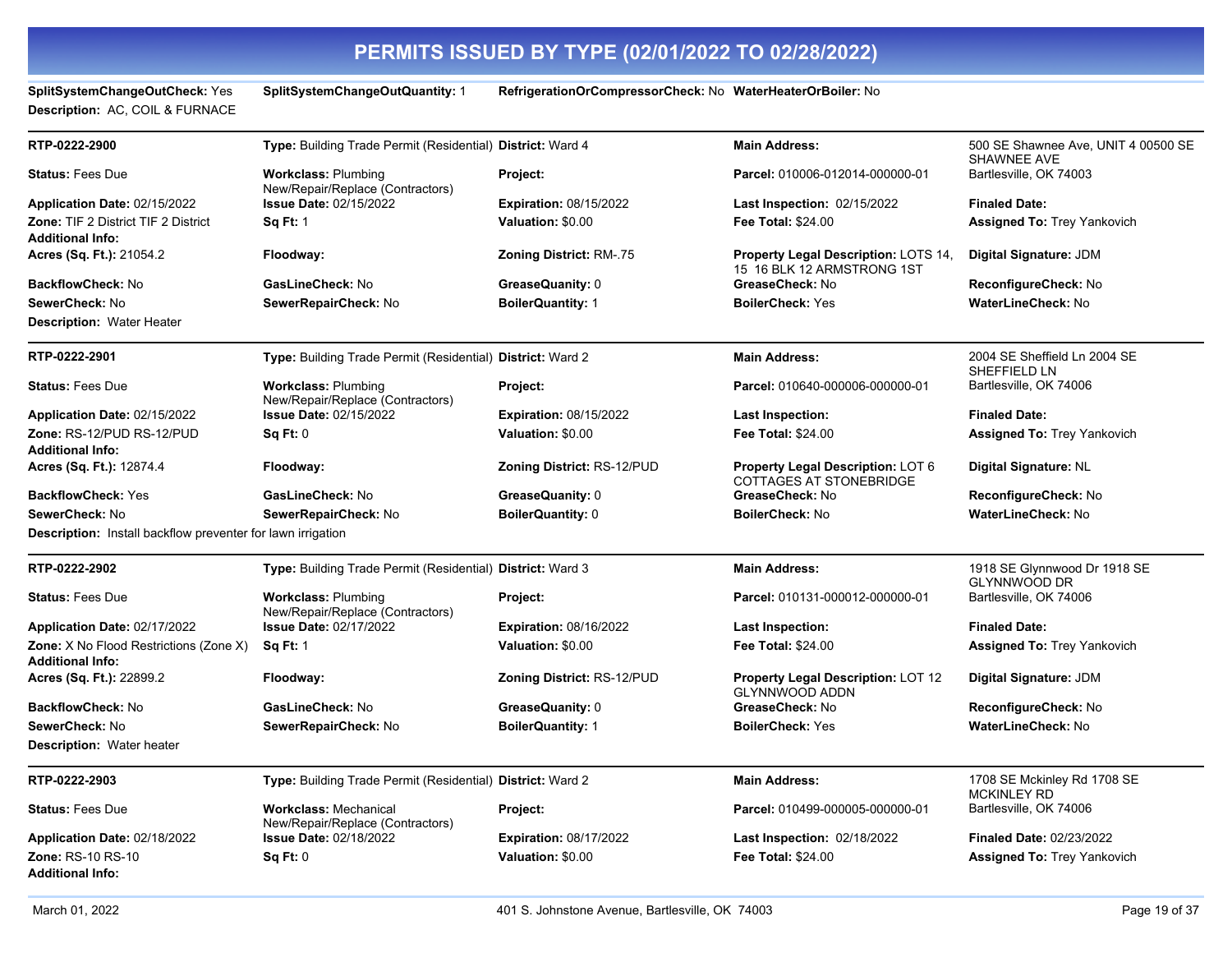| PERMITS ISSUED BY TYPE (02/01/2022 TO 02/28/2022)                        |                                                                  |                               |                                                                                                                                                                |                                                                                                                   |
|--------------------------------------------------------------------------|------------------------------------------------------------------|-------------------------------|----------------------------------------------------------------------------------------------------------------------------------------------------------------|-------------------------------------------------------------------------------------------------------------------|
| Acres (Sq. Ft.): 11316.9                                                 | <b>Zoning District: RS-10</b>                                    | Floodway:                     | <b>Property Legal Description: PART</b><br>TRACT 5-BEG 63.3 NLY OF SW COR<br>GO NWLY 90 NELY 125 ANGLE RIGHT<br>73 DEG 18 MIN A DIST OF 94 SWLY<br>152 TO BEG: | CommercialHoodCheck: No                                                                                           |
| Fireplace / Stove: No                                                    | GasLineCheck: No                                                 | CoilOnlyCheck: No             | <b>DuctsVentsCheck: No</b>                                                                                                                                     | HeatPumpFurnaceCheck: Yes                                                                                         |
| HeatPumpFurnaceQuantity: 1                                               | MiniSplitCheck: No                                               | NewSplitSystemCheck: No       | PackageUnitCheck: No                                                                                                                                           | <b>RTUCheck: No</b>                                                                                               |
| SplitSystemChangeOutCheck: No                                            | RefrigerationOrCompressorCheck: No WaterHeaterOrBoiler: No       |                               |                                                                                                                                                                |                                                                                                                   |
| Description: furnace only changeout                                      |                                                                  |                               |                                                                                                                                                                |                                                                                                                   |
| RTP-0222-2905                                                            | Type: Building Trade Permit (Residential) District: Ward 4       |                               | <b>Main Address:</b>                                                                                                                                           | 201 SE Morningside Ave 201 SE<br><b>MORNINGSIDE AVE</b>                                                           |
| <b>Status: Fees Due</b>                                                  | <b>Workclass: Mechanical</b><br>New/Repair/Replace (Contractors) | Project:                      | Parcel: 010178-001001-000000-01                                                                                                                                | Bartlesville, OK 74006                                                                                            |
| Application Date: 02/22/2022                                             | <b>Issue Date: 02/22/2022</b>                                    | <b>Expiration: 08/22/2022</b> | Last Inspection: 02/22/2022                                                                                                                                    | <b>Finaled Date: 02/23/2022</b>                                                                                   |
| Zone: X No Flood Restrictions (Zone X)<br><b>Additional Info:</b>        | Sq Ft: 0                                                         | Valuation: \$0.00             | <b>Fee Total: \$24.00</b>                                                                                                                                      | <b>Assigned To: Trey Yankovich</b>                                                                                |
| Acres (Sq. Ft.): 11542.6                                                 | <b>Zoning District: RS-10</b>                                    | Floodway:                     | Property Legal Description: LOT 1 BLK CommercialHoodCheck: No<br>1 HUBER HGTS SUB-DIV                                                                          |                                                                                                                   |
| Fireplace / Stove: No                                                    | GasLineCheck: No                                                 | CoilOnlyCheck: No             | DuctsVentsCheck: No                                                                                                                                            | HeatPumpFurnaceCheck: No                                                                                          |
| MiniSplitCheck: No                                                       | NewSplitSystemCheck: No                                          | PackageUnitCheck: No          | <b>RTUCheck: No</b>                                                                                                                                            | SplitSystemChangeOutCheck: Yes                                                                                    |
| SplitSystemChangeOutQuantity: 1<br>Description: COMPLETE SYSTEM          | RefrigerationOrCompressorCheck: No WaterHeaterOrBoiler: No       |                               |                                                                                                                                                                |                                                                                                                   |
| RTP-0222-2906                                                            | Type: Building Trade Permit (Residential) District: Ward 5       |                               | <b>Main Address:</b>                                                                                                                                           | 5633 NE Steeper Dr 5633 NE STEEPER<br>DR.                                                                         |
| <b>Status: Permit Issued</b>                                             | <b>Workclass: Electrical</b><br>New/Repair/Replace (Contractors) | Project:                      | Parcel: 010318-000018-000000-01                                                                                                                                | Bartlesville, OK 74006                                                                                            |
| Application Date: 02/22/2022                                             | <b>Issue Date: 02/22/2022</b>                                    | <b>Expiration: 08/22/2022</b> | <b>Last Inspection:</b>                                                                                                                                        | <b>Finaled Date:</b>                                                                                              |
| <b>Zone:</b> X No Flood Restrictions (Zone X)<br><b>Additional Info:</b> | Sq Ft: 0                                                         | Valuation: \$0.00             | <b>Fee Total: \$24.00</b>                                                                                                                                      | <b>Assigned To: Trey Yankovich</b>                                                                                |
| Acres (Sq. Ft.): 9936.65                                                 | Zoning District: RS-7/PUD                                        | Floodway:                     | <b>Property Legal Description: LOT 18</b><br><b>PARK HILL</b>                                                                                                  | NewMeterCheck: No                                                                                                 |
| ServiceRiserReplace: No                                                  | ReplacementMeterCheck: No                                        | NewBreakerCheck: No           | ReplacementBreakerCheck: No                                                                                                                                    | <b>TransferSwitchInstallation: No</b>                                                                             |
| <b>NewExtensionCheck: No</b>                                             | <b>GeneratorCheck: Yes</b>                                       | Generator Quantity: 1         | PoolCheck: No                                                                                                                                                  | SolarPanelCheckBox: No                                                                                            |
| TemporaryServiceCheck: No                                                |                                                                  |                               |                                                                                                                                                                |                                                                                                                   |
| Description: generator install                                           |                                                                  |                               |                                                                                                                                                                |                                                                                                                   |
| RTP-0222-2907                                                            | Type: Building Trade Permit (Residential) District: Ward 3       |                               | <b>Main Address:</b>                                                                                                                                           | 2101 S Johnstone Ave 02105 S<br>JOHNSTONE AVE                                                                     |
| <b>Status: Complete</b>                                                  | <b>Workclass: Electrical</b><br>New/Repair/Replace (Contractors) | Project:                      | Parcel: 010375-003000-000000-01                                                                                                                                | Bartlesville, OK 74003                                                                                            |
| Application Date: 02/22/2022                                             | <b>Issue Date: 02/22/2022</b>                                    | <b>Expiration: 08/22/2022</b> | <b>Last Inspection: 02/23/2022</b>                                                                                                                             | <b>Finaled Date: 02/23/2022</b>                                                                                   |
| <b>Zone: RS-5 RS-5</b><br><b>Additional Info:</b>                        | Sq Ft: 0                                                         | Valuation: \$0.00             | <b>Fee Total: \$24.00</b>                                                                                                                                      | <b>Assigned To: Trey Yankovich</b>                                                                                |
| Acres (Sq. Ft.): 35606.3                                                 | <b>Zoning District: RS-5</b>                                     | Floodway: 100yr flood         | <b>NZOD Location Code:</b>                                                                                                                                     | <b>Property Legal Description: S 50 OF N</b><br>100 BLK 3: A 33 STRIP ADJ TO THE N<br>100 ON THE W SIDE OF BLK 3: |

FOWLER AMD RBOW GDN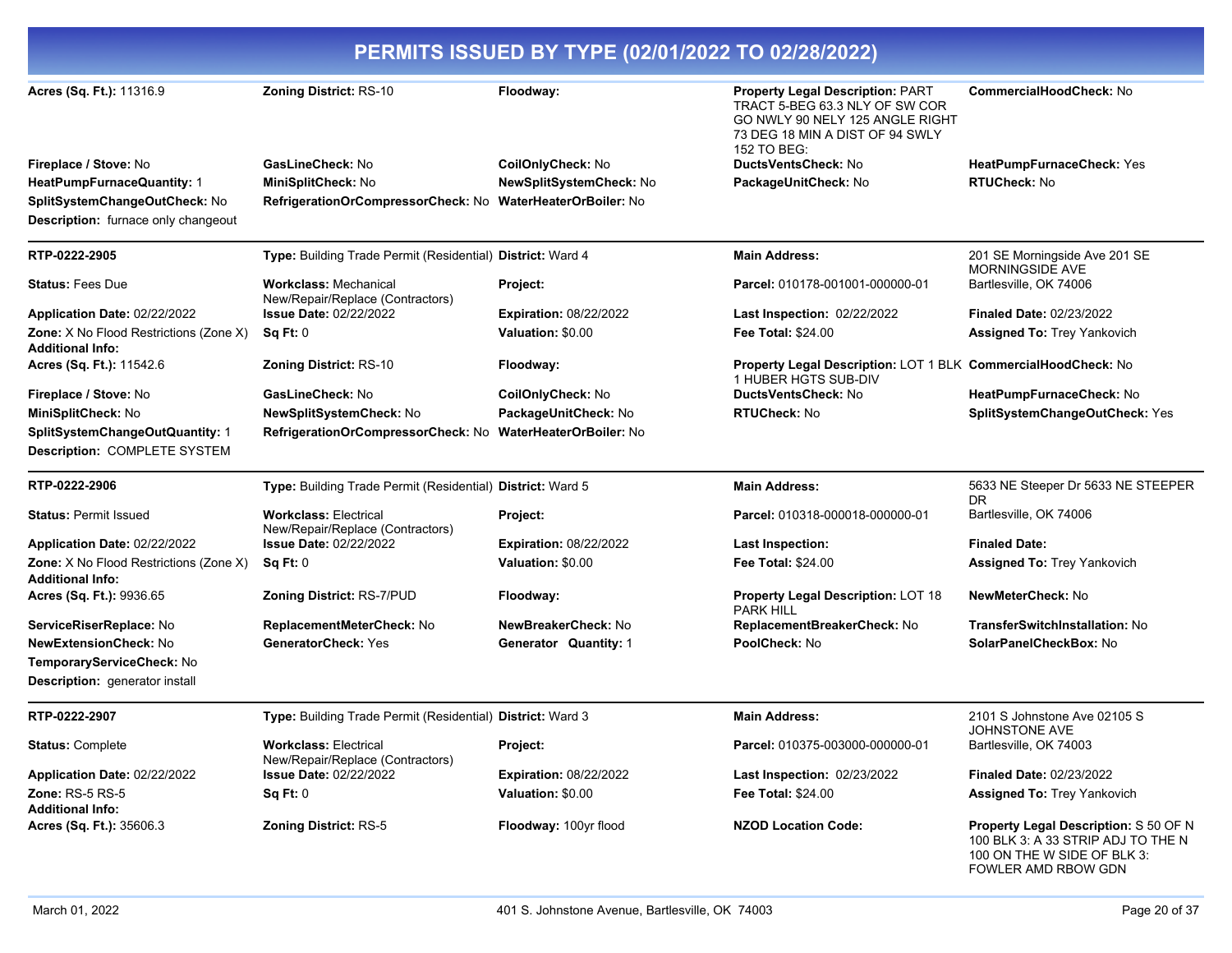| PERMITS ISSUED BY TYPE (02/01/2022 TO 02/28/2022)                                                                                                                                                                                              |                                                                                    |                                                                                          |                                                        |                                                      |
|------------------------------------------------------------------------------------------------------------------------------------------------------------------------------------------------------------------------------------------------|------------------------------------------------------------------------------------|------------------------------------------------------------------------------------------|--------------------------------------------------------|------------------------------------------------------|
| NewMeterCheck: No<br>ReplacementBreakerCheck: Yes<br>PoolCheck: No<br><b>Description:</b> panel change-out                                                                                                                                     | ServiceRiserReplace: No<br><b>ReplBreakerQuantity: 1</b><br>SolarPanelCheckBox: No | ReplacementMeterCheck: No<br>TransferSwitchInstallation: No<br>TemporaryServiceCheck: No | New BreakerQuantity: 0<br><b>NewExtensionCheck: No</b> | NewBreakerCheck: No<br>GeneratorCheck: No            |
| RTP-0222-2908                                                                                                                                                                                                                                  | Type: Building Trade Permit (Residential) District: Ward 2                         |                                                                                          | <b>Main Address:</b>                                   | 2010 SE Harriman Cir 2010 SE                         |
| <b>Status: Fees Due</b>                                                                                                                                                                                                                        | <b>Workclass: Electrical for New</b><br>Construction                               | Project:                                                                                 | Parcel: 010325-003021-000000-01                        | <b>HARRIMAN CIR</b><br>Bartlesville, OK 74006        |
| Application Date: 02/22/2022                                                                                                                                                                                                                   | <b>Issue Date: 02/22/2022</b>                                                      | <b>Expiration: 08/29/2022</b>                                                            | Last Inspection: 02/28/2022                            | <b>Finaled Date:</b>                                 |
| <b>Zone:</b> X No Flood Restrictions (Zone X)<br><b>Additional Info:</b><br><b>Total Square Footage of New</b><br><b>Construction: 1813</b><br>Description: New Single Family Residential                                                      | Sq Ft: 1,813                                                                       | Valuation: \$236,741.54                                                                  | <b>Fee Total: \$40.26</b>                              | Assigned To: Trey Yankovich                          |
|                                                                                                                                                                                                                                                |                                                                                    |                                                                                          |                                                        |                                                      |
| RTP-0222-2909                                                                                                                                                                                                                                  | <b>Type:</b> Building Trade Permit (Residential) <b>District:</b> Ward 2           |                                                                                          | <b>Main Address:</b>                                   | 2019 SE Harriman Cir 2019 SE<br><b>HARRIMAN CIR</b>  |
| <b>Status: Fees Due</b>                                                                                                                                                                                                                        | <b>Workclass: Electrical for New</b><br>Construction                               | Project:                                                                                 | Parcel: 010325-003019-000000-01                        | Bartlesville, OK 74006                               |
| Application Date: 02/22/2022                                                                                                                                                                                                                   | <b>Issue Date: 02/22/2022</b>                                                      | <b>Expiration: 08/29/2022</b>                                                            | Last Inspection: 02/28/2022                            | <b>Finaled Date:</b>                                 |
| <b>Zone:</b> X No Flood Restrictions (Zone X)<br><b>Additional Info:</b><br><b>Total Square Footage of New</b><br><b>Construction: 2145</b><br>Description: New Single Family                                                                  | <b>Sq Ft: 2,145</b>                                                                | Valuation: \$280,094.10                                                                  | <b>Fee Total: \$46.90</b>                              | <b>Assigned To: Trey Yankovich</b>                   |
| RTP-0222-2910                                                                                                                                                                                                                                  | Type: Building Trade Permit (Residential) District: Ward 2                         |                                                                                          | <b>Main Address:</b>                                   | 2011 SE Harriman Cir 02011 SE<br><b>HARRIMAN CIR</b> |
| <b>Status: Fees Due</b>                                                                                                                                                                                                                        | <b>Workclass: Electrical for New</b><br>Construction                               | Project:                                                                                 | Parcel: 010325-003017-000000-01                        | Bartlesville, OK 74003                               |
| Application Date: 02/22/2022                                                                                                                                                                                                                   | <b>Issue Date: 02/22/2022</b>                                                      | <b>Expiration: 08/29/2022</b>                                                            | Last Inspection: 02/28/2022                            | <b>Finaled Date:</b>                                 |
| <b>Zone: 0.2 PCT ANNUAL CHANCE</b><br>FLOOD HAZARD 500-Year Flood Hazard<br>Area - No Restrictions<br><b>Additional Info:</b><br><b>Total Square Footage of New</b><br><b>Construction: 1957</b><br>Description: New Single Family Residential | <b>Sq Ft: 1,957</b>                                                                | Valuation: \$255,545.06                                                                  | <b>Fee Total: \$43.14</b>                              | <b>Assigned To: Trey Yankovich</b>                   |
| RTP-0222-2911                                                                                                                                                                                                                                  | Type: Building Trade Permit (Residential) District: Ward 2                         |                                                                                          | <b>Main Address:</b>                                   | 3209 SE Rushmore St 3209 SE                          |
| <b>Status: Fees Due</b>                                                                                                                                                                                                                        | <b>Workclass: Electrical for New</b><br>Construction                               | Project:                                                                                 | Parcel: 010325-006003-000000-01                        | <b>RUSHMORE ST</b><br>Bartlesville, OK 74006         |
| Application Date: 02/22/2022                                                                                                                                                                                                                   | <b>Issue Date: 02/22/2022</b>                                                      | <b>Expiration: 08/29/2022</b>                                                            | Last Inspection: 02/28/2022                            | <b>Finaled Date:</b>                                 |
| Zone: RS-7 RS-7<br><b>Additional Info:</b><br><b>Total Square Footage of New</b><br><b>Construction: 2501</b>                                                                                                                                  | Sq Ft: 2,501                                                                       | Valuation: \$326,580.58                                                                  | Fee Total: \$54.02                                     | Assigned To: Trey Yankovich                          |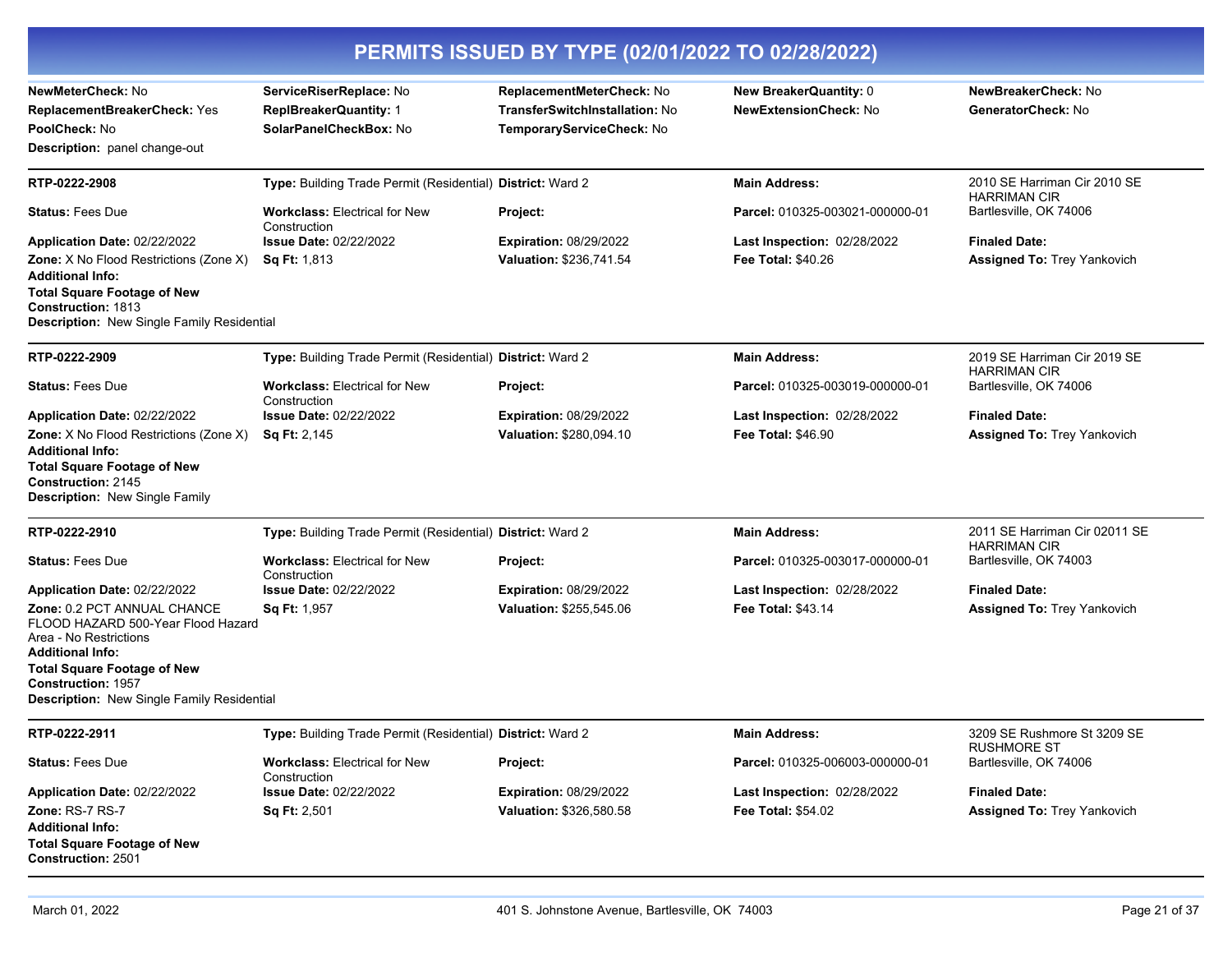| RTP-0222-2912<br><b>Status: Complete</b>                                                                      | Type: Building Trade Permit (Residential) District: Ward 1<br><b>Workclass: Plumbing</b> | Project:                      | <b>Main Address:</b><br>Parcel: 010377-003010-000000-01         | 1606 SE May Ln 1606 SE MAY LN<br>Bartlesville, OK 74006 |
|---------------------------------------------------------------------------------------------------------------|------------------------------------------------------------------------------------------|-------------------------------|-----------------------------------------------------------------|---------------------------------------------------------|
|                                                                                                               | New/Repair/Replace (Contractors)<br><b>Issue Date: 02/22/2022</b>                        | <b>Expiration: 08/22/2022</b> |                                                                 | <b>Finaled Date: 02/23/2022</b>                         |
| Application Date: 02/22/2022<br>Zone: X No Flood Restrictions (Zone X)                                        | Sa Ft: 0                                                                                 | Valuation: \$0.00             | <b>Last Inspection: 02/22/2022</b><br><b>Fee Total: \$24.00</b> | <b>Assigned To: Trey Yankovich</b>                      |
| Additional Info:                                                                                              |                                                                                          |                               |                                                                 |                                                         |
| Acres (Sq. Ft.): 13101.7                                                                                      | Floodway:                                                                                | <b>Zoning District: RS-10</b> | Property Legal Description: LOT 10<br><b>BLK 3 RANCH ACRES</b>  | <b>BackflowCheck: No</b>                                |
| GasLineCheck: No                                                                                              | GreaseCheck: No                                                                          | ReconfigureCheck: No          | SewerCheck: No                                                  | SewerRepairCheck: Yes                                   |
| <b>BoilerCheck: No</b>                                                                                        | WaterLineCheck: No                                                                       |                               |                                                                 |                                                         |
| <b>Description:</b> sewer line                                                                                |                                                                                          |                               |                                                                 |                                                         |
| RTP-0222-2914                                                                                                 | Type: Building Trade Permit (Residential) District: Ward 1                               |                               | <b>Main Address:</b>                                            | 1131 SE Macklyn Ln 1131 SE MACKLYN<br>LN                |
| <b>Status: Permit Issued</b>                                                                                  | <b>Workclass: Plumbing</b><br>New/Repair/Replace (Contractors)                           | Project:                      | Parcel: 010461-002046-000000-01                                 | Bartlesville, OK 74006                                  |
| Application Date: 02/22/2022                                                                                  | <b>Issue Date: 02/22/2022</b>                                                            | <b>Expiration: 08/22/2022</b> | <b>Last Inspection:</b>                                         | <b>Finaled Date:</b>                                    |
| Zone: X No Flood Restrictions (Zone X)<br>Additional Info:                                                    | Sq Ft: 0                                                                                 | Valuation: \$0.00             | Fee Total: \$24.00                                              | <b>Assigned To: Trey Yankovich</b>                      |
| Acres (Sq. Ft.): 7003.88                                                                                      | Floodway:                                                                                | <b>Zoning District: RS-7</b>  | Property Legal Description: LOT 46<br>BLK 2 STONEGATE 1ST ADDN  | <b>BackflowCheck: No</b>                                |
| <b>GasLineCheck:</b> No                                                                                       | GreaseCheck: No                                                                          | ReconfigureCheck: No          | SewerCheck: No                                                  | <b>SewerRepairCheck: Yes</b>                            |
| BoilerCheck: No                                                                                               | <b>WaterLineCheck: No</b>                                                                |                               |                                                                 |                                                         |
| <b>Description:</b> sewer line                                                                                |                                                                                          |                               |                                                                 |                                                         |
| RTP-0222-2915                                                                                                 | Type: Building Trade Permit (Residential) District: Ward 2                               |                               | <b>Main Address:</b>                                            | 3213 SE Rushmore St 3213 SE<br><b>RUSHMORE ST</b>       |
| <b>Status: Fees Due</b>                                                                                       | <b>Workclass: Electrical for New</b><br>Construction                                     | Project:                      | Parcel: 010325-006004-000000-01                                 | Bartlesville, OK 74006                                  |
| Application Date: 02/22/2022                                                                                  | <b>Issue Date: 02/22/2022</b>                                                            | <b>Expiration: 08/22/2022</b> | <b>Last Inspection:</b>                                         | <b>Finaled Date:</b>                                    |
| <b>Zone: RS-7 RS-7</b>                                                                                        | Sq Ft: 2,390                                                                             | Valuation: \$312,086.20       | Fee Total: \$51.80                                              | <b>Assigned To: Trey Yankovich</b>                      |
| Additional Info:                                                                                              |                                                                                          |                               |                                                                 |                                                         |
| <b>Total Square Footage of New</b><br>Construction: 2390                                                      |                                                                                          |                               |                                                                 |                                                         |
| <b>Description:</b> New Single Family Residential                                                             |                                                                                          |                               |                                                                 |                                                         |
| RTP-0222-2916                                                                                                 | Type: Building Trade Permit (Residential) District: Ward 2                               |                               | <b>Main Address:</b>                                            | 3414 SE Stonewall Dr 3414 SE<br><b>STONEWALL DR</b>     |
| <b>Status: Fees Due</b>                                                                                       | <b>Workclass: Electrical for New</b><br>Construction                                     | Project:                      | Parcel: 010325-004031-000000-01                                 | Bartlesville, OK 74006                                  |
| Application Date: 02/22/2022                                                                                  | <b>Issue Date: 02/22/2022</b>                                                            | <b>Expiration: 08/22/2022</b> | Last Inspection:                                                | <b>Finaled Date:</b>                                    |
| Zone: RS-7 RS-7<br><b>Additional Info:</b>                                                                    | Sq Ft: 2,501                                                                             | Valuation: \$326,580.58       | <b>Fee Total: \$54.02</b>                                       | <b>Assigned To: Trey Yankovich</b>                      |
| <b>Total Square Footage of New</b><br><b>Construction: 2501</b><br>Description: New Single Family Residential |                                                                                          |                               |                                                                 |                                                         |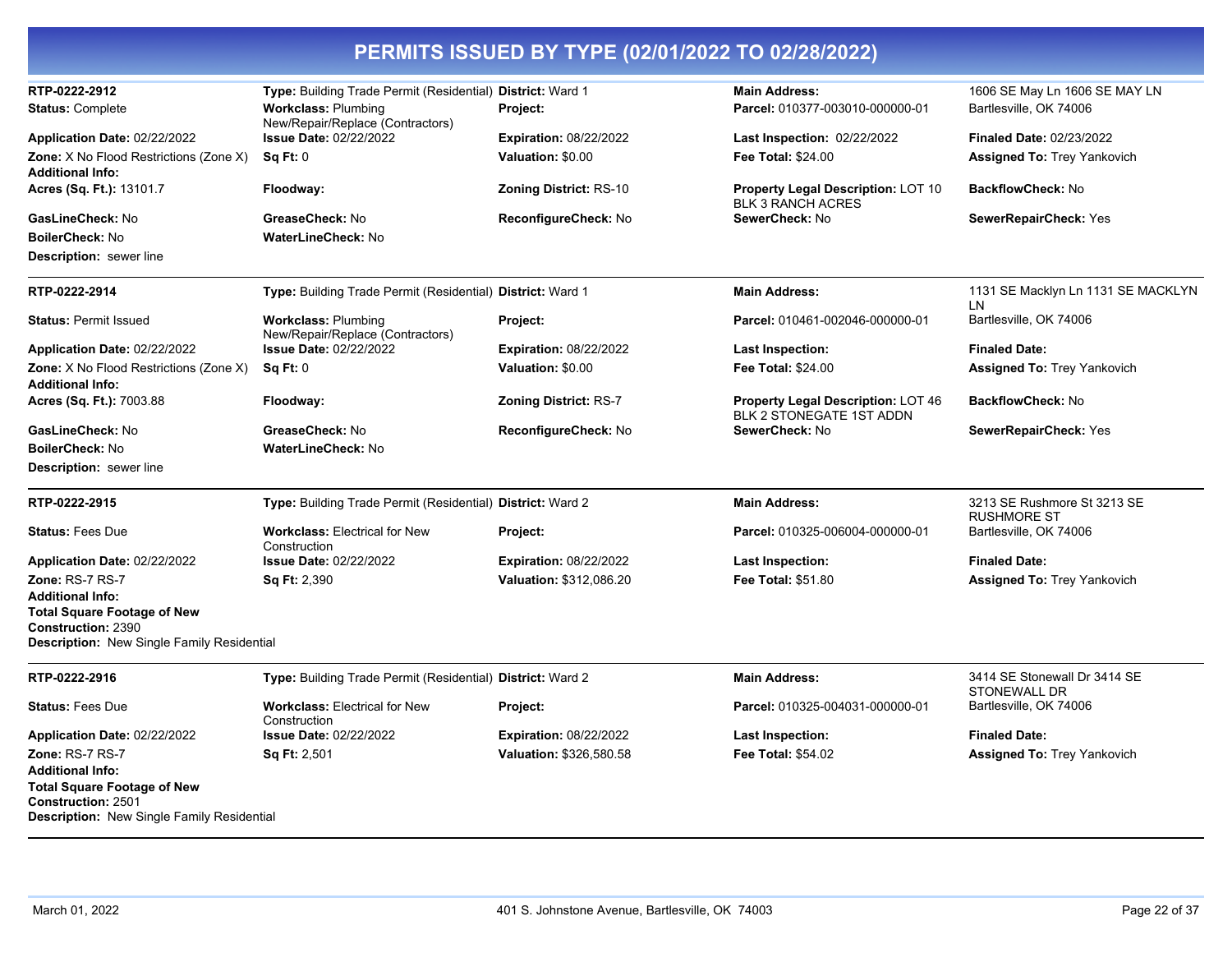| PERMITS ISSUED BY TYPE (02/01/2022 TO 02/28/2022)                                                                                                                                                      |                                                                                                                    |                                                          |                                                          |                                                               |
|--------------------------------------------------------------------------------------------------------------------------------------------------------------------------------------------------------|--------------------------------------------------------------------------------------------------------------------|----------------------------------------------------------|----------------------------------------------------------|---------------------------------------------------------------|
| RTP-0222-2917<br><b>Status: Fees Due</b>                                                                                                                                                               | Type: Building Trade Permit (Residential) District: Ward 2<br><b>Workclass: Electrical for New</b><br>Construction | Project:                                                 | <b>Main Address:</b><br>Parcel: 010325-003049-000000-01  | 3102 SE Debbie Ln 3102 SE DEBBIE LN<br>Bartlesville, OK 74006 |
| Application Date: 02/22/2022                                                                                                                                                                           | <b>Issue Date: 02/22/2022</b>                                                                                      | <b>Expiration: 08/29/2022</b>                            | Last Inspection: 02/28/2022                              | <b>Finaled Date:</b>                                          |
| Zone: X No Flood Restrictions (Zone X)<br><b>Additional Info:</b><br><b>Total Square Footage of New</b><br><b>Construction: 2397</b><br>Description: New Single Family                                 | Sq Ft: 2,397                                                                                                       | Valuation: \$313,000.26                                  | Fee Total: \$51.94                                       | <b>Assigned To: Trey Yankovich</b>                            |
| RTP-0222-2918<br><b>Status: Fees Due</b>                                                                                                                                                               | Type: Building Trade Permit (Residential) District: Ward 2<br><b>Workclass: Electrical for New</b>                 | Project:                                                 | <b>Main Address:</b><br>Parcel: 010325-003047-000000-01  | 3110 SE Debbie Ln 3110 SE DEBBIE LN<br>Bartlesville, OK 74006 |
|                                                                                                                                                                                                        | Construction                                                                                                       |                                                          |                                                          |                                                               |
| Application Date: 02/22/2022<br>Zone: X No Flood Restrictions (Zone X)<br><b>Additional Info:</b><br><b>Total Square Footage of New</b><br><b>Construction: 2390</b><br>Description: New Single Family | <b>Issue Date: 02/22/2022</b><br><b>Sq Ft: 2,390</b>                                                               | <b>Expiration: 08/29/2022</b><br>Valuation: \$312,086.20 | Last Inspection: 02/28/2022<br><b>Fee Total: \$51.80</b> | <b>Finaled Date:</b><br><b>Assigned To: Trey Yankovich</b>    |
| RTP-0222-2919<br><b>Status: Fees Due</b>                                                                                                                                                               | Type: Building Trade Permit (Residential) District: Ward 2<br><b>Workclass: Electrical for New</b><br>Construction | Project:                                                 | <b>Main Address:</b><br>Parcel: 010325-003045-000000-01  | 3118 SE Debbie Ln 3118 SE DEBBIE LN<br>Bartlesville, OK 74006 |
| Application Date: 02/22/2022                                                                                                                                                                           | <b>Issue Date: 02/22/2022</b>                                                                                      | <b>Expiration: 08/22/2022</b>                            | <b>Last Inspection:</b>                                  | <b>Finaled Date:</b>                                          |
| Zone: X No Flood Restrictions (Zone X)<br><b>Additional Info:</b>                                                                                                                                      | <b>Sq Ft: 2,501</b>                                                                                                | Valuation: \$326.580.58                                  | <b>Fee Total: \$54.02</b>                                | <b>Assigned To: Trey Yankovich</b>                            |
| Description: New Single Family                                                                                                                                                                         |                                                                                                                    |                                                          |                                                          |                                                               |
| RTP-0222-2920<br><b>Status: Fees Due</b>                                                                                                                                                               | Type: Building Trade Permit (Residential) District: Ward 2<br><b>Workclass: Electrical for New</b><br>Construction | <b>Project:</b>                                          | <b>Main Address:</b><br>Parcel: 010325-001048-000000-01  | 3013 SE Blake Cir 3013 SE BLAKE CIR<br>Bartlesville, OK 74006 |
| Application Date: 02/22/2022                                                                                                                                                                           | <b>Issue Date: 02/22/2022</b>                                                                                      | <b>Expiration: 08/29/2022</b>                            | Last Inspection: 02/28/2022                              | <b>Finaled Date:</b>                                          |
| Zone: X No Flood Restrictions (Zone X)<br><b>Additional Info:</b><br><b>Total Square Footage of New</b><br>Construction: 2145<br>Description: New Single Family Residential                            | <b>Sq Ft: 2,145</b>                                                                                                | Valuation: \$280,094.10                                  | <b>Fee Total: \$46.90</b>                                | <b>Assigned To: Trey Yankovich</b>                            |
| RTP-0222-2921                                                                                                                                                                                          | Type: Building Trade Permit (Residential) District: Ward 2                                                         |                                                          | <b>Main Address:</b>                                     | 3206 SE Roman Cir 3206 SE ROMAN<br><b>CIR</b>                 |
| <b>Status: Fees Due</b>                                                                                                                                                                                | <b>Workclass: Electrical for New</b><br>Construction                                                               | <b>Project:</b>                                          | Parcel: 010325-006008-000000-01                          | Bartlesville, OK 74006                                        |
| Application Date: 02/22/2022                                                                                                                                                                           | <b>Issue Date: 02/22/2022</b>                                                                                      | <b>Expiration: 08/29/2022</b>                            | Last Inspection: 02/28/2022                              | <b>Finaled Date:</b>                                          |
| <b>Zone:</b> X No Flood Restrictions (Zone X)<br><b>Additional Info:</b><br><b>Total Square Footage of New</b><br><b>Construction: 2390</b>                                                            | <b>Sq Ft: 2,390</b>                                                                                                | Valuation: \$312,086.20                                  | <b>Fee Total: \$51.80</b>                                | Assigned To: Trey Yankovich                                   |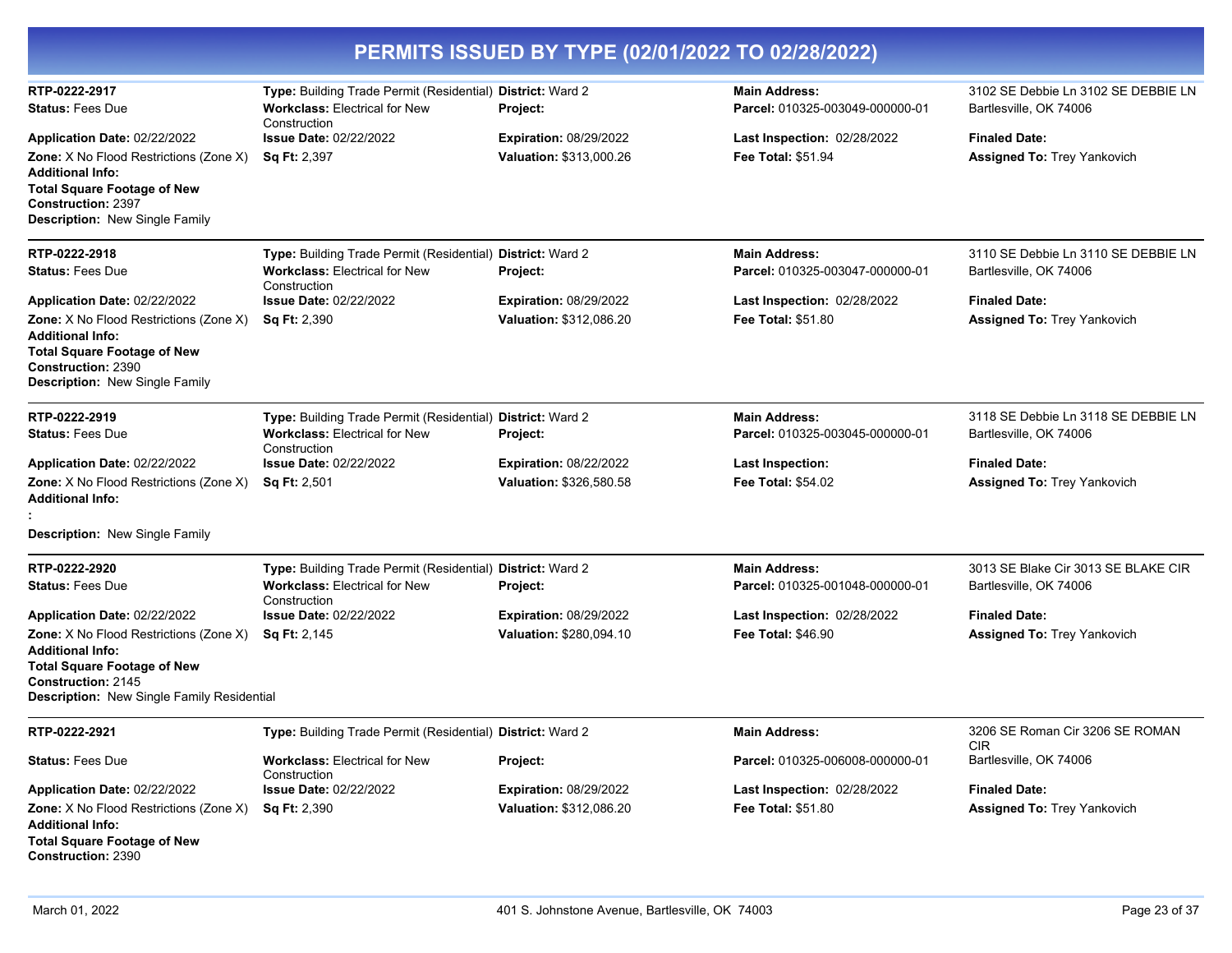### **Description:** New Single Family Residential

| RTP-0222-2922                                                           | Type: Building Trade Permit (Residential) District: Ward 2 |                               | <b>Main Address:</b>            | 3210 SE Roman Cir 3210 SE ROMAN<br><b>CIR</b>     |
|-------------------------------------------------------------------------|------------------------------------------------------------|-------------------------------|---------------------------------|---------------------------------------------------|
| <b>Status: Fees Due</b>                                                 | <b>Workclass: Electrical for New</b><br>Construction       | Project:                      | Parcel: 010325-006007-000000-01 | Bartlesville, OK 74006                            |
| Application Date: 02/22/2022                                            | <b>Issue Date: 02/22/2022</b>                              | Expiration: 08/29/2022        | Last Inspection: 02/28/2022     | <b>Finaled Date:</b>                              |
| <b>Zone:</b> X No Flood Restrictions (Zone X)                           | Sq Ft: 2,712                                               | Valuation: \$354,132.96       | Fee Total: \$58.24              | <b>Assigned To: Trey Yankovich</b>                |
| <b>Additional Info:</b>                                                 |                                                            |                               |                                 |                                                   |
| <b>Total Square Footage of New</b>                                      |                                                            |                               |                                 |                                                   |
| Construction: 2712<br><b>Description:</b> New Single Family Residential |                                                            |                               |                                 |                                                   |
|                                                                         |                                                            |                               |                                 |                                                   |
| RTP-0222-2923                                                           | Type: Building Trade Permit (Residential) District: Ward 2 |                               | <b>Main Address:</b>            | 2010 SE Cypress Cir 2010 SE CYPRESS<br>CIR.       |
| <b>Status: Fees Due</b>                                                 | <b>Workclass: Electrical for New</b><br>Construction       | Project:                      | Parcel: 010325-003012-000000-01 | Bartlesville, OK 74006                            |
| Application Date: 02/22/2022                                            | <b>Issue Date: 02/22/2022</b>                              | <b>Expiration: 08/29/2022</b> | Last Inspection: 02/28/2022     | <b>Finaled Date:</b>                              |
| Zone: X No Flood Restrictions (Zone X)                                  | Sq Ft: 1,989                                               | Valuation: \$259,723.62       | <b>Fee Total: \$43.78</b>       | <b>Assigned To: Trey Yankovich</b>                |
| <b>Additional Info:</b>                                                 |                                                            |                               |                                 |                                                   |
| <b>Total Square Footage of New</b>                                      |                                                            |                               |                                 |                                                   |
| Construction: 1989<br>Description: New Single Family                    |                                                            |                               |                                 |                                                   |
|                                                                         |                                                            |                               |                                 |                                                   |
| RTP-0222-2924                                                           | Type: Building Trade Permit (Residential) District: Ward 2 |                               | <b>Main Address:</b>            | 2019 SE Cypress Cir 2019 SE CYPRESS<br><b>CIR</b> |
| <b>Status: Fees Due</b>                                                 | <b>Workclass: Electrical for New</b><br>Construction       | Project:                      | Parcel: 010325-003010-000000-01 | Bartlesville, OK 74006                            |
| Application Date: 02/22/2022                                            | <b>Issue Date: 02/22/2022</b>                              | <b>Expiration: 08/29/2022</b> | Last Inspection: 02/28/2022     | <b>Finaled Date:</b>                              |
| Zone: RS-7 RS-7                                                         | Sq Ft: 2,145                                               | Valuation: \$280,094.10       | <b>Fee Total: \$46.90</b>       | <b>Assigned To: Trey Yankovich</b>                |
| <b>Additional Info:</b>                                                 |                                                            |                               |                                 |                                                   |
| <b>Total Square Footage of New</b><br><b>Construction: 2145</b>         |                                                            |                               |                                 |                                                   |
| <b>Description: New Single Family</b>                                   |                                                            |                               |                                 |                                                   |
| RTP-0222-2925                                                           | Type: Building Trade Permit (Residential) District: Ward 2 |                               | <b>Main Address:</b>            | 3109 SE Stonewall Dr 3109 SE                      |
|                                                                         |                                                            |                               |                                 | STONEWALL DR                                      |
| <b>Status: Fees Due</b>                                                 | <b>Workclass: Electrical for New</b>                       | Project:                      | Parcel: 010325-003003-000000-01 | Bartlesville, OK 74006                            |
| Application Date: 02/22/2022                                            | Construction<br><b>Issue Date: 02/22/2022</b>              | <b>Expiration: 08/29/2022</b> | Last Inspection: 02/28/2022     | <b>Finaled Date:</b>                              |
| <b>Zone:</b> X No Flood Restrictions (Zone X)                           | Sq Ft: 2,145                                               | Valuation: \$280,094.10       | <b>Fee Total: \$46.90</b>       | <b>Assigned To: Trey Yankovich</b>                |
| <b>Additional Info:</b>                                                 |                                                            |                               |                                 |                                                   |
| <b>Total Square Footage of New</b>                                      |                                                            |                               |                                 |                                                   |
| Construction: 2145                                                      |                                                            |                               |                                 |                                                   |
| Description: New Single Family                                          |                                                            |                               |                                 |                                                   |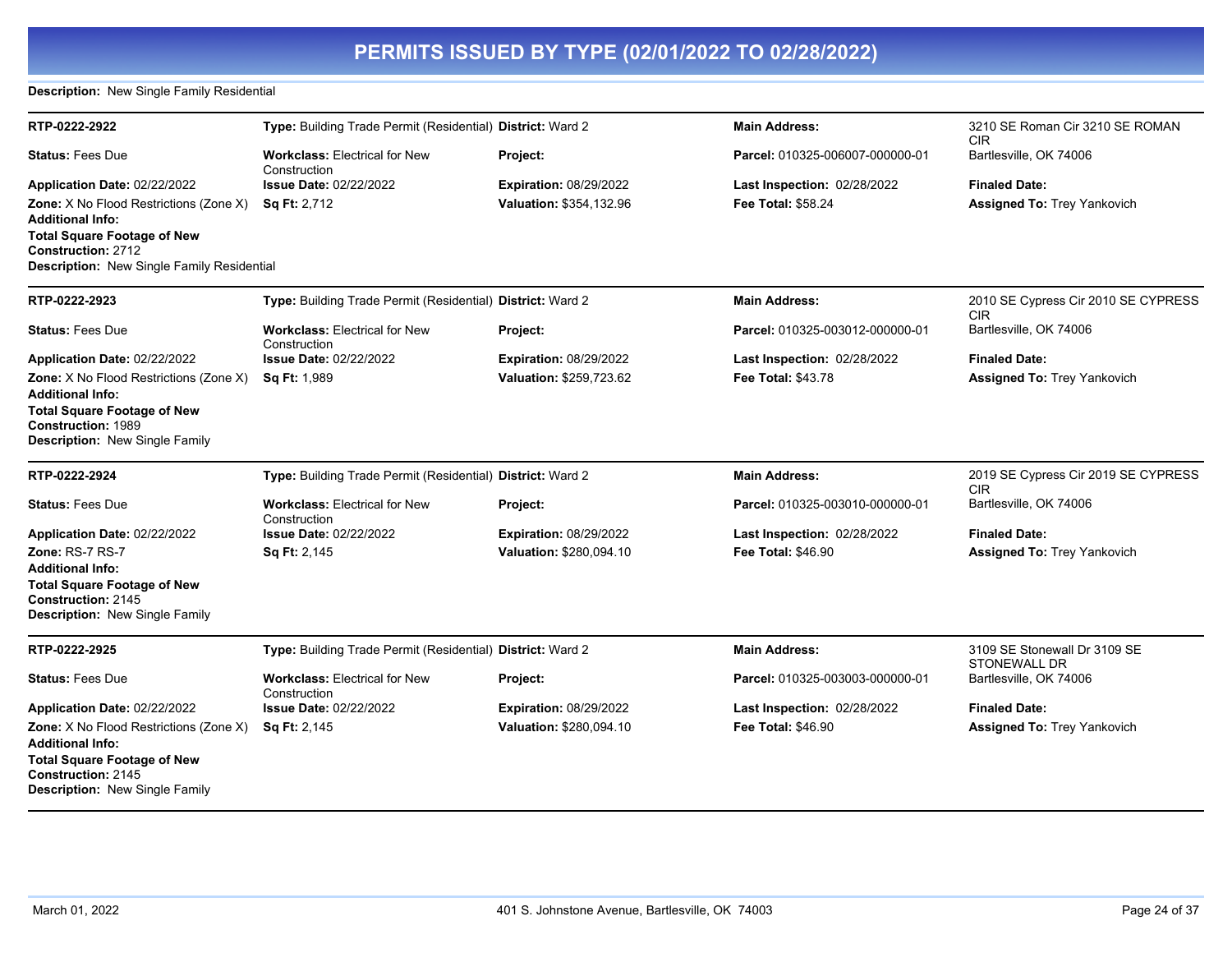| PERMITS ISSUED BY TYPE (02/01/2022 TO 02/28/2022)                                                   |                                                                |                                  |                                                                         |                                                   |  |
|-----------------------------------------------------------------------------------------------------|----------------------------------------------------------------|----------------------------------|-------------------------------------------------------------------------|---------------------------------------------------|--|
| RTP-0222-2926                                                                                       | Type: Building Trade Permit (Residential) District: Ward 2     |                                  | <b>Main Address:</b>                                                    | 3117 SE Stonewall Dr 3117 SE<br>STONEWALL DR      |  |
| <b>Status: Fees Due</b>                                                                             | <b>Workclass: Electrical for New</b><br>Construction           | Project:                         | Parcel: 010325-003005-000000-01                                         | Bartlesville, OK 74006                            |  |
| Application Date: 02/22/2022                                                                        | <b>Issue Date: 02/22/2022</b>                                  | Expiration: 08/29/2022           | Last Inspection: 02/28/2022                                             | <b>Finaled Date:</b>                              |  |
| Zone: X No Flood Restrictions (Zone X)                                                              | <b>Sq Ft: 1,957</b>                                            | Valuation: \$255,545.06          | <b>Fee Total: \$43.14</b>                                               | Assigned To: Trey Yankovich                       |  |
| <b>Additional Info:</b><br><b>Total Square Footage of New</b>                                       |                                                                |                                  |                                                                         |                                                   |  |
| <b>Construction: 1957</b><br><b>Description: 1 story</b><br>wood frame<br>3 bed                     |                                                                |                                  |                                                                         |                                                   |  |
| 2 bath                                                                                              |                                                                |                                  |                                                                         |                                                   |  |
| RTP-0222-2927                                                                                       | Type: Building Trade Permit (Residential) District: Ward 2     |                                  | <b>Main Address:</b>                                                    | 1911 SE Mesa Ave 1911 SE MESA AVE                 |  |
| <b>Status: Fees Due</b>                                                                             | <b>Workclass: Electrical for New</b><br>Construction           | <b>Project:</b>                  | Parcel: 010325-005015-000000-01                                         | Bartlesville, OK 74006                            |  |
| Application Date: 02/22/2022                                                                        | <b>Issue Date: 02/22/2022</b>                                  | <b>Expiration: 08/22/2022</b>    | Last Inspection:                                                        | <b>Finaled Date:</b>                              |  |
| Zone: RS-7 RS-7                                                                                     | <b>Sq Ft: 2,240</b>                                            | Valuation: \$292,499.20          | <b>Fee Total: \$48.80</b>                                               | <b>Assigned To: Trey Yankovich</b>                |  |
| <b>Additional Info:</b>                                                                             |                                                                |                                  |                                                                         |                                                   |  |
| <b>Total Square Footage of New</b><br><b>Construction: 2240</b>                                     |                                                                |                                  |                                                                         |                                                   |  |
| Description: New Single Family Residential                                                          |                                                                |                                  |                                                                         |                                                   |  |
| RTP-0222-2928                                                                                       | Type: Building Trade Permit (Residential) District: Ward 3     |                                  | <b>Main Address:</b>                                                    | 801 SE Osage 801 SE OSAGE                         |  |
| <b>Status: Fees Due</b>                                                                             | <b>Workclass: Plumbing for New</b><br>Construction             | Project:                         | Parcel: 010001-067001-000000-01                                         | Bartlesville, OK 74003                            |  |
| Application Date: 02/22/2022                                                                        | Issue Date: 02/22/2022                                         | <b>Expiration: 08/22/2022</b>    | Last Inspection:                                                        | <b>Finaled Date:</b>                              |  |
| <b>Zone: Downtown Downtown</b><br>Redevelopment District - Design Review<br><b>Additional Info:</b> | <b>Sq Ft: 80</b>                                               | Valuation: \$0.00                | <b>Fee Total: \$24.00</b>                                               | <b>Assigned To: Trey Yankovich</b>                |  |
| <b>Total Square Footage of New</b>                                                                  | <b>UtilityOrderRelated: No</b>                                 | Is this permit accompanied by a  |                                                                         |                                                   |  |
| <b>Construction: 80</b><br>Description: REMODEL TO ADD 2ND BATHROOM                                 |                                                                | building permit?: Yes            |                                                                         |                                                   |  |
|                                                                                                     |                                                                |                                  |                                                                         |                                                   |  |
| RTP-0222-2929                                                                                       | Type: Building Trade Permit (Residential) District: Ward 5     |                                  | <b>Main Address:</b>                                                    | 312 NE Cummings Ave 312 NE<br><b>CUMMINGS AVE</b> |  |
| <b>Status: Fees Due</b>                                                                             | <b>Workclass: Plumbing</b><br>New/Repair/Replace (Contractors) | Project:                         | Parcel: 010183-00104A-000000-01                                         | Bartlesville, OK 74006                            |  |
| Application Date: 02/22/2022                                                                        | <b>Issue Date: 02/22/2022</b>                                  | <b>Expiration: 08/22/2022</b>    | Last Inspection: 02/22/2022                                             | <b>Finaled Date: 02/23/2022</b>                   |  |
| Zone: RS-7/PUD RS-7/PUD                                                                             | <b>Sq Ft: 1</b>                                                | Valuation: \$0.00                | <b>Fee Total: \$24.00</b>                                               | <b>Assigned To: Trey Yankovich</b>                |  |
| <b>Additional Info:</b><br>Acres (Sq. Ft.): 3759.21                                                 | Floodway:                                                      | <b>Zoning District: RS-7/PUD</b> | <b>Property Legal Description: LOT 4A</b><br>BLK 1 HUES FSHR 3 RPL BL 1 | Digital Signature: jdm                            |  |
| <b>BackflowCheck: No</b>                                                                            | GasLineCheck: No                                               | GreaseQuanity: 0                 | GreaseCheck: No                                                         | ReconfigureCheck: No                              |  |
| SewerCheck: No                                                                                      | SewerRepairCheck: No                                           | <b>BoilerQuantity: 1</b>         | <b>BoilerCheck: Yes</b>                                                 | WaterLineCheck: No                                |  |
| <b>Description:</b> water heater                                                                    |                                                                |                                  |                                                                         |                                                   |  |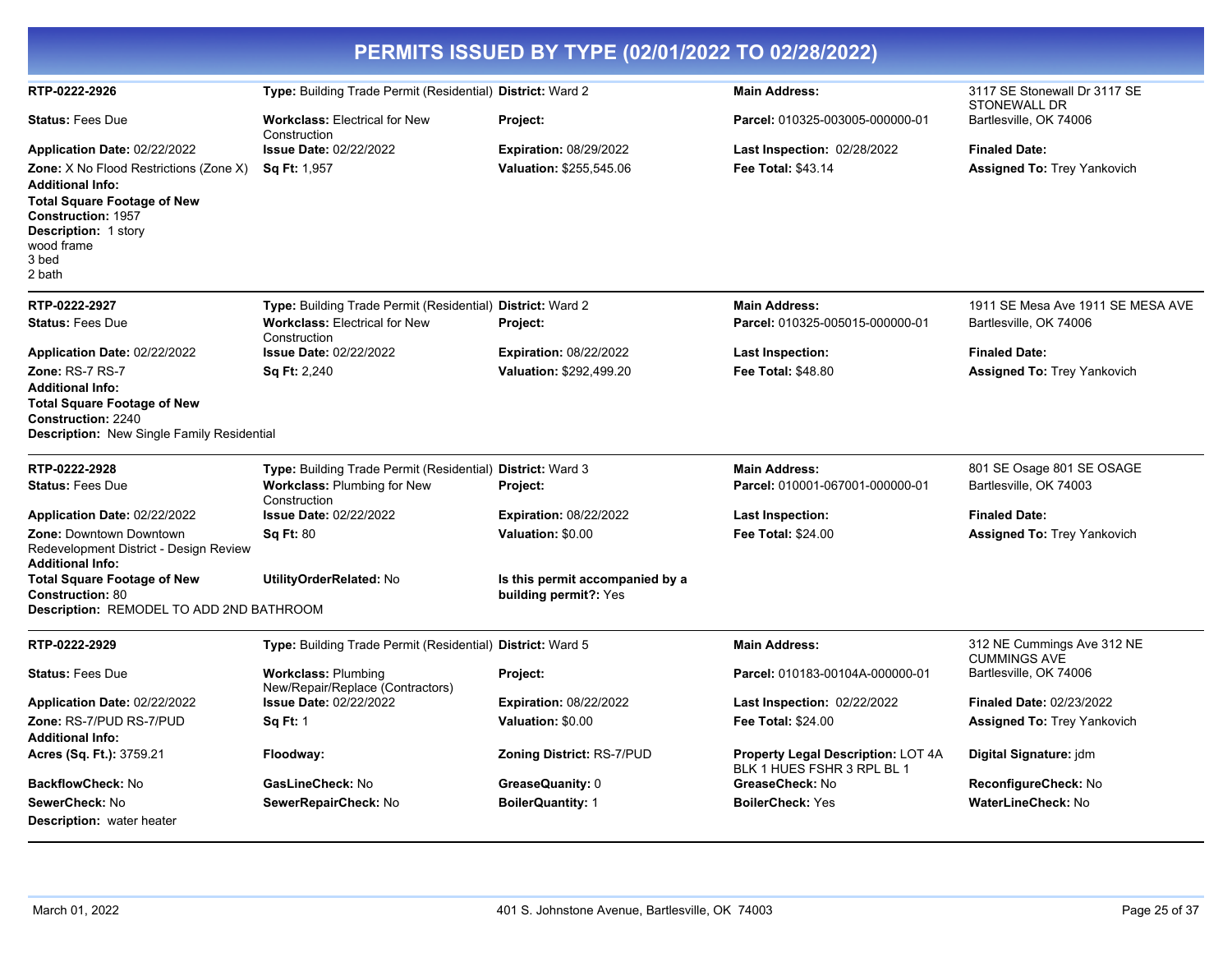| PERMITS ISSUED BY TYPE (02/01/2022 TO 02/28/2022)                 |                                                                |                               |                                                                                                                                                                       |                                                      |  |
|-------------------------------------------------------------------|----------------------------------------------------------------|-------------------------------|-----------------------------------------------------------------------------------------------------------------------------------------------------------------------|------------------------------------------------------|--|
| RTP-0222-2930                                                     | Type: Building Trade Permit (Residential) District: Ward 5     |                               | <b>Main Address:</b>                                                                                                                                                  | 340 NE Spruce Ave 340 NE SPRUCE<br><b>AVE</b>        |  |
| <b>Status: Fees Due</b>                                           | <b>Workclass: Plumbing</b><br>New/Repair/Replace (Contractors) | Project:                      | Parcel: 010184-003004-000000-01                                                                                                                                       | Bartlesville, OK 74006                               |  |
| Application Date: 02/23/2022                                      | <b>Issue Date: 02/23/2022</b>                                  | <b>Expiration: 08/22/2022</b> | Last Inspection: 02/23/2022                                                                                                                                           | <b>Finaled Date: 02/24/2022</b>                      |  |
| Zone: RS-7/PUD RS-7/PUD<br><b>Additional Info:</b>                | <b>Sq Ft: 1</b>                                                | Valuation: \$0.00             | <b>Fee Total: \$24.00</b>                                                                                                                                             | <b>Assigned To: Trey Yankovich</b>                   |  |
| Acres (Sq. Ft.): 8328.18                                          | Floodway:                                                      | Zoning District: RS-7/PUD     | Property Legal Description: LOT 4 BLK Digital Signature: jdm<br>3 HUGHES FISHER 3RD                                                                                   |                                                      |  |
| <b>BackflowCheck: No</b>                                          | GasLineCheck: No                                               | GreaseQuanity: 0              | GreaseCheck: No                                                                                                                                                       | ReconfigureCheck: No                                 |  |
| SewerCheck: No                                                    | SewerRepairCheck: No                                           | <b>BoilerQuantity: 1</b>      | <b>BoilerCheck: Yes</b>                                                                                                                                               | <b>WaterLineCheck: No</b>                            |  |
| <b>Description:</b> water heater                                  |                                                                |                               |                                                                                                                                                                       |                                                      |  |
| RTP-0222-2931                                                     | Type: Building Trade Permit (Residential) District: Ward 4     |                               | <b>Main Address:</b>                                                                                                                                                  | 4240 SE Southport Dr 4240 SE<br>SOUTHPORT DR         |  |
| <b>Status: Fees Due</b>                                           | <b>Workclass: Electrical</b><br>New/Repair/Replace (Homeowner) | Project:                      | Parcel: 231351-000000-000000-01                                                                                                                                       | Bartlesville, OK 74006                               |  |
| Application Date: 02/24/2022                                      | <b>Issue Date: 02/24/2022</b>                                  | <b>Expiration: 08/23/2022</b> | <b>Last Inspection:</b>                                                                                                                                               | <b>Finaled Date:</b>                                 |  |
| Zone: X No Flood Restrictions (Zone X)<br><b>Additional Info:</b> | Sq Ft: 0                                                       | Valuation: \$0.00             | <b>Fee Total: \$24.00</b>                                                                                                                                             | <b>Assigned To: Trey Yankovich</b>                   |  |
| Acres (Sq. Ft.): 2.079e+006                                       | <b>Zoning District: RS-7</b>                                   | Floodway:                     | Property Legal Description: BEG AT<br>NW COR OF LOT 1 FOR POB: S TO A<br>POINT 463.1 N OF SW COR OF LOT 2;<br>N 88 DEG 30 MIN E 526.7; N 1 DEG 58<br><b>MIN W 775</b> | NewMeterCheck: No                                    |  |
| ServiceRiserReplace: No                                           | ReplacementMeterCheck: No                                      | NewBreakerCheck: No           | ReplacementBreakerCheck: No                                                                                                                                           | <b>TransferSwitchInstallation: No</b>                |  |
| <b>NewExtensionCheck: No</b>                                      | GeneratorCheck: No                                             | PoolCheck: No                 | SolarPanelCheckBox: No                                                                                                                                                | TemporaryServiceCheck: Yes                           |  |
| Description: TEMPORARY ELECTRICAL SERVICE                         |                                                                |                               |                                                                                                                                                                       |                                                      |  |
| RTP-0222-2932                                                     | Type: Building Trade Permit (Residential) District: Ward 5     |                               | <b>Main Address:</b>                                                                                                                                                  | 6740 SE Dorsett Dr 6740 SE DORSETT<br><b>DR</b>      |  |
| <b>Status: Fees Due</b>                                           | <b>Workclass: Plumbing</b><br>New/Repair/Replace (Contractors) | Project:                      | Parcel: 010256-000005-000000-01                                                                                                                                       | Bartlesville, OK 74006                               |  |
| Application Date: 02/24/2022                                      | <b>Issue Date: 02/24/2022</b>                                  | Expiration: 08/23/2022        | <b>Last Inspection:</b>                                                                                                                                               | <b>Finaled Date:</b>                                 |  |
| Zone: X No Flood Restrictions (Zone X)<br><b>Additional Info:</b> | Sq Ft: 0                                                       | Valuation: \$0.00             | <b>Fee Total: \$24.00</b>                                                                                                                                             | <b>Assigned To: Trey Yankovich</b>                   |  |
| Acres (Sq. Ft.): 9759.49                                          | Floodway:                                                      | <b>Zoning District: RS-7</b>  | Property Legal Description: LOT 5<br><b>MADISON HILLS ADDN</b>                                                                                                        | <b>BackflowCheck: No</b>                             |  |
| GasLineCheck: No                                                  | GreaseCheck: No                                                | <b>ReconfigureCheck:</b> No   | SewerCheck: No                                                                                                                                                        | SewerRepairCheck: No                                 |  |
| <b>BoilerQuantity: 1</b>                                          | <b>BoilerCheck: Yes</b>                                        | <b>WaterLineCheck: No</b>     |                                                                                                                                                                       |                                                      |  |
| Description: HOT WATER TANK                                       |                                                                |                               |                                                                                                                                                                       |                                                      |  |
| RTP-0222-2933                                                     | Type: Building Trade Permit (Residential) District: Ward 2     |                               | <b>Main Address:</b>                                                                                                                                                  | 3701 SE Henrietta Ave 3701 SE<br><b>HENRIETTA AV</b> |  |
| <b>Status: Fees Due</b>                                           | <b>Workclass: Plumbing</b><br>New/Repair/Replace (Contractors) | Project:                      | Parcel:                                                                                                                                                               | Bartlesville, OK 74006                               |  |
| Application Date: 02/25/2022                                      | <b>Issue Date: 02/25/2022</b>                                  | Expiration: 08/29/2022        | <b>Last Inspection: 02/28/2022</b>                                                                                                                                    | <b>Finaled Date:</b>                                 |  |
| Zone:<br><b>Additional Info:</b>                                  | Sq Ft: 0                                                       | Valuation: \$0.00             | <b>Fee Total: \$24.00</b>                                                                                                                                             | <b>Assigned To: Trey Yankovich</b>                   |  |
| BackflowCheck: No                                                 | GasLineCheck: No                                               | GreaseCheck: No               | ReconfigureCheck: No                                                                                                                                                  | SewerCheck: No                                       |  |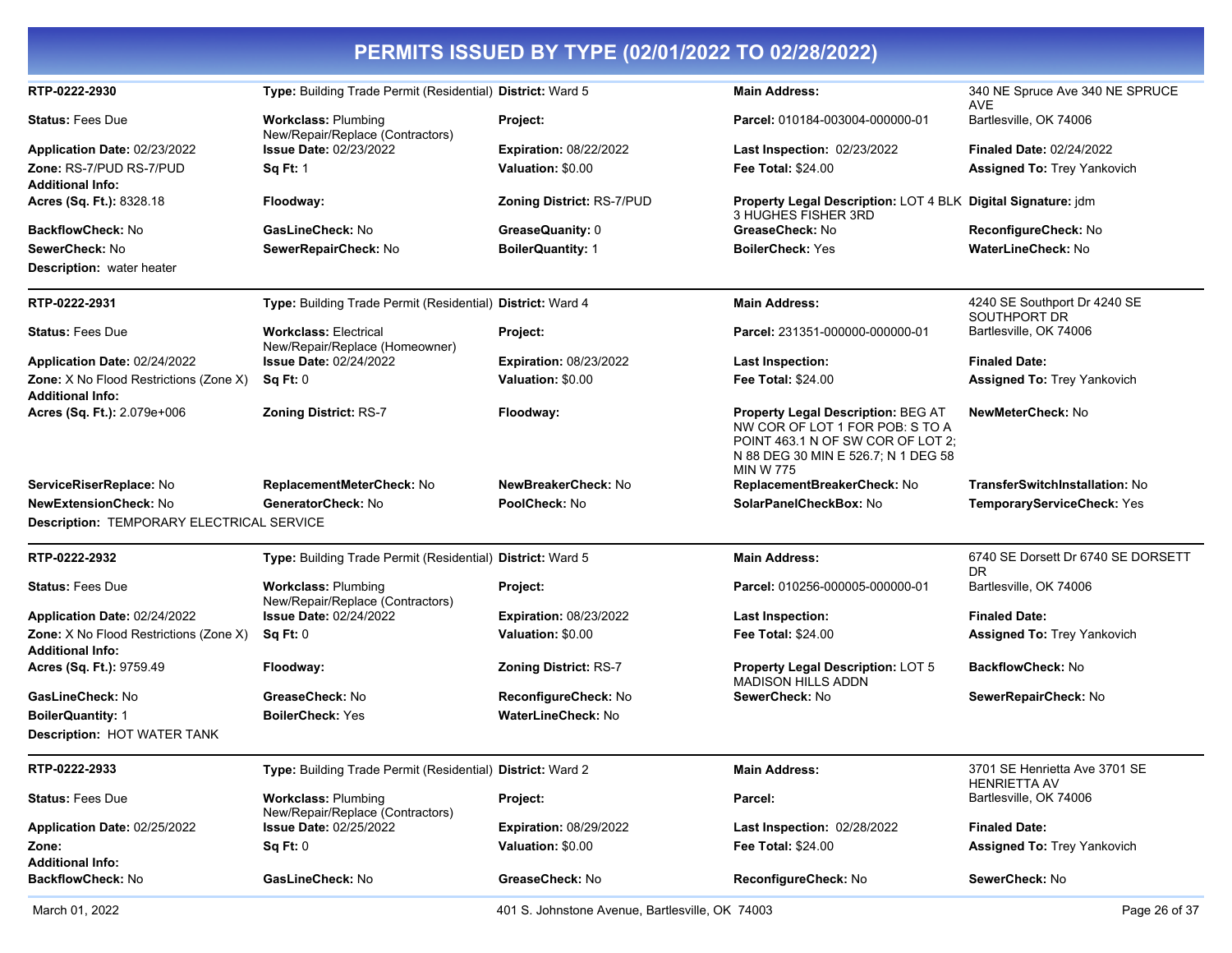#### **PERMITS ISSUED BY TYPE (02/01/2022 TO 02/28/2022) SewerRepairCheck:** No **BoilerCheck:** No **WaterLineCheck:** Yes **Description:** replace water line **RTP-0222-2934 Type:** Building Trade Permit (Residential) **District:** Ward 1 **Main Address:** 1400 SE Madison Blvd 01400 SE MADISON BLVD **Status:** Fees Due **Workclass:** Plumbing New/Repair/Replace (Contractors) **Project: Parcel:** Bartlesville, OK 74006 **Application Date:** 02/25/2022 **Zone: Issue Date:** 02/25/2022 **Sq Ft:** 1 **Expiration:** 08/24/2022 **Valuation:** \$0.00 **Last Inspection:** 02/25/2022 **Fee Total:** \$24.00 **Finaled Date:** 02/25/2022 **Assigned To:** Trey Yankovich **Additional Info: Digital Signature:** JDM **BackflowCheck:** No **GasLineCheck:** No **GreaseQuanity:** 0 **GreaseCheck:** No **ReconfigureCheck:** No **SewerCheck:** No **SewerRepairCheck:** No **BoilerQuantity:** 1 **BoilerCheck:** Yes **WaterLineCheck:** No **Description:** water heater **RTP-0222-2935 Type:** Building Trade Permit (Residential) **District:** Ward 1 **Main Address:** 716 SE Crestland Dr 716 SE CRESTLAND DR **Status:** Fees Due **Workclass:** Plumbing New/Repair/Replace (Contractors) **Project: Parcel:** Bartlesville, OK 74006 **Application Date:** 02/25/2022 **Zone: Issue Date:** 02/25/2022 **Sq Ft:** 1 **Expiration:** 08/24/2022 **Valuation:** \$0.00 **Last Inspection: Fee Total:** \$24.00 **Finaled Date: Assigned To:** Trey Yankovich **Additional Info: Digital Signature:** jdm **BackflowCheck:** No **GasLineCheck:** No **GreaseQuanity:** 0 **GreaseCheck:** No **ReconfigureCheck:** No **SewerCheck:** No **SewerRepairCheck:** No **BoilerQuantity:** 1 **BoilerCheck:** Yes **WaterLineCheck:** No **Description:** water heater **RTP-0222-2936 Type:** Building Trade Permit (Residential) **District:** Ward 4 **Main Address:** 110 S Creek Ave 00110 S CREEK AVE **Status:** Fees Due **Workclass:** Plumbing for New **Construction Project: Parcel:** Bartlesville, OK 74029 **Application Date:** 02/25/2022 **Zone: Issue Date:** 02/25/2022 **Sq Ft:** 0 **Expiration:** 08/29/2022 **Valuation:** \$0.00 **Last Inspection:** 02/28/2022 **Fee Total:** \$24.00 **Finaled Date: Assigned To:** Trey Yankovich **Additional Info: UtilityOrderRelated:** No **Is this permit accompanied by a building permit?:** Yes **Description:** water line replacement **RTP-0222-2937 Type:** Building Trade Permit (Residential) **District:** Ward 1 **Main Address:** 1911 SE Mesa Ave **Status:** Fees Paid **Workclass:** Mechanical for New Construction **Project: Parcel:** , OK 74006 **Application Date:** 02/25/2022 **Zone: Issue Date:** 02/25/2022 **Sq Ft:** 2,240 **Expiration:** 08/24/2022 **Valuation:** \$0.00 **Last Inspection: Fee Total:** \$48.80 **Finaled Date: Assigned To:** Trey Yankovich **Additional Info: Total Square Footage of New Construction:** 2240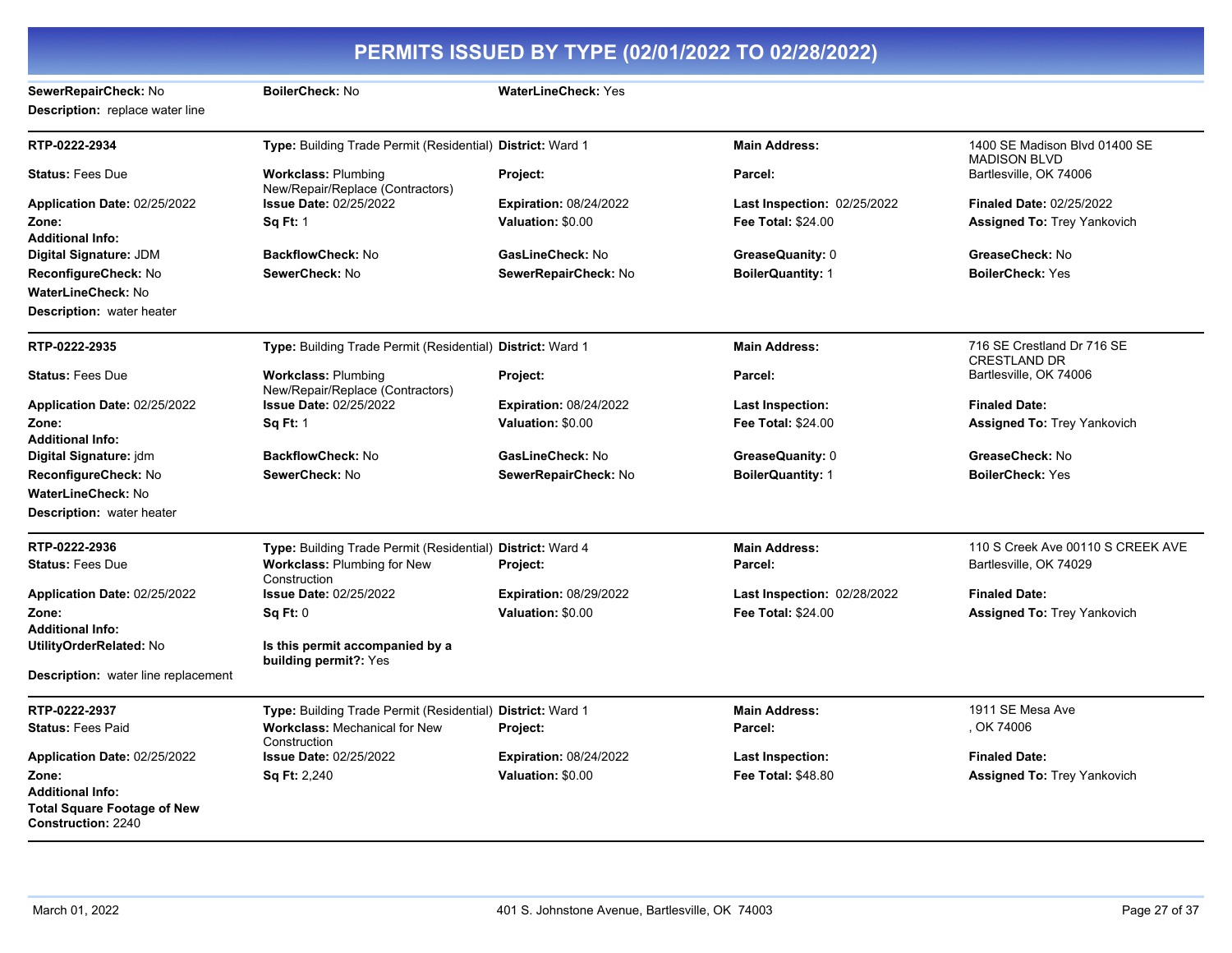|                                                                 | PERMITS ISSUED BY TYPE (02/01/2022 TO 02/28/2022)                                                                  |                                       |                                                         |                                                   |  |
|-----------------------------------------------------------------|--------------------------------------------------------------------------------------------------------------------|---------------------------------------|---------------------------------------------------------|---------------------------------------------------|--|
| RTP-0222-2938<br><b>Status: Fees Paid</b>                       | Type: Building Trade Permit (Residential) District: Ward 1<br><b>Workclass: Mechanical for New</b><br>Construction | Project:                              | <b>Main Address:</b><br>Parcel:                         | 1907 SE Mesa Ave<br>, OK 74006                    |  |
| Application Date: 02/25/2022                                    | <b>Issue Date: 02/25/2022</b>                                                                                      | <b>Expiration: 08/24/2022</b>         | <b>Last Inspection:</b>                                 | <b>Finaled Date:</b>                              |  |
| Zone:                                                           | Sq Ft: 2,501                                                                                                       | Valuation: \$0.00                     | <b>Fee Total: \$54.02</b>                               | Assigned To: Trey Yankovich                       |  |
| <b>Additional Info:</b>                                         |                                                                                                                    |                                       |                                                         |                                                   |  |
| <b>Total Square Footage of New</b><br><b>Construction: 2501</b> |                                                                                                                    |                                       |                                                         |                                                   |  |
| RTP-0222-2939                                                   | Type: Building Trade Permit (Residential) District: Ward 2                                                         |                                       | <b>Main Address:</b>                                    | 2709 SE Montrose Dr 2709 SE<br><b>MONTROSE DR</b> |  |
| <b>Status: Fees Due</b>                                         | Workclass: Roofing Repair/Replacement Project:<br>(Contractor)                                                     |                                       | Parcel:                                                 | Bartlesville, OK 74006                            |  |
| Application Date: 02/28/2022                                    | <b>Issue Date: 02/28/2022</b>                                                                                      | <b>Expiration: 08/29/2022</b>         | Last Inspection: 02/28/2022                             | <b>Finaled Date:</b>                              |  |
| Zone:                                                           | Sq Ft: 0                                                                                                           | Valuation: \$0.00                     | <b>Fee Total: \$24.00</b>                               | <b>Assigned To: Trey Yankovich</b>                |  |
| <b>Additional Info:</b><br><b>CompositeCheck: Yes</b>           | MetalCheck: No                                                                                                     | <b>OtherCheck: No</b>                 | <b>Number of SEPARATE structures to be</b><br>Roofed: 1 |                                                   |  |
| RTP-0222-2940                                                   | Type: Building Trade Permit (Residential) District: Ward 1                                                         |                                       | <b>Main Address:</b>                                    | 3800 Ohio St, LOT 3850                            |  |
| <b>Status: Fees Due</b>                                         | <b>Workclass: Electrical</b><br>New/Repair/Replace (Contractors)                                                   | Project:                              | Parcel:                                                 | Bartlesville, OK 74006                            |  |
| Application Date: 02/28/2022                                    | <b>Issue Date: 02/28/2022</b>                                                                                      | <b>Expiration: 08/29/2022</b>         | <b>Last Inspection:</b>                                 | <b>Finaled Date:</b>                              |  |
| Zone:                                                           | Sq Ft: 1,200                                                                                                       | Valuation: \$0.00                     | <b>Fee Total: \$24.00</b>                               | <b>Assigned To: Trey Yankovich</b>                |  |
| <b>Additional Info:</b>                                         |                                                                                                                    |                                       |                                                         |                                                   |  |
| Digital Signature: Jerica Morehead                              | <b>NewMeterCheck: Yes</b>                                                                                          | ServiceRiserReplace: No               | ReplacementMeterCheck: No                               | <b>New BreakerQuantity: 0</b>                     |  |
| NewBreakerCheck: No                                             | ReplacementBreakerCheck: No                                                                                        | <b>TransferSwitchInstallation: No</b> | <b>NewExtensionCheck: No</b>                            | GeneratorCheck: No                                |  |
| Generator Quantity: 0                                           | PoolCheck: No                                                                                                      | SolarPanelCheckBox: No                | TemporaryServiceCheck: No                               |                                                   |  |
| Description: Replace damaged meter/pedestal                     |                                                                                                                    |                                       |                                                         |                                                   |  |
| RTP-0222-2948                                                   | Type: Building Trade Permit (Residential) District: Ward 1                                                         |                                       | <b>Main Address:</b>                                    | 1010 SE Greystone Ave                             |  |
| <b>Status: Complete</b>                                         | <b>Workclass: Plumbing</b><br>New/Repair/Replace (Contractors)                                                     | Project:                              | Parcel:                                                 | Bartlesville, OK 74006                            |  |
| Application Date: 02/28/2022                                    | <b>Issue Date: 02/28/2022</b>                                                                                      | <b>Expiration: 08/29/2022</b>         | Last Inspection: 02/28/2022                             | <b>Finaled Date: 03/01/2022</b>                   |  |
| Zone:                                                           | <b>Sq Ft: 20</b>                                                                                                   | Valuation: \$0.00                     | <b>Fee Total: \$24.00</b>                               | Assigned To: Trey Yankovich                       |  |
| <b>Additional Info:</b>                                         |                                                                                                                    |                                       |                                                         |                                                   |  |
| Digital Signature: Chris Miller                                 | <b>BackflowCheck: No</b>                                                                                           | GasLineCheck: No                      | GreaseQuanity: 0                                        | GreaseCheck: No                                   |  |
| ReconfigureCheck: No                                            | SewerCheck: No                                                                                                     | SewerRepairCheck: Yes                 | <b>BoilerQuantity: 0</b>                                | <b>BoilerCheck: No</b>                            |  |
| <b>WaterLineCheck: No</b>                                       |                                                                                                                    |                                       |                                                         |                                                   |  |
| Description: Repair Sewer line                                  |                                                                                                                    |                                       |                                                         |                                                   |  |
| RTP-0222-2949                                                   | Type: Building Trade Permit (Residential) District: Ward 1                                                         |                                       | <b>Main Address:</b>                                    | 1915 SE Mesa Ave                                  |  |
| <b>Status: Fees Due</b>                                         | <b>Workclass: Mechanical for New</b><br>Construction                                                               | Project:                              | Parcel:                                                 | , OK 74006                                        |  |
| Application Date: 02/28/2022                                    | <b>Issue Date: 02/28/2022</b>                                                                                      | <b>Expiration: 08/29/2022</b>         | <b>Last Inspection:</b>                                 | <b>Finaled Date:</b>                              |  |
| Zone:                                                           | <b>Sq Ft: 2,165</b>                                                                                                | Valuation: \$0.00                     | <b>Fee Total: \$47.30</b>                               | Assigned To: Trey Yankovich                       |  |
| <b>Additional Info:</b>                                         |                                                                                                                    |                                       |                                                         |                                                   |  |
| <b>Total Square Footage of New</b><br>Construction: 2165        |                                                                                                                    |                                       |                                                         |                                                   |  |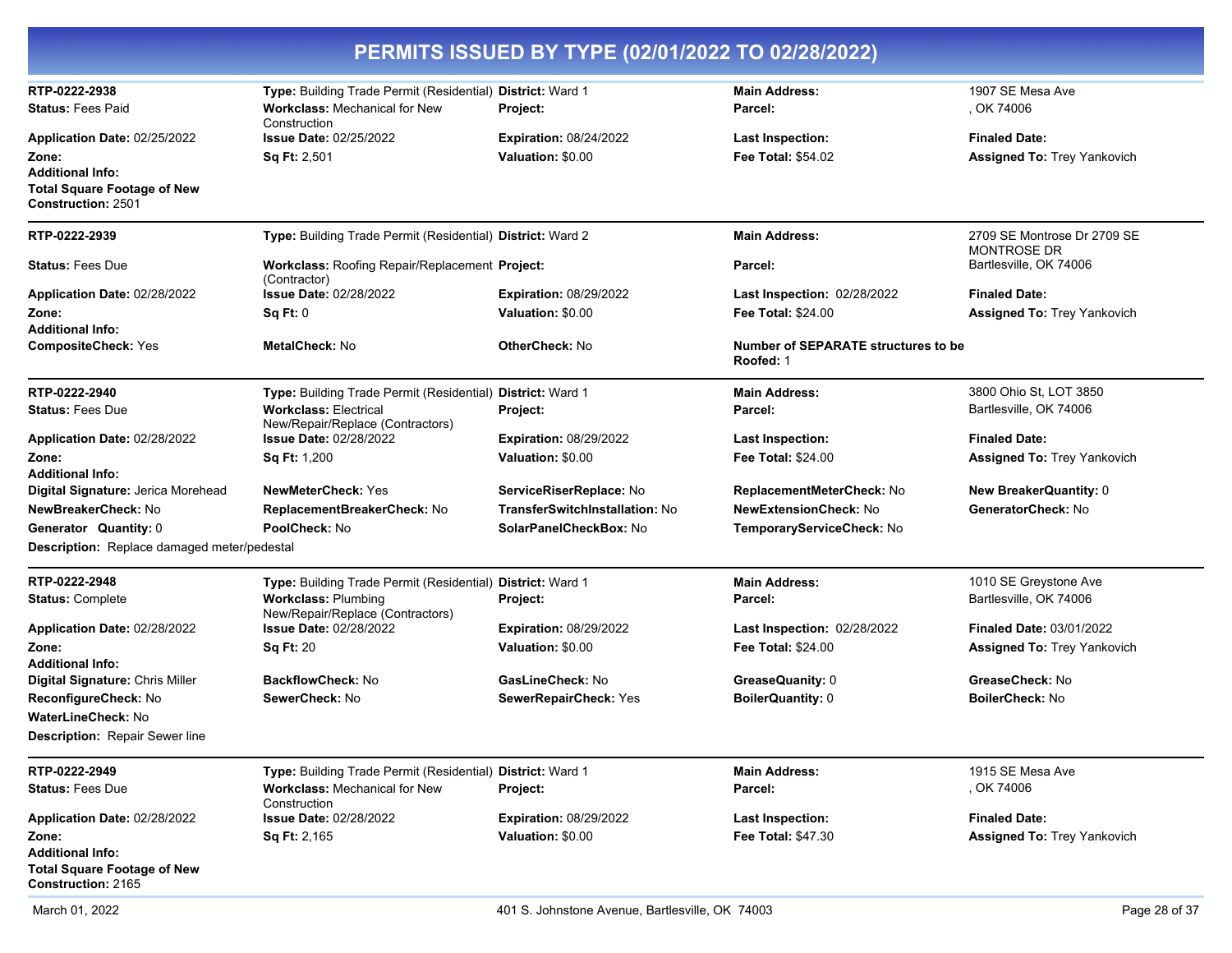| PERMITS ISSUED BY TYPE (02/01/2022 TO 02/28/2022)                                   |                                                                          |                                 |                                 |                                                 |  |
|-------------------------------------------------------------------------------------|--------------------------------------------------------------------------|---------------------------------|---------------------------------|-------------------------------------------------|--|
| RTP-0222-2950                                                                       | Type: Building Trade Permit (Residential) District: Ward 1               |                                 | <b>Main Address:</b>            | 1923 SE Mesa Ave                                |  |
| <b>Status: Fees Due</b>                                                             | <b>Workclass: Mechanical for New</b><br>Construction                     | <b>Project:</b>                 | Parcel:                         | , OK 74006                                      |  |
| Application Date: 02/28/2022                                                        | <b>Issue Date: 02/28/2022</b>                                            | <b>Expiration: 08/29/2022</b>   | Last Inspection:                | <b>Finaled Date:</b>                            |  |
| Zone:                                                                               | <b>Sq Ft: 2,397</b>                                                      | Valuation: \$0.00               | Fee Total: \$51.94              | Assigned To: Trey Yankovich                     |  |
| Additional Info:<br><b>Total Square Footage of New</b><br><b>Construction: 2397</b> |                                                                          |                                 |                                 |                                                 |  |
| RTP-0222-2952                                                                       | Type: Building Trade Permit (Residential) District: Ward 3               |                                 | <b>Main Address:</b>            | 1853 SW Keeler Ave                              |  |
| <b>Status: Fees Due</b>                                                             | <b>Workclass: Electrical</b><br>New/Repair/Replace (Contractors)         | Project:                        | Parcel:                         | Bartlesville, OK 74003                          |  |
| Application Date: 02/28/2022                                                        | <b>Issue Date: 02/28/2022</b>                                            | <b>Expiration: 08/29/2022</b>   | <b>Last Inspection:</b>         | <b>Finaled Date:</b>                            |  |
| Zone:                                                                               | <b>Sq Ft: 0</b>                                                          | Valuation: \$0.00               | <b>Fee Total: \$24.00</b>       | <b>Assigned To: Trey Yankovich</b>              |  |
| Additional Info:                                                                    |                                                                          |                                 |                                 |                                                 |  |
| <b>NewMeterCheck:</b> No                                                            | ServiceRiserReplace: No                                                  | ReplacementMeterCheck: No       | <b>New BreakerQuantity: 1</b>   | NewBreakerCheck: Yes                            |  |
| ReplacementBreakerCheck: No                                                         | <b>TransferSwitchInstallation: No</b>                                    | <b>NewExtensionCheck: No</b>    | GeneratorCheck: No              | PoolCheck: No                                   |  |
| SolarPanelCheckBox: No                                                              | TemporaryServiceCheck: No                                                |                                 |                                 |                                                 |  |
| RTP-0222-2953                                                                       | Type: Building Trade Permit (Residential) District: Ward 2               |                                 | <b>Main Address:</b>            | 3700 SE Lincoln Rd 3700 SE LINCOLN<br><b>RD</b> |  |
| <b>Status: Permit Issued</b>                                                        | Workclass: Plumbing for New<br>Construction                              | Project:                        | Parcel: 010499-000008-000000-03 | Bartlesville, OK 74006                          |  |
| Application Date: 02/28/2022                                                        | Issue Date: 02/28/2022                                                   | <b>Expiration: 08/29/2022</b>   | Last Inspection:                | <b>Finaled Date:</b>                            |  |
| Zone: C-3/PUD C-3/PUD                                                               | <b>Sq Ft: 200</b>                                                        | <b>Valuation: \$500.00</b>      | <b>Fee Total: \$24.00</b>       | Assigned To: Trey Yankovich                     |  |
| Additional Info:                                                                    |                                                                          |                                 |                                 |                                                 |  |
| <b>Total Square Footage of New</b>                                                  | UtilityOrderRelated: No                                                  | Is this permit accompanied by a |                                 |                                                 |  |
| <b>Construction: 200</b>                                                            | Description: REPLACING LOAD BEARING EXTERIOR WALL THAT IS DETERIORATING. | building permit?: Yes           |                                 |                                                 |  |
| RTP-0222-2954                                                                       | Type: Building Trade Permit (Residential) District: Ward 5               |                                 | <b>Main Address:</b>            | 5633 NE Steeper Dr 5633 NE STEEPER              |  |
| <b>Status: Fees Due</b>                                                             | <b>Workclass: Mechanical</b>                                             |                                 | Parcel:                         | DR<br>Bartlesville, OK 74006                    |  |
|                                                                                     | New/Repair/Replace (Contractors)                                         | Project:                        |                                 |                                                 |  |
| Application Date: 02/28/2022                                                        | <b>Issue Date: 02/28/2022</b>                                            | <b>Expiration: 08/29/2022</b>   | Last Inspection:                | <b>Finaled Date:</b>                            |  |
| Zone:                                                                               | Sq Ft: 0                                                                 | Valuation: \$0.00               | <b>Fee Total: \$24.00</b>       | <b>Assigned To: Trey Yankovich</b>              |  |
| <b>Additional Info:</b>                                                             |                                                                          |                                 |                                 |                                                 |  |
| CommercialHoodCheck: No                                                             | Fireplace / Stove: No                                                    | GasLineCheck: Yes               | CoilOnlyCheck: No               | <b>DuctsVentsCheck: No</b>                      |  |
| <b>HeatPumpFurnaceCheck:</b> No                                                     | MiniSplitCheck: No                                                       | <b>NewSplitSystemCheck: No</b>  | PackageUnitCheck: No            | <b>RTUCheck: No</b>                             |  |
| SplitSystemChangeOutCheck: No                                                       | RefrigerationOrCompressorCheck: No WaterHeaterOrBoiler: No               |                                 |                                 |                                                 |  |
| Description: gas line extension to new generator                                    |                                                                          |                                 |                                 |                                                 |  |

**PERMITS ISSUED FOR BUILDING TRADE PERMIT (RESIDENTIAL): 81**

**CERTIFICATE OF COMPLIANCE**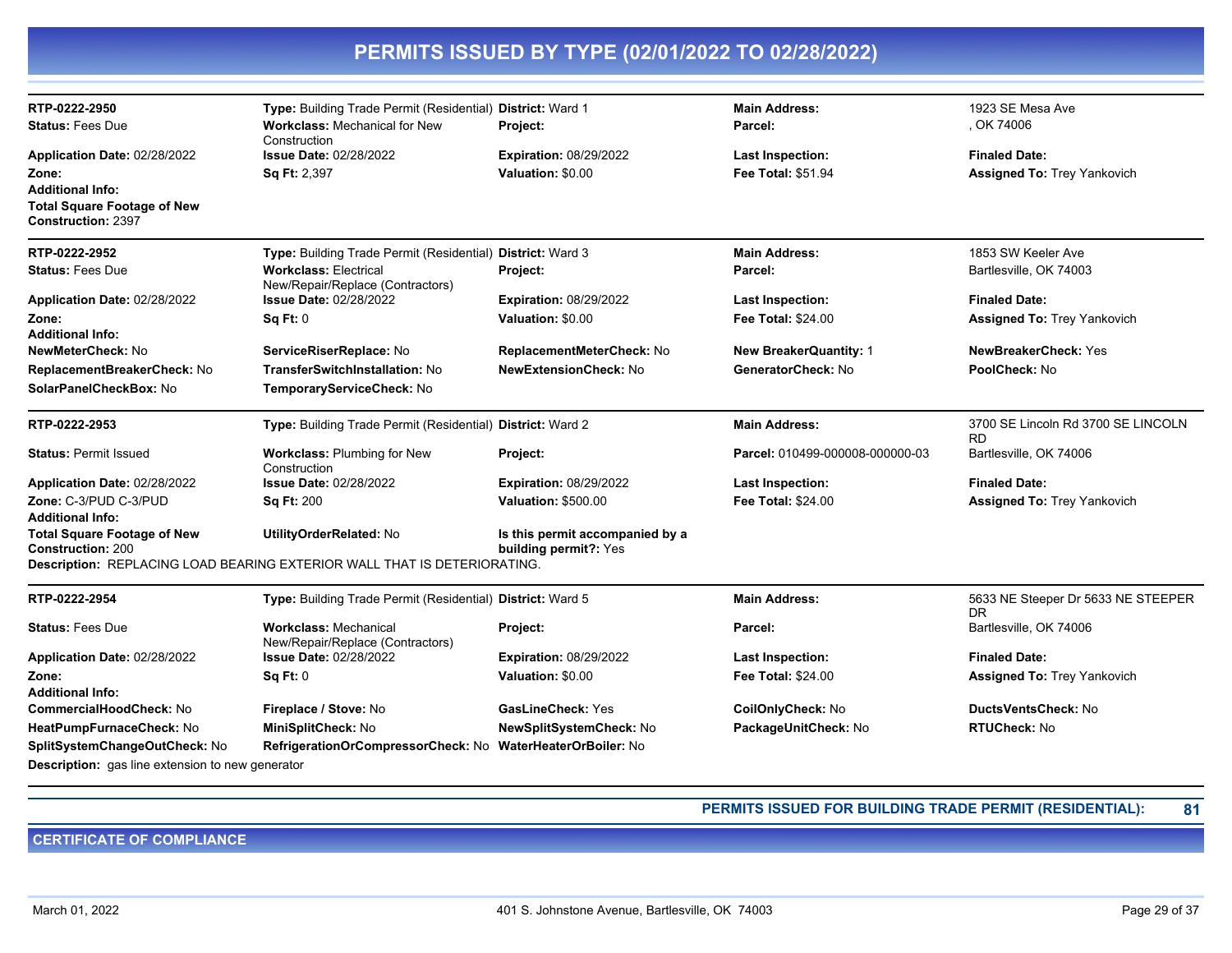| PERMITS ISSUED BY TYPE (02/01/2022 TO 02/28/2022)                        |                                                                  |                               |                                                                              |                                                                   |  |  |
|--------------------------------------------------------------------------|------------------------------------------------------------------|-------------------------------|------------------------------------------------------------------------------|-------------------------------------------------------------------|--|--|
| COC-0222-0074                                                            | Type: Certificate of Compliance                                  | <b>District: Ward 4</b>       | <b>Main Address:</b>                                                         | 214 SE Frank Phillips Blvd 00214 SE<br><b>FRANK PHILLIPS BLVD</b> |  |  |
| <b>Status: Complete</b>                                                  | Workclass: Dispensary/Grower<br>Certificate of Compliance        | Project:                      | Parcel: 010001-018016-000000-01                                              | Bartlesville, OK 74003                                            |  |  |
| Application Date: 02/08/2022                                             | <b>Issue Date: 02/15/2022</b>                                    | <b>Expiration:</b>            | <b>Last Inspection: 02/14/2022</b>                                           | <b>Finaled Date: 02/15/2022</b>                                   |  |  |
| Zone: $C-4$ $C-4$<br><b>Additional Info:</b>                             | Sq Ft: 0                                                         | Valuation: \$0.00             | <b>Fee Total: \$20.00</b>                                                    | <b>Assigned To: Trey Yankovich</b>                                |  |  |
| <b>Zoning District: C-4</b>                                              | Acres (Sq. Ft.): 2753.95                                         | Floodway:                     | <b>Property Legal Description: LOT 16</b><br><b>BLK 18 ORIG BARTLESVILLE</b> | <b>Check if certificate is for Dispensary:</b><br>Yes             |  |  |
| <b>Check if Certificate is for Grower: No</b>                            |                                                                  |                               |                                                                              |                                                                   |  |  |
| COC-0222-0075                                                            | <b>Type:</b> Certificate of Compliance                           | <b>District: Ward 4</b>       | <b>Main Address:</b>                                                         | 308 SE Wyandotte 308 SE WYANDOTTE                                 |  |  |
| <b>Status: Complete</b>                                                  | <b>Workclass: Dispensary/Grower</b><br>Certificate of Compliance | Project:                      | Parcel: 010006-003011-000000-01                                              | Bartlesville, OK 74003                                            |  |  |
| Application Date: 02/08/2022                                             | <b>Issue Date: 02/11/2022</b>                                    | <b>Expiration: 02/13/2023</b> | <b>Last Inspection: 02/11/2022</b>                                           | <b>Finaled Date: 02/14/2022</b>                                   |  |  |
| <b>Zone:</b> X No Flood Restrictions (Zone X)<br><b>Additional Info:</b> | Sq Ft: 0                                                         | Valuation: \$0.00             | <b>Fee Total: \$20.00</b>                                                    | <b>Assigned To: Trey Yankovich</b>                                |  |  |
| <b>Zoning District: C-5</b>                                              | Acres (Sq. Ft.): 6881.93                                         | Floodway:                     | <b>Property Legal Description: LOT 11</b><br><b>BLK 3 ARMSTRONG 1ST</b>      | <b>Check if certificate is for Dispensary:</b><br><b>No</b>       |  |  |
| <b>Check if Certificate is for Grower: No</b>                            |                                                                  |                               |                                                                              |                                                                   |  |  |
| <b>Description: MARIJUANA TRANSPORTER OFFICE</b>                         |                                                                  |                               |                                                                              |                                                                   |  |  |

|                                                                          |                                                                            |                               | <b>PERMITS ISSUED FOR CERTIFICATE OF COMPLIANCE:</b><br>$\mathbf{2}$ |                                              |  |
|--------------------------------------------------------------------------|----------------------------------------------------------------------------|-------------------------------|----------------------------------------------------------------------|----------------------------------------------|--|
| <b>RIGHT-OF-WAY</b>                                                      |                                                                            |                               |                                                                      |                                              |  |
| ROW-0222-0070                                                            | Type: Right-of-Way                                                         | <b>District: Ward 3</b>       | <b>Main Address:</b>                                                 | 1844 S Armstrong Ave 1844 S<br>ARMSTRONG AVE |  |
| <b>Status: Permit Issued</b>                                             | Workclass: Right-of-Way Residential                                        | Project:                      | Parcel: 010286-001011-000000-01                                      | Bartlesville, OK 74003                       |  |
| Application Date: 02/17/2022                                             | <b>Issue Date: 02/17/2022</b>                                              | <b>Expiration: 08/16/2022</b> | <b>Last Inspection:</b>                                              | <b>Finaled Date:</b>                         |  |
| <b>Zone:</b> X No Flood Restrictions (Zone X)<br><b>Additional Info:</b> | Sq Ft: 0                                                                   | Valuation: \$0.00             | <b>Fee Total: \$25.00</b>                                            | <b>Assigned To: Micah Siemers</b>            |  |
| <b>Excavation Linear Length: 0</b>                                       | <b>Excavation Width: 0</b>                                                 | <b>Excavation Depth: 0</b>    | <b>Obstruction Size (In Linear Ft): 0</b>                            | <b>Zoning District: RS-5</b>                 |  |
| NZOD Location Code: Mn1101                                               | <b>Property Legal Description: LOT 11</b><br>BLK 1 MONTE VISTA SUB-DIV     | Acres (Sq. Ft.): 10352.2      | Floodway:                                                            |                                              |  |
| <b>Description:</b> right of way permit                                  |                                                                            |                               |                                                                      |                                              |  |
| ROW-0222-0071                                                            | Type: Right-of-Way                                                         | <b>District: Ward 3</b>       | <b>Main Address:</b>                                                 | 1651 SE Cherokee PI 1651 SE<br>CHEROKEE PL   |  |
| <b>Status: Permit Issued</b>                                             | <b>Workclass: Right-of-Way Residential</b>                                 | Project:                      | Parcel: 010060-002013-000000-01                                      | Bartlesville, OK 74003                       |  |
| Application Date: 02/18/2022                                             | <b>Issue Date: 02/18/2022</b>                                              | <b>Expiration: 08/17/2022</b> | Last Inspection:                                                     | <b>Finaled Date:</b>                         |  |
| Zone: $RS-5RS-5$                                                         | Sq Ft: 0                                                                   | Valuation: \$0.00             | <b>Fee Total: \$25.00</b>                                            | <b>Assigned To: Micah Siemers</b>            |  |
| <b>Additional Info:</b>                                                  |                                                                            |                               |                                                                      |                                              |  |
| <b>Excavation Linear Length: 0</b>                                       | <b>Excavation Width: 0</b>                                                 | <b>Excavation Depth: 0</b>    | <b>Work Description: Driveway</b>                                    | <b>Obstruction Size (In Linear Ft): 0</b>    |  |
| <b>Zoning District: RS-5</b>                                             | <b>Property Legal Description: LOT 13</b><br><b>BLK 2 CHEROKEE HEIGHTS</b> | Acres (Sq. Ft.): 10028.7      | Floodway:                                                            |                                              |  |
| <b>Description: ENLARGE APPROACH TO 20' WIDE</b>                         |                                                                            |                               |                                                                      |                                              |  |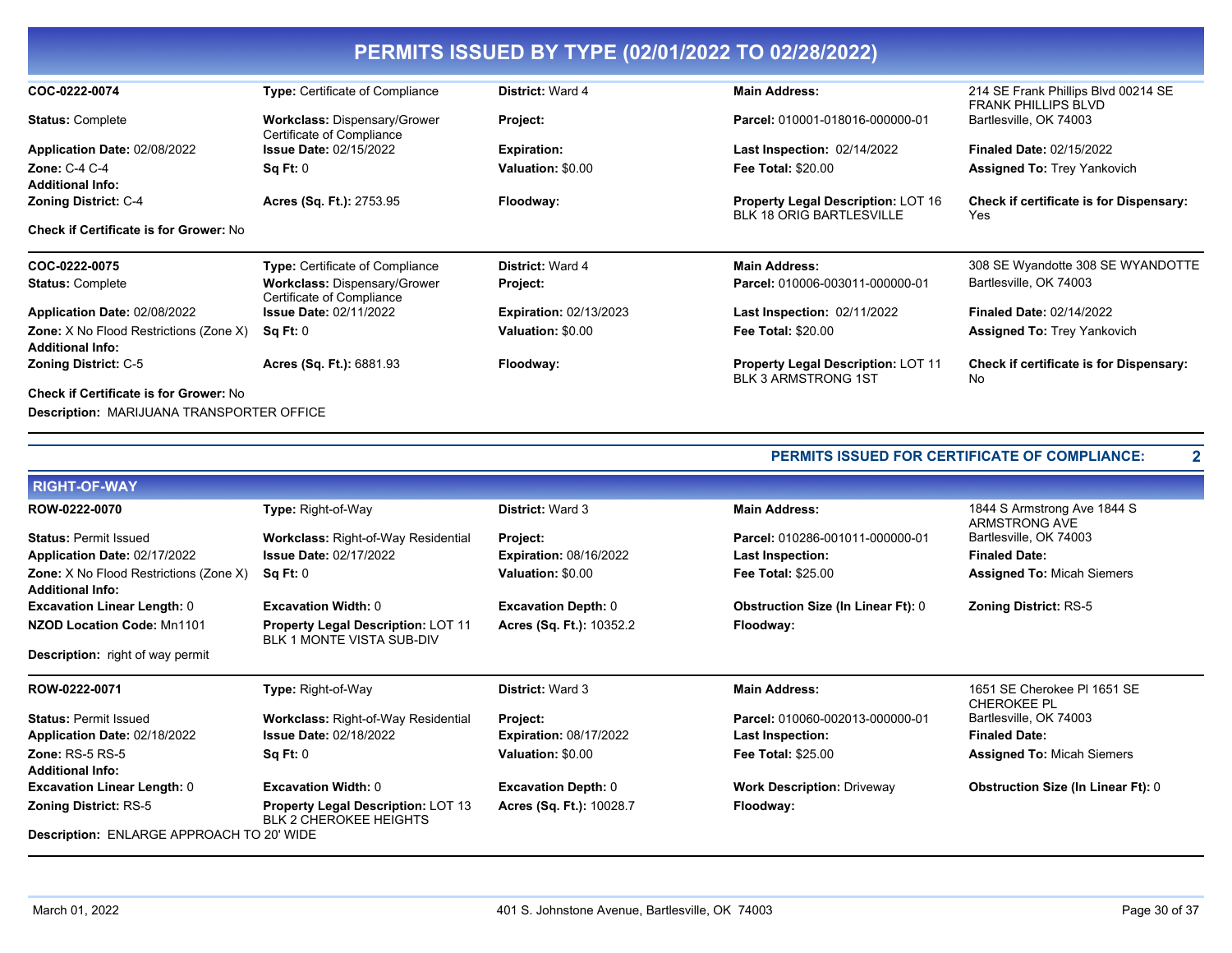| PERMITS ISSUED BY TYPE (02/01/2022 TO 02/28/2022)                                                                                                          |                                                                                        |                                                  |                                                            |                                                |  |
|------------------------------------------------------------------------------------------------------------------------------------------------------------|----------------------------------------------------------------------------------------|--------------------------------------------------|------------------------------------------------------------|------------------------------------------------|--|
| ROW-0222-0072                                                                                                                                              | Type: Right-of-Way                                                                     | <b>District: Ward 2</b>                          | <b>Main Address:</b>                                       | 1811 SE Putnam Dr 1811 SE PUTNAM<br>DR         |  |
| <b>Status: Permit Issued</b><br>Application Date: 02/22/2022                                                                                               | Workclass: Right-of-Way Residential<br><b>Issue Date: 02/22/2022</b>                   | <b>Project:</b><br><b>Expiration: 08/22/2022</b> | Parcel: 010399-005002-000000-01<br><b>Last Inspection:</b> | Bartlesville, OK 74006<br><b>Finaled Date:</b> |  |
| <b>Zone: RS-10 RS-10</b><br><b>Additional Info:</b>                                                                                                        | Sq Ft: 0                                                                               | Valuation: \$0.00                                | <b>Fee Total: \$25.00</b>                                  | <b>Assigned To: Micah Siemers</b>              |  |
| <b>Excavation Linear Length: 0</b>                                                                                                                         | <b>Excavation Width: 0</b>                                                             | <b>Excavation Depth: 0</b>                       | <b>Obstruction Size (In Linear Ft): 0</b>                  | <b>Zoning District: RS-10</b>                  |  |
| Property Legal Description: LOT 2 BLK Acres (Sq. Ft.): 11528.6<br>5 ROLLING HILLS 3RD<br><b>Description: 14' x 19' APPROACH</b>                            |                                                                                        | Floodway:                                        |                                                            |                                                |  |
| ROW-0222-0073                                                                                                                                              | Type: Right-of-Way                                                                     | <b>District: Ward 3</b>                          | <b>Main Address:</b>                                       | 515 E 13Th St 515 E 13TH ST                    |  |
| <b>Status: Permit Issued</b>                                                                                                                               | Workclass: Right-of-Way Residential                                                    | Project:                                         | Parcel: 010330-007001-000000-03                            | Bartlesville, OK 74003                         |  |
| Application Date: 02/22/2022                                                                                                                               | <b>Issue Date: 02/22/2022</b>                                                          | <b>Expiration: 08/22/2022</b>                    | <b>Last Inspection:</b>                                    | <b>Finaled Date:</b>                           |  |
| <b>Zone:</b> X No Flood Restrictions (Zone X)<br><b>Additional Info:</b>                                                                                   | Sq Ft: 0                                                                               | Valuation: \$0.00                                | <b>Fee Total: \$25.00</b>                                  | <b>Assigned To: Micah Siemers</b>              |  |
| <b>Excavation Linear Length: 0</b>                                                                                                                         | <b>Excavation Width: 0</b>                                                             | <b>Excavation Depth: 0</b>                       | <b>Obstruction Size (In Linear Ft): 0</b>                  | Zoning District: RS-5                          |  |
| Property Legal Description: E 24 LOTS Acres (Sq. Ft.): 7342.39<br>1,2, 3 BLK 7 (VALUE INC WITH W 20<br>LOTS 4, 5, 6 BLK 11 ACT#17347)<br>PEMBERTON HEIGHTS |                                                                                        | Floodway:                                        |                                                            |                                                |  |
| ROW-0222-0074                                                                                                                                              | Type: Right-of-Way                                                                     | <b>District: Ward 4</b>                          | <b>Main Address:</b>                                       | 200 E 2Nd St 00200 E 2ND ST                    |  |
| <b>Status: Permit Issued</b>                                                                                                                               | Workclass: Right-of-Way Commercial                                                     | Project:                                         | Parcel: 010001-011006-000000-01                            | Bartlesville, OK 74003                         |  |
| Application Date: 02/22/2022                                                                                                                               | <b>Issue Date: 02/22/2022</b>                                                          | <b>Expiration: 08/22/2022</b>                    | Last Inspection:                                           | <b>Finaled Date:</b>                           |  |
| Zone: C-4 C-4<br><b>Additional Info:</b>                                                                                                                   | Sq Ft: 0                                                                               | Valuation: \$0.00                                | <b>Fee Total: \$25.00</b>                                  | <b>Assigned To: Micah Siemers</b>              |  |
| <b>Excavation Linear Length: 0</b>                                                                                                                         | <b>Excavation Width: 0</b>                                                             | <b>Excavation Depth: 0</b>                       | Surface(s) being disturbed: Concrete                       | <b>Obstruction Size (In Linear Ft): 0</b>      |  |
| Zoning District: C-4                                                                                                                                       | Property Legal Description: LOT 6 BLK Acres (Sq. Ft.): 4176.47<br>11 ORIG BARTLESVILLE |                                                  | Floodway:                                                  |                                                |  |
| Description: IN THE ALLEY- NORTH OF 200 E 2ND ST                                                                                                           |                                                                                        |                                                  |                                                            |                                                |  |
| ROW-0222-0075                                                                                                                                              | Type: Right-of-Way                                                                     | <b>District: Ward 3</b>                          | <b>Main Address:</b>                                       | 1424 SW Keeler 1424 SW KEELER                  |  |
| <b>Status: Permit Issued</b>                                                                                                                               | Workclass: Right-of-Way Residential                                                    | Project:                                         | Parcel: 010133-009014-000000-01                            | Bartlesville, OK 74003                         |  |
| Application Date: 02/22/2022                                                                                                                               | <b>Issue Date: 02/22/2022</b>                                                          | <b>Expiration: 08/22/2022</b>                    | <b>Last Inspection:</b>                                    | <b>Finaled Date:</b>                           |  |
| Zone: X No Flood Restrictions (Zone X)<br><b>Additional Info:</b>                                                                                          | Sq Ft: 0                                                                               | Valuation: \$0.00                                | <b>Fee Total: \$25.00</b>                                  | <b>Assigned To: Micah Siemers</b>              |  |
| <b>Excavation Linear Length: 0</b>                                                                                                                         | <b>Excavation Width: 0</b>                                                             | <b>Excavation Depth: 0</b>                       | <b>Obstruction Size (In Linear Ft): 0</b>                  | Zoning District: RS-5                          |  |
| <b>NZOD Location Code: Gv1409</b>                                                                                                                          | Property Legal Description: LOT 14<br>BLK 9 GRANDVIEW ADDN                             | Acres (Sq. Ft.): 6870.37                         | Floodway:                                                  |                                                |  |
| ROW-0222-0076                                                                                                                                              | Type: Right-of-Way                                                                     | District: Ward 4                                 | <b>Main Address:</b>                                       | 520 SE 5Th St                                  |  |
| <b>Status: Fees Due</b>                                                                                                                                    | Workclass: Right-of-Way Commercial                                                     | Project:                                         | Parcel:                                                    | Bartlesville, OK 74003                         |  |
| Application Date: 02/25/2022                                                                                                                               | <b>Issue Date: 02/25/2022</b>                                                          | Expiration: 08/24/2022                           | <b>Last Inspection:</b>                                    | <b>Finaled Date:</b>                           |  |
| Zone:                                                                                                                                                      | Sq Ft: 0                                                                               | Valuation: \$0.00                                | Fee Total: \$25.00                                         | <b>Assigned To: Micah Siemers</b>              |  |
| <b>Additional Info:</b><br><b>Excavation Linear Length: 0</b>                                                                                              | <b>Excavation Width: 0</b>                                                             | <b>Excavation Depth: 0</b>                       | <b>Obstruction Size (In Linear Ft): 0</b>                  | Acres (Sq. Ft.): 0                             |  |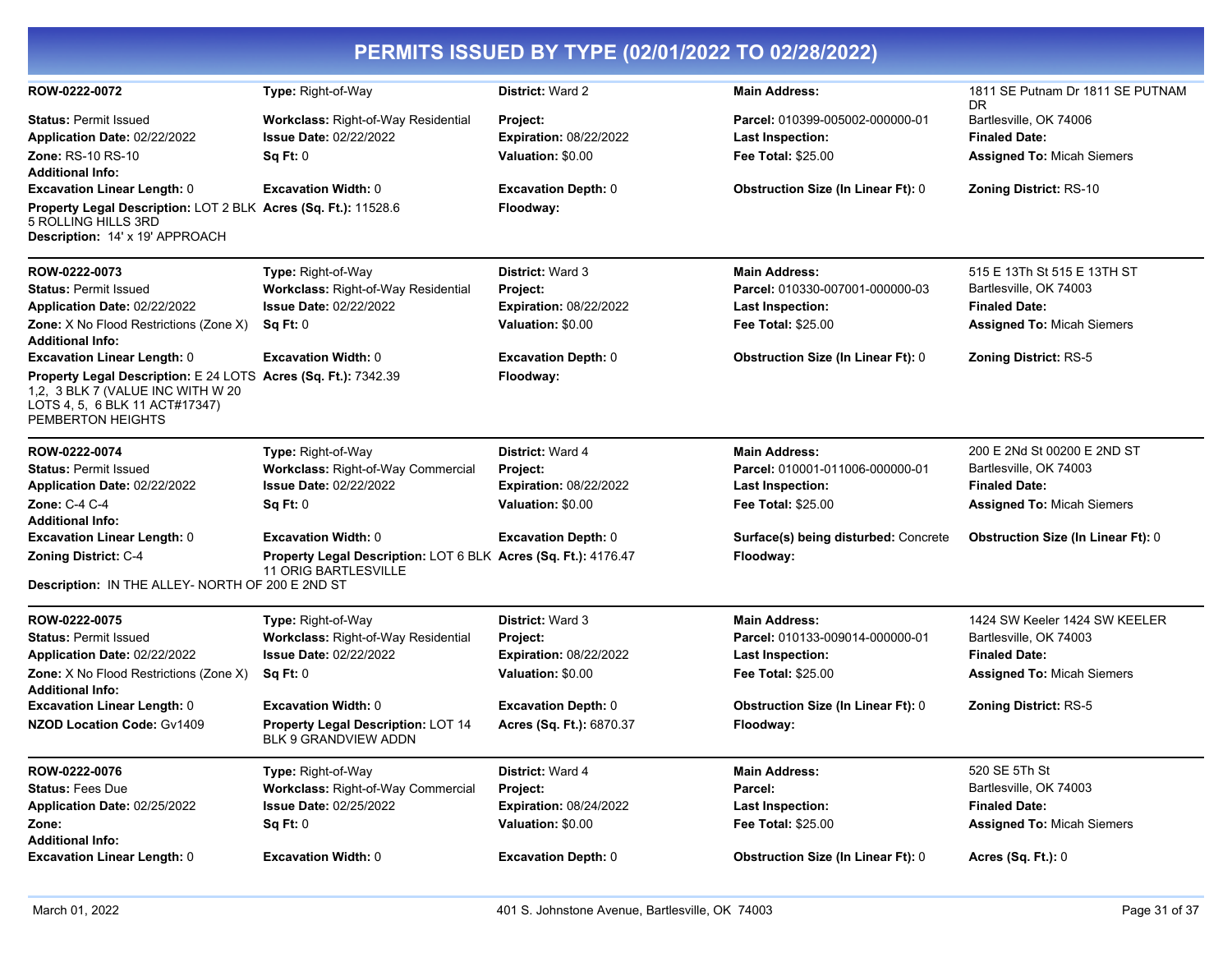### **Description:** REPLACE SIDEWALK AND ADD HANDICAP RAMPS AND HANDRAIL

|                                                                   |                                                                                                                                                             |                                                                                                                                                                    |                                 | <b>PERMITS ISSUED FOR RIGHT-OF-WAY:</b> |  |
|-------------------------------------------------------------------|-------------------------------------------------------------------------------------------------------------------------------------------------------------|--------------------------------------------------------------------------------------------------------------------------------------------------------------------|---------------------------------|-----------------------------------------|--|
| <b>SIGN</b>                                                       |                                                                                                                                                             |                                                                                                                                                                    |                                 |                                         |  |
| SIGN-0222-0177                                                    | Type: Sign                                                                                                                                                  | District: Ward 4                                                                                                                                                   | <b>Main Address:</b>            | 501 SE Washington Blvd                  |  |
| <b>Status: Permit Issued</b>                                      | Workclass: Sign - Permanent Attached                                                                                                                        | Project:                                                                                                                                                           | Parcel: 010071-000T01-000000-01 | Bartlesville, OK 74006                  |  |
| Application Date: 02/10/2022                                      | <b>Issue Date: 02/10/2022</b>                                                                                                                               | <b>Expiration: 08/09/2022</b>                                                                                                                                      | <b>Last Inspection:</b>         | <b>Finaled Date:</b>                    |  |
| <b>Zone: C-3 C-3</b>                                              | Sq Ft: 168                                                                                                                                                  | Valuation: \$5,000.00                                                                                                                                              | Fee Total: \$50.00              | <b>Assigned To: Holly Mayhew</b>        |  |
| <b>Additional Info:</b>                                           |                                                                                                                                                             |                                                                                                                                                                    |                                 |                                         |  |
| Sign Illuminated?3: No                                            | Sign Illuminated?: No                                                                                                                                       | Pole Sign 1 Height: 0                                                                                                                                              | Sign Width: 0.5                 | Sign Length2: 22.03                     |  |
| Sign Illuminated?2: Yes                                           | Zoning District: C-5                                                                                                                                        | Property Legal Description: TRACT 1<br>LESS W 50 LESS A TRACT DES AS<br>BEG AT NE COR OF TRACT 1 GO S 2<br>DEG 0 MIN 50 SEC E 39.90 ALONG E<br>LINE OF SAID        | Acres (Sq. Ft.): 343310         | Floodway: 100yr flood                   |  |
| Description: SHOE DEPT. ENCORE SIGNAGE                            |                                                                                                                                                             |                                                                                                                                                                    |                                 |                                         |  |
| SIGN-0222-0178                                                    | Type: Sign                                                                                                                                                  | District: Ward 4                                                                                                                                                   | <b>Main Address:</b>            | 501 SE Washington Blvd                  |  |
| <b>Status: Permit Issued</b>                                      | Workclass: Sign - Permanent Attached                                                                                                                        | Project:                                                                                                                                                           | Parcel: 010071-000T01-000000-01 | Bartlesville, OK 74006                  |  |
| Application Date: 02/10/2022                                      | <b>Issue Date: 02/10/2022</b>                                                                                                                               | <b>Expiration: 08/09/2022</b>                                                                                                                                      | <b>Last Inspection:</b>         | <b>Finaled Date:</b>                    |  |
| Zone: X No Flood Restrictions (Zone X)<br><b>Additional Info:</b> | <b>Sq Ft: 3</b>                                                                                                                                             | Valuation: \$1,500.00                                                                                                                                              | <b>Fee Total: \$50.00</b>       | <b>Assigned To: Holly Mayhew</b>        |  |
| Sign Illuminated?: No                                             | Pole Sign 1 Height: 0                                                                                                                                       | Sign Width: 0.5                                                                                                                                                    | Sign Length2: 3.33              | Sign Illuminated?2: Yes                 |  |
| Zoning District: C-5                                              | Property Legal Description: TRACT 1<br>LESS W 50 LESS A TRACT DES AS<br>BEG AT NE COR OF TRACT 1 GO S 2<br>DEG 0 MIN 50 SEC E 39.90 ALONG E<br>LINE OF SAID | Acres (Sq. Ft.): 343310                                                                                                                                            | Floodway: 100yr flood           | Sign Illuminated?3: No                  |  |
| Description: VANS WALL SIGN                                       |                                                                                                                                                             |                                                                                                                                                                    |                                 |                                         |  |
| SIGN-0222-0179                                                    | Type: Sign                                                                                                                                                  | District: Ward 4                                                                                                                                                   | <b>Main Address:</b>            | 501 SE Washington Blvd                  |  |
| <b>Status: Permit Issued</b>                                      | Workclass: Sign - Permanent Attached                                                                                                                        | Project:                                                                                                                                                           | Parcel: 010071-000T01-000000-01 | Bartlesville, OK 74006                  |  |
| Application Date: 02/10/2022                                      | <b>Issue Date: 02/10/2022</b>                                                                                                                               | <b>Expiration: 08/09/2022</b>                                                                                                                                      | <b>Last Inspection:</b>         | <b>Finaled Date:</b>                    |  |
| <b>Zone: C-3 C-3</b>                                              | <b>Sq Ft: 75</b>                                                                                                                                            | Valuation: \$5,000.00                                                                                                                                              | <b>Fee Total: \$50.00</b>       | <b>Assigned To: Holly Mayhew</b>        |  |
| <b>Additional Info:</b>                                           |                                                                                                                                                             |                                                                                                                                                                    |                                 |                                         |  |
| Sign Illuminated?3: No                                            | Sign Illuminated?: No                                                                                                                                       | Pole Sign 1 Height: 0                                                                                                                                              | Sign Width: 0.5                 | Sign Length2: 14.68                     |  |
| Sign Illuminated?2: Yes                                           | <b>Zoning District: C-5</b>                                                                                                                                 | Property Legal Description: TRACT 1<br>LESS W 50 LESS A TRACT DES AS<br>BEG AT NE COR OF TRACT 1 GO S 2<br>DEG 0 MIN 50 SEC E 39.90 ALONG E<br><b>LINE OF SAID</b> | Acres (Sq. Ft.): 343310         | Floodway: 100yr flood                   |  |
| Description: SHOE DEPT. ENCORE SIDE WALL                          |                                                                                                                                                             |                                                                                                                                                                    |                                 |                                         |  |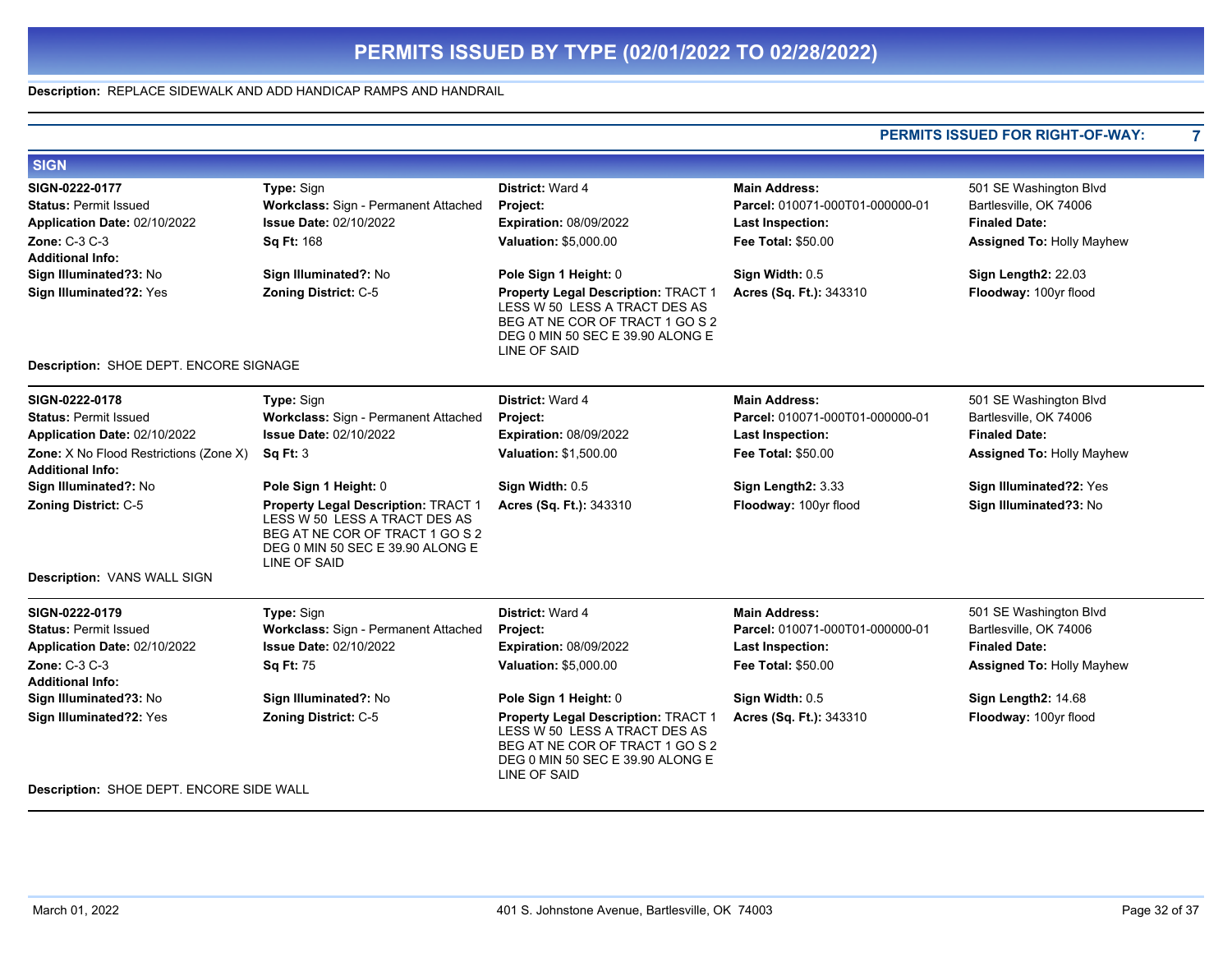| SIGN-0222-0181                                                                                                                         | Type: Sign                                  | District: Ward 4                                                                                                                                            | <b>Main Address:</b>                     | 501 SE Washington Blvd                                                                                                                                  |
|----------------------------------------------------------------------------------------------------------------------------------------|---------------------------------------------|-------------------------------------------------------------------------------------------------------------------------------------------------------------|------------------------------------------|---------------------------------------------------------------------------------------------------------------------------------------------------------|
| <b>Status: Permit Issued</b>                                                                                                           | Workclass: Sign - Permanent Attached        | Project:                                                                                                                                                    | Parcel: 010071-000T01-000000-01          | Bartlesville, OK 74006                                                                                                                                  |
| Application Date: 02/10/2022                                                                                                           | <b>Issue Date: 02/10/2022</b>               | Expiration: 08/09/2022                                                                                                                                      | <b>Last Inspection:</b>                  | <b>Finaled Date:</b>                                                                                                                                    |
| <b>Zone: C-5 C-5</b>                                                                                                                   | Sq Ft: 3                                    | <b>Valuation: \$1,500.00</b>                                                                                                                                | <b>Fee Total: \$50.00</b>                | Assigned To: Holly Mayhew                                                                                                                               |
| <b>Additional Info:</b>                                                                                                                |                                             |                                                                                                                                                             |                                          |                                                                                                                                                         |
| Sign Illuminated?3: No                                                                                                                 | Sign Illuminated?: No                       | Pole Sign 1 Height: 0                                                                                                                                       | Sign Width: 0.5                          | Sign Length2: 3.33                                                                                                                                      |
| Sign Illuminated?2: Yes                                                                                                                | Zoning District: C-5                        | Property Legal Description: TRACT 1<br>LESS W 50 LESS A TRACT DES AS<br>BEG AT NE COR OF TRACT 1 GO S 2<br>DEG 0 MIN 50 SEC E 39.90 ALONG E<br>LINE OF SAID | Acres (Sq. Ft.): 343310                  | Floodway: 100yr flood                                                                                                                                   |
| Description: SKECHERS WALL SIGN                                                                                                        |                                             |                                                                                                                                                             |                                          |                                                                                                                                                         |
| SIGN-0222-0182                                                                                                                         | Type: Sign                                  | <b>District: Ward 2</b>                                                                                                                                     | <b>Main Address:</b>                     | 1631 SE Washington Blvd 01631 SE<br><b>WASHINGTON BLVD</b>                                                                                              |
| <b>Status: Permit Issued</b>                                                                                                           | Workclass: Sign - Permanent<br>Freestanding | Project:                                                                                                                                                    | Parcel: 010308-007005-000000-01          | Bartlesville, OK 74006                                                                                                                                  |
| Application Date: 02/14/2022                                                                                                           | <b>Issue Date: 02/14/2022</b>               | <b>Expiration: 08/15/2022</b>                                                                                                                               | Last Inspection:                         | <b>Finaled Date:</b>                                                                                                                                    |
| Zone: $00$                                                                                                                             | <b>Sq Ft: 29</b>                            | Valuation: \$0.00                                                                                                                                           | <b>Fee Total: \$50.00</b>                | Assigned To: Holly Mayhew                                                                                                                               |
| <b>Additional Info:</b>                                                                                                                |                                             |                                                                                                                                                             |                                          |                                                                                                                                                         |
| Sign Illuminated?3: No                                                                                                                 | Sign Width2: 0                              | Sign Length: 9.75                                                                                                                                           | Sign Illuminated?: No                    | <b>Quantity of Freestanding Signs: 1</b>                                                                                                                |
| Pole Sign 1 Height: 2.8                                                                                                                | Sign Width: 0                               | Sign Length2: 0                                                                                                                                             | Sign Illuminated?2: No                   | <b>Zoning District: O</b>                                                                                                                               |
| Property Legal Description: E 10 OF S Acres (Sq. Ft.): 15630.6<br>140 LOT 5: S 140 LOT 6 S 140 LOT 7<br><b>BLK 7 OAK RIDGE HEIGHTS</b> |                                             | Floodway:                                                                                                                                                   |                                          |                                                                                                                                                         |
| SIGN-0222-0183                                                                                                                         | <b>Type: Sign</b>                           | District: Ward 4                                                                                                                                            | <b>Main Address:</b>                     | 3003 SE Frank Blvd                                                                                                                                      |
| <b>Status: Complete</b>                                                                                                                | Workclass: Sign - Permanent Attached        | Project:                                                                                                                                                    | Parcel: 010491-005001-000000-01          | Bartlesville, OK 74006                                                                                                                                  |
| Application Date: 02/22/2022                                                                                                           | <b>Issue Date: 02/22/2022</b>               | <b>Expiration: 08/22/2022</b>                                                                                                                               | Last Inspection: 02/23/2022              | Finaled Date: 02/24/2022                                                                                                                                |
| <b>Zone: C-5 C-5</b>                                                                                                                   | Sq Ft: 114                                  | Valuation: \$0.00                                                                                                                                           | <b>Fee Total: \$50.00</b>                | <b>Assigned To: Holly Mayhew</b>                                                                                                                        |
| <b>Additional Info:</b>                                                                                                                |                                             |                                                                                                                                                             |                                          |                                                                                                                                                         |
| Sign Illuminated?3: No                                                                                                                 | <b>Quantity of Attached Signs: 1</b>        | Sign Illuminated?: No                                                                                                                                       | <b>Quantity of Freestanding Signs: 2</b> | Pole Sign 1 Height: 0                                                                                                                                   |
| Sign Width: 3.5                                                                                                                        | Sign Length2: 33                            | Sign Illuminated?2: Yes                                                                                                                                     | Zoning District: C-5                     | Property Legal Description: LOTS 1; 2<br>3 LESS TRACT BEG NW COR LOT 3<br>GO E 112 S 150 W 113 N 150 TO<br>BEG-INC VAL OF 2 STRIP ADJ ON E N<br>584.2 O |
| Acres (Sq. Ft.): 377240                                                                                                                | Floodway: 100yr flood                       |                                                                                                                                                             |                                          |                                                                                                                                                         |
|                                                                                                                                        |                                             |                                                                                                                                                             |                                          | <b>PERMITS ISSUED FOR SIGN:</b><br>6                                                                                                                    |
| <b>UTILITY</b>                                                                                                                         |                                             |                                                                                                                                                             |                                          |                                                                                                                                                         |
|                                                                                                                                        |                                             | ----------                                                                                                                                                  | .                                        | $0.10557 \times 10^{10}$                                                                                                                                |

| UTL-012022-0132              | <b>Type: Utility</b>                          | <b>District: Ward 4</b>        | <b>Main Address:</b>            | 3425 E Frank Phillips Blvd 03425 E<br>FRANK PHILLIPS BLVD |
|------------------------------|-----------------------------------------------|--------------------------------|---------------------------------|-----------------------------------------------------------|
| <b>Status: Permit Issued</b> | <b>Workclass: Water / Sewer Utility Order</b> | <b>Project:</b>                | Parcel: 010999-082613-001000-12 | Bartlesville, OK 74006                                    |
| Application Date: 01/05/2022 | <b>Issue Date: 02/01/2022</b>                 | <b>Expiration:</b>             | Last Inspection:                | <b>Finaled Date:</b>                                      |
| <b>Zone: C-7 C-7</b>         | <b>Sq Ft: 2,989</b>                           | <b>Valuation: \$750,000.00</b> | <b>Fee Total: \$650.00</b>      | <b>Assigned To: Trey Yankovich</b>                        |
| <b>Additional Info:</b>      |                                               |                                |                                 |                                                           |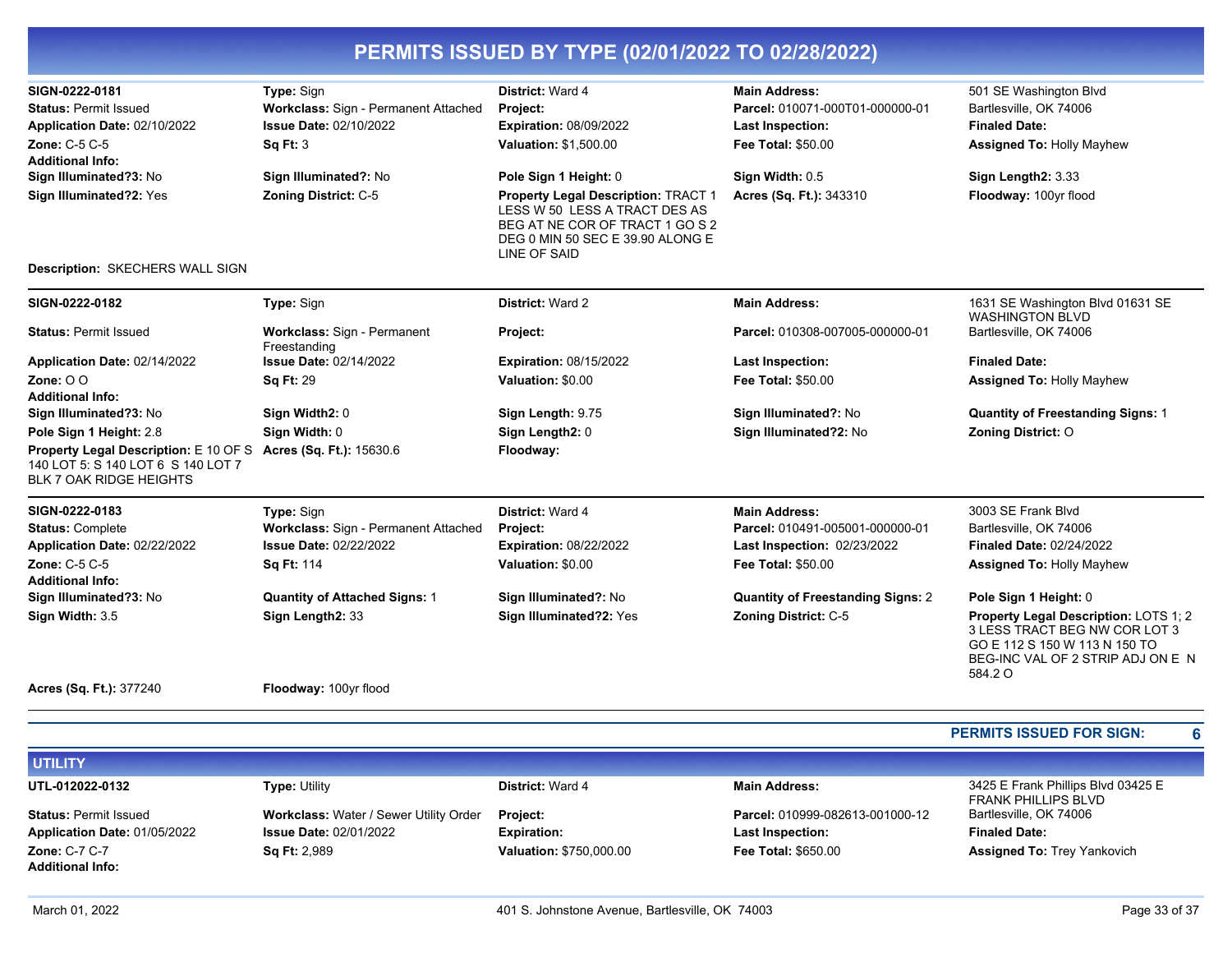| PERMITS ISSUED BY TYPE (02/01/2022 TO 02/28/2022)                                                                             |                                                                      |                                                                      |                                                                   |                                                                                                                                                                    |  |
|-------------------------------------------------------------------------------------------------------------------------------|----------------------------------------------------------------------|----------------------------------------------------------------------|-------------------------------------------------------------------|--------------------------------------------------------------------------------------------------------------------------------------------------------------------|--|
| Requested Use: Commercial<br><b>Existing Water Tap?: Yes</b>                                                                  | <b>Bathroom Quantity: 2</b><br><b>Existing Water Service Size: 1</b> | <b>Number of Stories: 1</b><br>Requested Building Water Meter:: 1.5" | Service Location: Inside City Limits<br><b>Number of Units: 1</b> | <b>Existing Account?: Yes</b><br><b>Existing Sanitary Sewer Service: Yes</b>                                                                                       |  |
| If No, Request for Service?: No                                                                                               | <b>Zoning District: C-5</b>                                          | Meter<br><b>Flood Zone:</b>                                          | Acres in Square Feet: 31888.6                                     | <b>Property Legal Description: PART</b><br>SECT 8-26-13 BEG 200 E OF SW<br>CORNER OF SW SE NE: N 219.8 TO S<br>LINE OF RIGHT-OF-WAY; E 150; S<br>219.8; W 150 TO B |  |
| UTL-022022-0138                                                                                                               | <b>Type: Utility</b>                                                 | District: Ward 4                                                     | <b>Main Address:</b>                                              | 110 N Park St                                                                                                                                                      |  |
| <b>Status: Permit Issued</b>                                                                                                  | Workclass: Water / Sewer Utility Order                               | Project:                                                             | Parcel: 010189-004017-000000-01                                   | Bartlesville, OK 74003                                                                                                                                             |  |
| Application Date: 02/01/2022                                                                                                  | <b>Issue Date: 02/01/2022</b>                                        | <b>Expiration:</b>                                                   | <b>Last Inspection:</b>                                           | <b>Finaled Date:</b>                                                                                                                                               |  |
| <b>Zone: Downtown Downtown</b><br>Redevelopment District - Design Review<br><b>Additional Info:</b>                           | Sq Ft: 0                                                             | Valuation: \$0.00                                                    | <b>Fee Total: \$725.00</b>                                        | <b>Assigned To: Trey Yankovich</b>                                                                                                                                 |  |
| <b>Requested Use: Commercial</b>                                                                                              | <b>Bathroom Quantity: 1</b>                                          | <b>Number of Stories: 1</b>                                          | Service Location: Inside City Limits                              | <b>Existing Account?: No</b>                                                                                                                                       |  |
| <b>Existing Water Tap?: No</b>                                                                                                | Requested Building Water Meter:: 5/8"<br>- 3/4" Meter                | <b>Number of Units: 1</b>                                            | <b>Existing Sanitary Sewer Service: No</b>                        | If No, Request for Service?: Yes                                                                                                                                   |  |
| If no, please explain below.: Old<br>building with new water<br>Property Legal Description: LOT 17<br><b>BLK 4 INDUSTRIAL</b> | <b>NZOD Location Code:</b>                                           | <b>Zoning District: M-2</b>                                          | Flood Zone: 100yr flood                                           | Acres in Square Feet: 5319.72                                                                                                                                      |  |
| UTL-022022-0139                                                                                                               | <b>Type: Utility</b>                                                 | District: Ward 4                                                     | <b>Main Address:</b>                                              | 309 SE Dewey Ave 309 SE DEWEY AVE                                                                                                                                  |  |
| <b>Status: Permit Issued</b>                                                                                                  | Workclass: Water / Sewer Utility Order                               | Project:                                                             | Parcel: 010001-029002-000000-01                                   | Bartlesville, OK 74003                                                                                                                                             |  |
| Application Date: 02/07/2022                                                                                                  | <b>Issue Date: 02/07/2022</b>                                        | <b>Expiration:</b>                                                   | Last Inspection:                                                  | <b>Finaled Date:</b>                                                                                                                                               |  |
| <b>Zone: Downtown Downtown</b><br>Redevelopment District - Design Review<br><b>Additional Info:</b>                           | Sq Ft: 10,778                                                        | Valuation: \$1,403,234.98                                            | <b>Fee Total: \$750.00</b>                                        | <b>Assigned To: Trey Yankovich</b>                                                                                                                                 |  |
| Requested Use: Residential                                                                                                    | <b>Bathroom Quantity: 7</b>                                          | <b>Number of Stories: 2</b>                                          | Service Location: Inside City Limits                              | <b>Existing Account?: No</b>                                                                                                                                       |  |
| Existing Water Tap?: No                                                                                                       | Requested Building Water Meter:: 1"<br>Meter                         | <b>Number of Units: 1</b>                                            | <b>Existing Sanitary Sewer Service: Yes</b>                       | If No, Request for Service?: No                                                                                                                                    |  |
| If no, please explain below.: EXISTING Zoning District: C-4<br><b>ONE</b>                                                     |                                                                      | <b>Flood Zone:</b>                                                   | Acres in Square Feet: 3364.44                                     | Property Legal Description: N 25 LOT 2<br>BLK 29 ORIG BARTLESVILLE                                                                                                 |  |
| <b>Description:</b> Remodeling existing apartments and commercial space                                                       |                                                                      |                                                                      |                                                                   |                                                                                                                                                                    |  |
| UTL-022022-0140                                                                                                               | <b>Type: Utility</b>                                                 | <b>District: Ward 2</b>                                              | <b>Main Address:</b>                                              | Just North Of 2004 Sheffield Lane- In The<br>Cul-De-Sac Island                                                                                                     |  |
| <b>Status: Complete</b>                                                                                                       | Workclass: Water / Sewer Utility Order                               | Project:                                                             | Parcel:                                                           | Bartlesville, OK 74006                                                                                                                                             |  |
| Application Date: 02/08/2022                                                                                                  | <b>Issue Date: 02/08/2022</b>                                        | <b>Expiration:</b>                                                   | Last Inspection:                                                  | <b>Finaled Date: 02/11/2022</b>                                                                                                                                    |  |
| Zone:                                                                                                                         | Sq Ft: 0                                                             | Valuation: \$0.00                                                    | Fee Total: \$750.00                                               | <b>Assigned To: Trey Yankovich</b>                                                                                                                                 |  |
| <b>Additional Info:</b>                                                                                                       |                                                                      |                                                                      |                                                                   |                                                                                                                                                                    |  |
| <b>Requested Use: Residential</b>                                                                                             | <b>Bathroom Quantity: 0</b>                                          | <b>Number of Stories: 0</b>                                          | <b>Irrigation Meter: 1" Meter</b>                                 | <b>Service Location: Inside City Limits</b>                                                                                                                        |  |
| <b>Existing Account?: Yes</b>                                                                                                 | <b>Existing Water Tap?: Yes</b>                                      | <b>Number of Units: 1</b>                                            | <b>Existing Sanitary Sewer Service: Yes</b>                       | If No, Request for Service?: No                                                                                                                                    |  |
| If no, please explain below.: Located<br>just North of 2004 Sheffield Lane- in the<br>cul-de-sac island                       |                                                                      |                                                                      |                                                                   |                                                                                                                                                                    |  |

**Description:** Located just North of 2004 Sheffield Lane- in the cul-de-sac island- Stonebridge HOA- Irrigation meter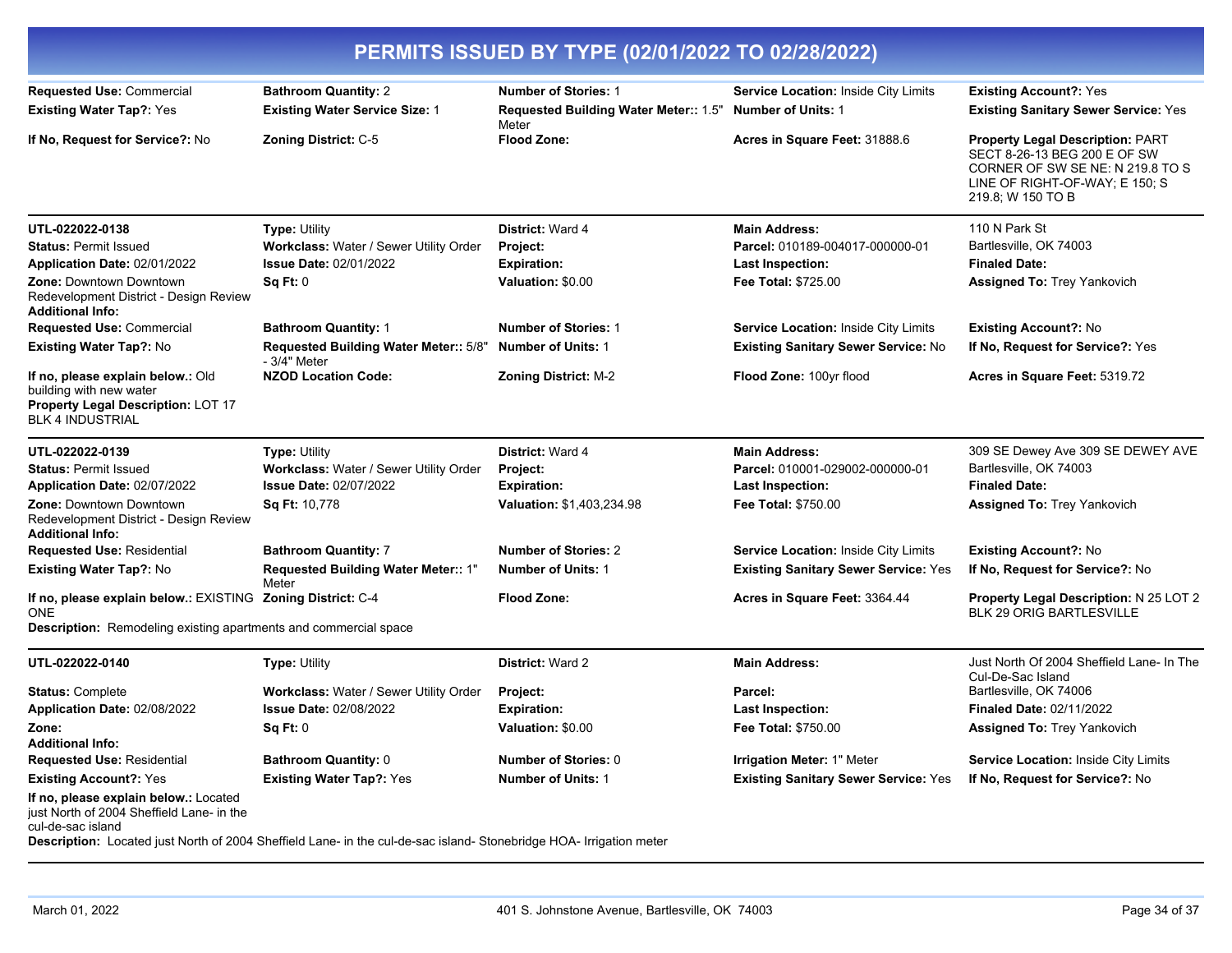| UTL-022022-0141                                                          | <b>Type: Utility</b>                                                                           | <b>District: Ward 2</b>                                   | <b>Main Address:</b>                                                                                                                                             | 2448 SE Washington Blvd 02448 SE<br><b>WASHINGTON BLVD</b>                                                                                                        |
|--------------------------------------------------------------------------|------------------------------------------------------------------------------------------------|-----------------------------------------------------------|------------------------------------------------------------------------------------------------------------------------------------------------------------------|-------------------------------------------------------------------------------------------------------------------------------------------------------------------|
| <b>Status: Fees Due</b><br>Application Date: 02/11/2022<br>Zone: C-3 C-3 | Workclass: Water / Sewer Utility Order<br><b>Issue Date: 02/11/2022</b><br><b>Sq Ft: 2,547</b> | Project:<br><b>Expiration:</b><br>Valuation: \$946,000.00 | Parcel: 010999-212613-003000-02<br><b>Last Inspection:</b><br>Fee Total: \$1,375.00                                                                              | Bartlesville, OK 74006<br><b>Finaled Date:</b><br><b>Assigned To: Trey Yankovich</b>                                                                              |
| <b>Additional Info:</b>                                                  |                                                                                                |                                                           |                                                                                                                                                                  |                                                                                                                                                                   |
| <b>Requested Use: Commercial</b>                                         | <b>Bathroom Quantity: 2</b>                                                                    | <b>Number of Stories: 1</b><br><b>Number of Units: 1</b>  | Service Location: Inside City Limits                                                                                                                             | <b>Existing Account?: No</b>                                                                                                                                      |
| <b>Existing Water Tap?: No</b>                                           | Requested Building Water Meter:: 1.5"<br>Meter                                                 |                                                           | <b>Existing Sanitary Sewer Service: No</b>                                                                                                                       | If No, Request for Service?: Yes                                                                                                                                  |
| <b>Zoning District: C-3/PUD</b>                                          | <b>Flood Zone:</b>                                                                             | Acres in Square Feet: 31214.1                             | <b>Property Legal Description: PART</b><br>SECT 21-26-13 BEG SW COR SW SW<br>SW GO E 263.5 N 216.5 W 263.5 S<br>216.5 TO BEG LESS N 23.50 OF S 40<br>OF E 150 OF |                                                                                                                                                                   |
| UTL-022022-0142                                                          | Type: Utility                                                                                  | <b>District: Ward 2</b>                                   | <b>Main Address:</b>                                                                                                                                             | 2111 Turtle Creek Rd 2111 TURTLE<br><b>CREEK RD</b>                                                                                                               |
| <b>Status: Permit Issued</b>                                             | Workclass: Water / Sewer Utility Order                                                         | <b>Project:</b>                                           | Parcel: 010650-000003-000000-00                                                                                                                                  | Bartlesville, OK 74006                                                                                                                                            |
| Application Date: 02/15/2022                                             | <b>Issue Date: 02/15/2022</b>                                                                  | <b>Expiration:</b>                                        | Last Inspection:                                                                                                                                                 | <b>Finaled Date:</b>                                                                                                                                              |
| Zone: RS-12 RS-12<br><b>Additional Info:</b>                             | <b>Sq Ft: 4,500</b>                                                                            | Valuation: \$500,000.00                                   | Fee Total: \$2,825.00                                                                                                                                            | <b>Assigned To: Trey Yankovich</b>                                                                                                                                |
| <b>Requested Use: Residential</b>                                        | <b>Bathroom Quantity: 3</b>                                                                    | <b>Number of Stories: 2</b>                               | <b>Service Location: Inside City Limits</b>                                                                                                                      | <b>Existing Account?: No</b>                                                                                                                                      |
| <b>Existing Water Tap?: No</b>                                           | Requested Building Water Meter:: 1"<br>Meter                                                   | <b>Number of Units: 1</b>                                 | <b>Existing Sanitary Sewer Service: No</b>                                                                                                                       | If No, Request for Service?: Yes                                                                                                                                  |
| <b>Zoning District: RS-12</b>                                            | <b>Flood Zone:</b>                                                                             | Acres in Square Feet: 17467.7                             | <b>Property Legal Description: LOT 3</b><br><b>DEERFIELD 3RD</b>                                                                                                 |                                                                                                                                                                   |
| <b>Description: New residential</b>                                      |                                                                                                |                                                           |                                                                                                                                                                  |                                                                                                                                                                   |
| UTL-022022-0143                                                          | <b>Type: Utility</b>                                                                           | <b>District: Ward 2</b>                                   | <b>Main Address:</b>                                                                                                                                             | 4240 SE Southport Dr 4240 SE<br>SOUTHPORT DR                                                                                                                      |
| <b>Status: Fees Due</b>                                                  | Workclass: Water / Sewer Utility Order                                                         | Project:                                                  | Parcel: 010999-282613-004000-33                                                                                                                                  | Bartlesville, OK 74006                                                                                                                                            |
| Application Date: 02/16/2022                                             | <b>Issue Date: 02/16/2022</b>                                                                  | <b>Expiration:</b>                                        | <b>Last Inspection:</b>                                                                                                                                          | <b>Finaled Date:</b>                                                                                                                                              |
| Zone: X No Flood Restrictions (Zone X)<br><b>Additional Info:</b>        | <b>Sq Ft: 5,000</b>                                                                            | Valuation: \$300,000.00                                   | Fee Total: \$750.00                                                                                                                                              | <b>Assigned To: Trey Yankovich</b>                                                                                                                                |
| <b>Requested Use: Residential</b>                                        | <b>Bathroom Quantity: 2.5</b>                                                                  | <b>Number of Stories: 1</b>                               | Service Location: Inside City Limits                                                                                                                             | <b>Existing Account?: No</b>                                                                                                                                      |
| <b>Existing Water Tap?: No</b>                                           | Requested Building Water Meter:: 1"<br>Meter                                                   | <b>Number of Units: 1</b>                                 | <b>Existing Sanitary Sewer Service: No</b>                                                                                                                       | If No, Request for Service?: No                                                                                                                                   |
| If no, please explain below.: Private<br>sewage planned                  | <b>Zoning District: RS-10</b>                                                                  | Flood Zone: 500yr flood                                   | Acres in Square Feet: 392601                                                                                                                                     | <b>Property Legal Description: PART</b><br>SECT 28-26-13 SW NE NW LESS S 170<br>OF W 170 LESS BEG AT NW COR OF<br>SW NE NW; N 88 DEG 58 MIN 17 SEC E<br>312.95 TO |
| <b>Description:</b> New Single Family Dwelling                           |                                                                                                |                                                           |                                                                                                                                                                  |                                                                                                                                                                   |
| UTL-022022-0144                                                          | <b>Type: Utility</b>                                                                           | <b>District: Ward 2</b>                                   | <b>Main Address:</b>                                                                                                                                             | 2655 Southport Loop 2655 SOUTHPORT<br><b>LOOP</b>                                                                                                                 |
| <b>Status: Fees Due</b>                                                  | Workclass: Water / Sewer Utility Order                                                         | Project:                                                  | Parcel: 010999-282613-004000-59                                                                                                                                  | Bartlesville, OK 74006                                                                                                                                            |
| Application Date: 02/24/2022                                             | <b>Issue Date: 02/24/2022</b>                                                                  | <b>Expiration:</b>                                        | Last Inspection:                                                                                                                                                 | <b>Finaled Date:</b>                                                                                                                                              |
| <b>Zone:</b> X No Flood Restrictions (Zone X)<br><b>Additional Info:</b> | Sq Ft: 1,020                                                                                   | Valuation: \$133,191.60                                   | Fee Total: \$725.00                                                                                                                                              | <b>Assigned To: Trey Yankovich</b>                                                                                                                                |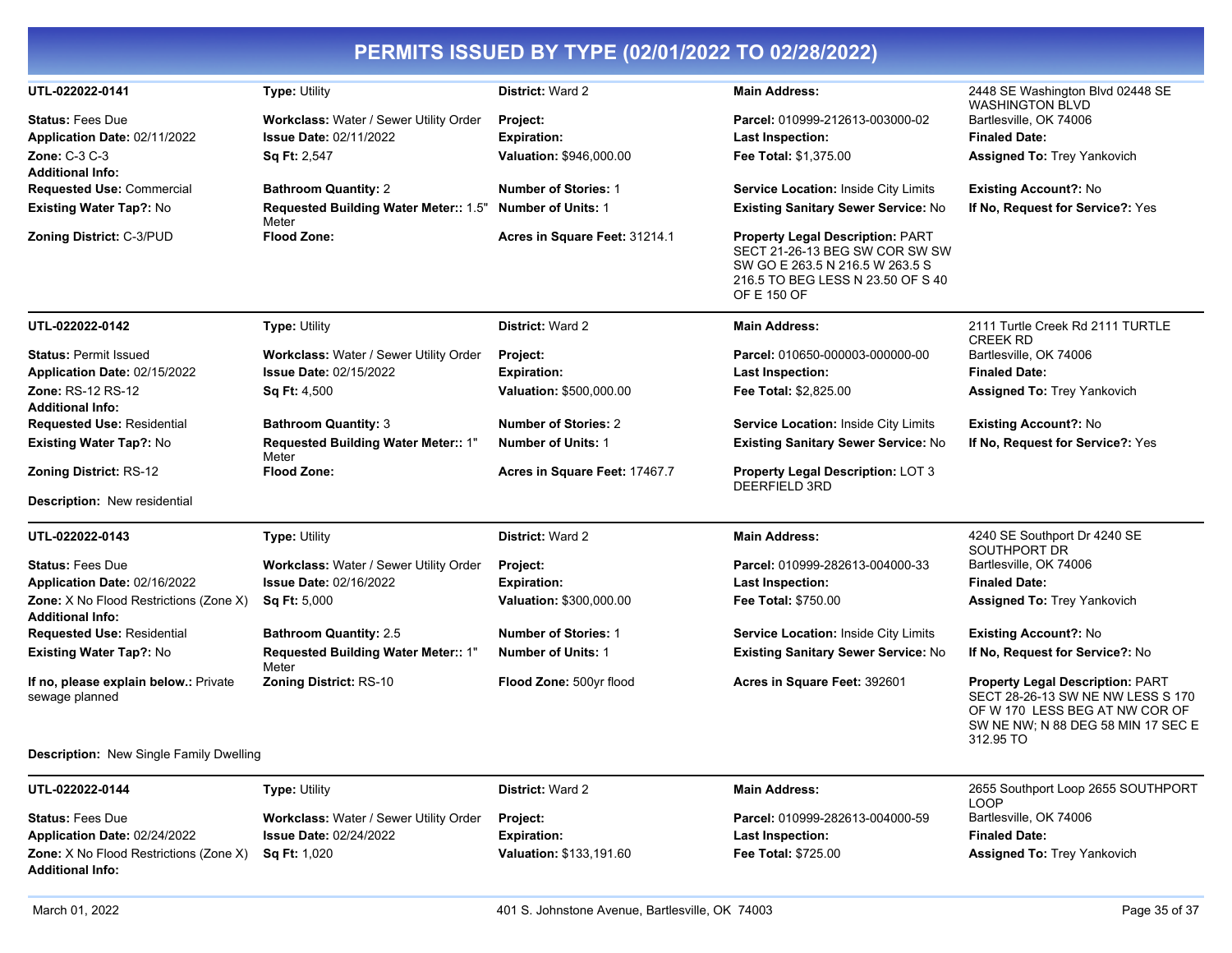| PERMITS ISSUED BY TYPE (02/01/2022 TO 02/28/2022) |                                                                                                                                                       |                                                     |                                                                                                                                                                        |                                            |  |
|---------------------------------------------------|-------------------------------------------------------------------------------------------------------------------------------------------------------|-----------------------------------------------------|------------------------------------------------------------------------------------------------------------------------------------------------------------------------|--------------------------------------------|--|
| <b>Requested Use: Residential</b>                 | <b>Bathroom Quantity: 2</b>                                                                                                                           | <b>Number of Stories: 1</b>                         | Service Location: Inside City Limits                                                                                                                                   | <b>Existing Account?: No</b>               |  |
| <b>Existing Water Tap?: No</b>                    | <b>Requested Building Water Meter:: 5/8"</b><br>- 3/4" Meter                                                                                          | <b>Number of Units: 1</b>                           | <b>Existing Sanitary Sewer Service: No</b>                                                                                                                             | If No, Request for Service?: Yes           |  |
| <b>Zoning District: RS-7/PUD</b>                  | <b>Flood Zone:</b>                                                                                                                                    | Acres in Square Feet: 90683.5                       | <b>Property Legal Description: PART</b><br>SECT 28-26-13 BEG AT NW COR OF<br>SE NW OF SECT 28: THENCE ALONG<br>N LINE OF SE S 89 DEG 56 MIN 15 SEC<br>E FOR 21.53 TO I |                                            |  |
| UTL-022022-0145                                   | <b>Type: Utility</b>                                                                                                                                  | <b>District: Outside City Limits</b>                | <b>Main Address:</b>                                                                                                                                                   | Us 60 West Of Bartlesville                 |  |
| <b>Status: Permit Issued</b>                      | Workclass: Water / Sewer Utility Order                                                                                                                | Project:                                            | Parcel:                                                                                                                                                                | Bartlesville, OK 74003                     |  |
| Application Date: 02/28/2022                      | <b>Issue Date: 02/28/2022</b>                                                                                                                         | <b>Expiration:</b>                                  | <b>Last Inspection:</b>                                                                                                                                                | <b>Finaled Date:</b>                       |  |
| Zone:<br><b>Additional Info:</b>                  | Sq Ft: 0                                                                                                                                              | Valuation: \$0.00                                   | <b>Fee Total: \$1,200.00</b>                                                                                                                                           | <b>Assigned To: Trey Yankovich</b>         |  |
| <b>Requested Use: Residential</b>                 | <b>Bathroom Quantity: 3</b>                                                                                                                           | <b>Number of Stories: 2</b>                         | <b>Service Location: Outside City Limits</b>                                                                                                                           | <b>Existing Account?: Yes</b>              |  |
| <b>Existing Water Tap?: Yes</b>                   | <b>Existing Water Service Size: 1"</b>                                                                                                                | <b>Requested Building Water Meter:: 2"</b><br>Meter | <b>Number of Units: 1</b>                                                                                                                                              | <b>Existing Sanitary Sewer Service: No</b> |  |
| If No, Request for Service?: No                   | If no, please explain below.: PRIVATE<br><b>SEWER</b>                                                                                                 |                                                     |                                                                                                                                                                        |                                            |  |
|                                                   | Description: 2" meter for Aaron Rovenstine- Credit for existing 1" meter, per Terry Lauritsen. US HWY 60, West of Bartlesville, adjacent to Hazlette. |                                                     |                                                                                                                                                                        |                                            |  |

|  |  | <b>PERMITS ISSUED FOR UTILITY:</b> |  |
|--|--|------------------------------------|--|
|--|--|------------------------------------|--|

| <b>ZONING PERMITS COMMERCIAL</b>    |                                                                                                                      |                               |                                 |                                                 |
|-------------------------------------|----------------------------------------------------------------------------------------------------------------------|-------------------------------|---------------------------------|-------------------------------------------------|
| CZP-0222-0005                       | <b>Type: Zoning Permits Commercial</b>                                                                               | <b>District: Ward 5</b>       | <b>Main Address:</b>            | 166 NE Barbara Ave 166 NE BARBARA<br><b>AVE</b> |
| <b>Status: Permit Issued</b>        | <b>Workclass: Fence</b>                                                                                              | <b>Project:</b>               | Parcel: 010225-001001-000000-01 | Bartlesville, OK 74006                          |
| Application Date: 02/16/2022        | <b>Issue Date: 02/16/2022</b>                                                                                        | <b>Expiration: 08/15/2022</b> | <b>Last Inspection:</b>         | <b>Finaled Date:</b>                            |
| Zone:                               | SqFt:0                                                                                                               | Valuation: \$0.00             | <b>Fee Total: \$30.00</b>       | <b>Assigned To: Holly Mayhew</b>                |
| <b>Additional Info:</b>             |                                                                                                                      |                               |                                 |                                                 |
| Fence height for front yard (ft): 0 | Fence height for rear yard (ft): 6                                                                                   | Fence material: wooden picket | Acres $(Sq. Ft.): 0$            |                                                 |
|                                     | Description: 6 FT. WOODEN PRIVACY FENCING ON nORTHEAST CORNER OF PROPERTY- USED FOR AN ENCLOSURE FOR A "SWEAT LODGE" |                               |                                 |                                                 |

| <b>PERMITS ISSUED FOR ZONING PERMITS COMMERCIAL:</b> |  |
|------------------------------------------------------|--|
|------------------------------------------------------|--|

| <b>ZONING PERMITS RESIDENTIAL</b>                                                                                                                                          |                                                            |                               |                                 |                                          |
|----------------------------------------------------------------------------------------------------------------------------------------------------------------------------|------------------------------------------------------------|-------------------------------|---------------------------------|------------------------------------------|
| RZP-0222-0135                                                                                                                                                              | <b>Type: Zoning Permits Residential</b>                    | <b>District: Ward 3</b>       | <b>Main Address:</b>            | 2106 SE Skyline Dr 2106 SE SKYLINE<br>DR |
| <b>Status: Permit Issued</b>                                                                                                                                               | Workclass: Swimming Pool (less than 24 Project:<br>inches) |                               | Parcel: 010166-000111-000000-01 | Bartlesville, OK 74006                   |
| Application Date: 02/09/2022                                                                                                                                               | <b>Issue Date: 02/09/2022</b>                              | <b>Expiration: 08/08/2022</b> | <b>Last Inspection:</b>         | <b>Finaled Date:</b>                     |
| <b>Zone: RS-12 RS-12</b><br><b>Additional Info:</b>                                                                                                                        | Sq Ft: 0                                                   | Valuation: \$0.00             | <b>Fee Total: \$20.00</b>       | <b>Assigned To: Holly Mayhew</b>         |
| <b>Property Legal Description: LOT 111</b><br>LESS BEG SWLY COR GO N 45 DEG<br>36 MIN E 19.11 S 44 DEG 24 MIN E<br>32.67 N 74 DEG 44 MIN W 37.85 TO<br><b>BEG HILLCRES</b> | <b>Acres: 17487.3</b>                                      | <b>Flood Zone:</b>            |                                 |                                          |